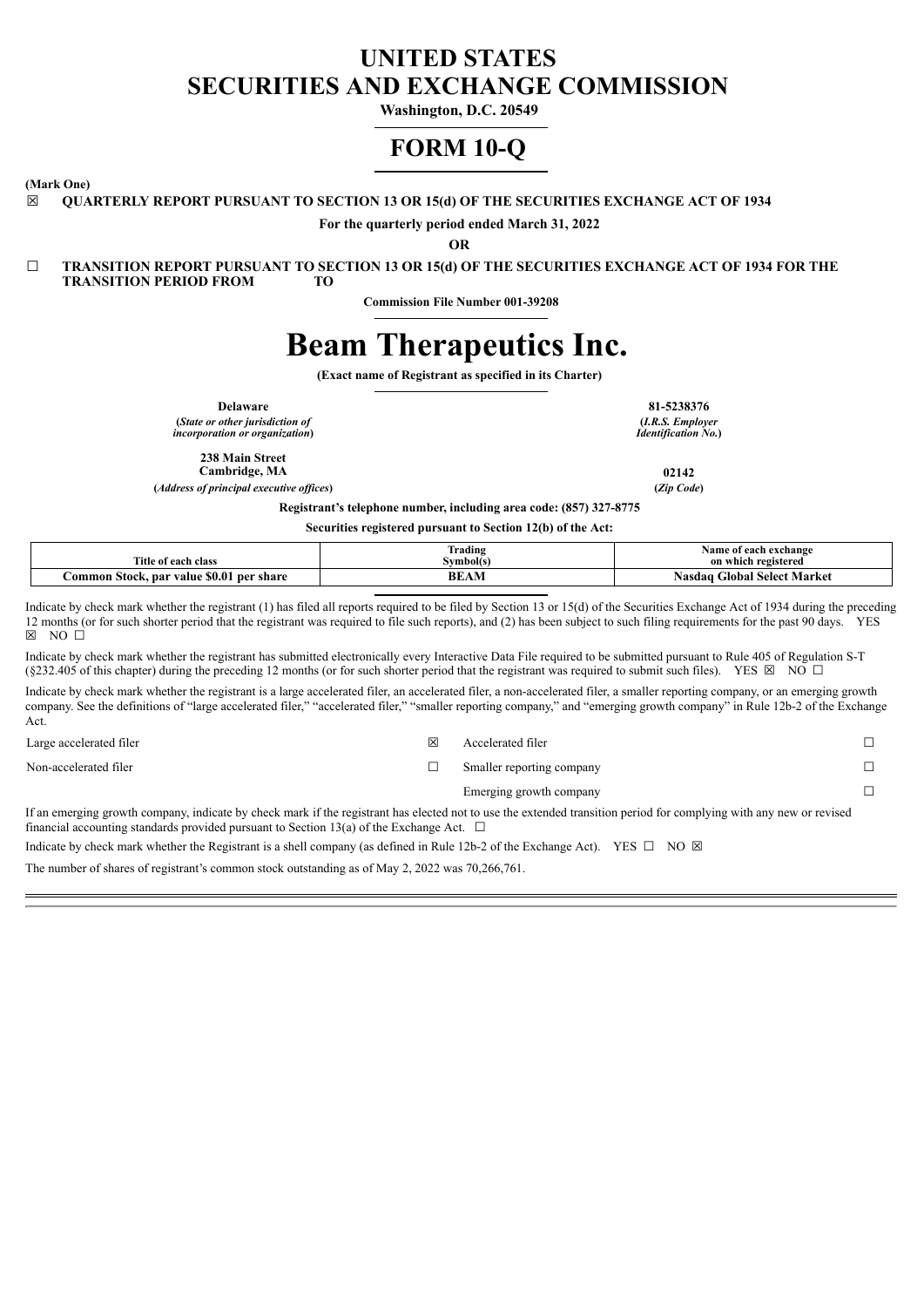## **CAUTIONARY NOTE REGARDING FORWARD-LOOKING STATEMENTS**

This Quarterly Report on Form 10-Q contains forward-looking statements within the meaning of Section 27A of the Securities Act of 1933, as amended, or the Securities Act, and Section 21E of the Securities Exchange Act of 1934, as amended, or the Exchange Act. Such forward-looking statements reflect, among other things:

- our current expectations and anticipated results of operations;
- our expectations regarding the initiation, timing, progress and results of our research and development programs and preclinical studies, including our expectations that we will submit an Investigational New Drug application, or IND, for BEAM-102 for the treatment of sickle cell disease and BEAM-201 for the treatment of relapsed/refractory T-cell acute lymphoblastic leukemia, that we will initiate IND-enabling studies for BEAM-301 for the treatment Glycogen Storage Disease Type IA (R83C mutation) and that we will nominate a CAR-T development candidate and an additional in vivo liver development candidate during 2022;
- our expectations regarding the initiation, timing, progress and results of our clinical trials, including our Phase 1/2 clinical trial designed to assess the safety and efficacy of BEAM-101 for the treatment of sickle cell disease, which we refer to as our BEACON-101 trial;
- our ability to develop and maintain a sustainable portfolio of product candidates;
- our ability to develop life-long, curative, precision genetic medicines for patients through base editing;
- our ability to create a hub for partnering with other companies;
- our plans for preclinical studies for product candidates in our pipeline;
- our ability to advance any product candidates that we may develop and successfully complete any clinical trials or preclinical studies, including the manufacture of any such product candidates;
- our ability to pursue a broad suite of clinically validated delivery modalities;
- our expectations regarding our ability to generate additional novel lipid nanoparticles that we believe could accelerate novel nonviral delivery of gene editing or other nucleic acid payloads to tissues beyond the liver and our ability to expand the reach of our programs, including as a result of our acquisition of Guide Therapeutics, Inc., or Guide;
- the scope of protection we are able to establish and maintain for intellectual property rights covering our product candidates and technology;
- developments related to our competitors and our industry:
- the expected timing, progress and success of our collaborations with third parties, including any future payments we may receive under our collaboration and license agreements, and our ability to identify and enter into future license agreements and collaborations;
- developments related to base editing technologies;
- our ability to successfully develop our delivery modalities and obtain and maintain approval for our product candidates;
- our ability to successfully establish and maintain a commercial-scale current Good Manufacturing Practice, or cGMP, manufacturing facility and our expectations that this facility will be operational in the first quarter of 2023;
- regulatory developments in the United States and foreign countries;
- our ability to attract and retain key scientific and management personnel;
- our expectations regarding the strategic and other potential benefits of our acquisition of Guide; and
- the impact of the coronavirus disease of 2019, or COVID-19, pandemic on our business.

All of these statements are subject to known and unknown important risks, uncertainties and other factors that may cause our actual results, performance or achievements, market trends, or industry results to differ materially from those expressed or implied by such forward-looking statements. Therefore, any statements contained herein that are not statements of historical fact may be forward-looking statements and should be evaluated as such. Without limiting the foregoing, the words "anticipate," "expect," "suggest," "plan," "believe," "intend," "project," "forecast," "estimates," "targets," "projections," "should," "could," "would," "may," "might," "will," and the negative thereof and similar words and expressions are intended to identify forward-looking statements. These forward-looking statements are subject to a number of risks, uncertainties and assumptions, including those described in "Risk Factors" in Part II, Item 1A of this report and "Risk Factors Summary" and "Risk Factors" in Part I, Item 1A. of our Annual Report on Form 10-K for the fiscal year ended December 31, 2021, or the 2021 Form 10-K. Unless legally required, we assume no obligation to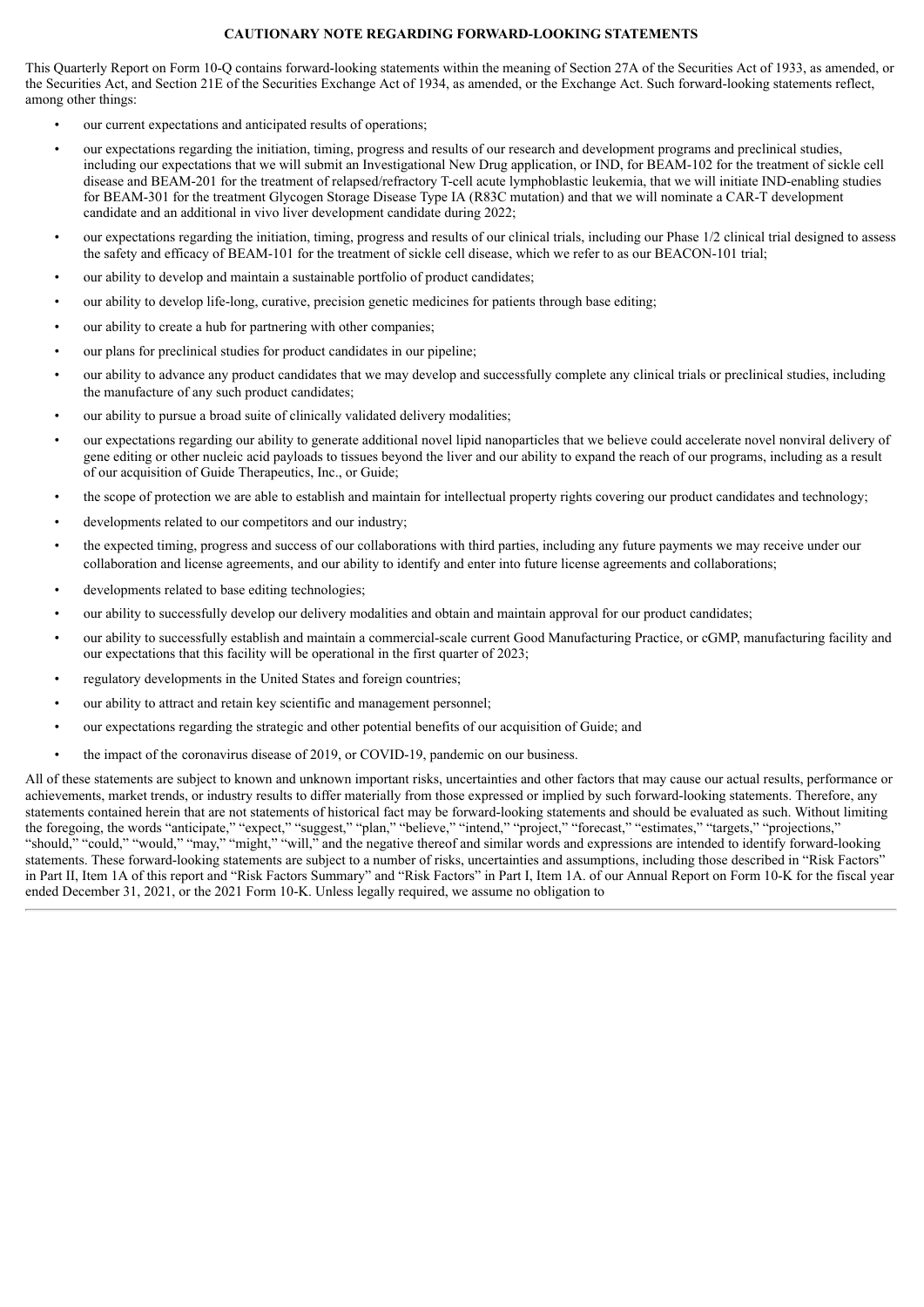update any such forward-looking information to reflect actual results or changes in the factors affecting such forward-looking information.

When we use the terms "Beam," the "Company," "we," "us" or "our" in this Quarterly Report on Form 10-Q, we mean Beam Therapeutics Inc. and its subsidiaries on a consolidated basis, unless the context indicates otherwise.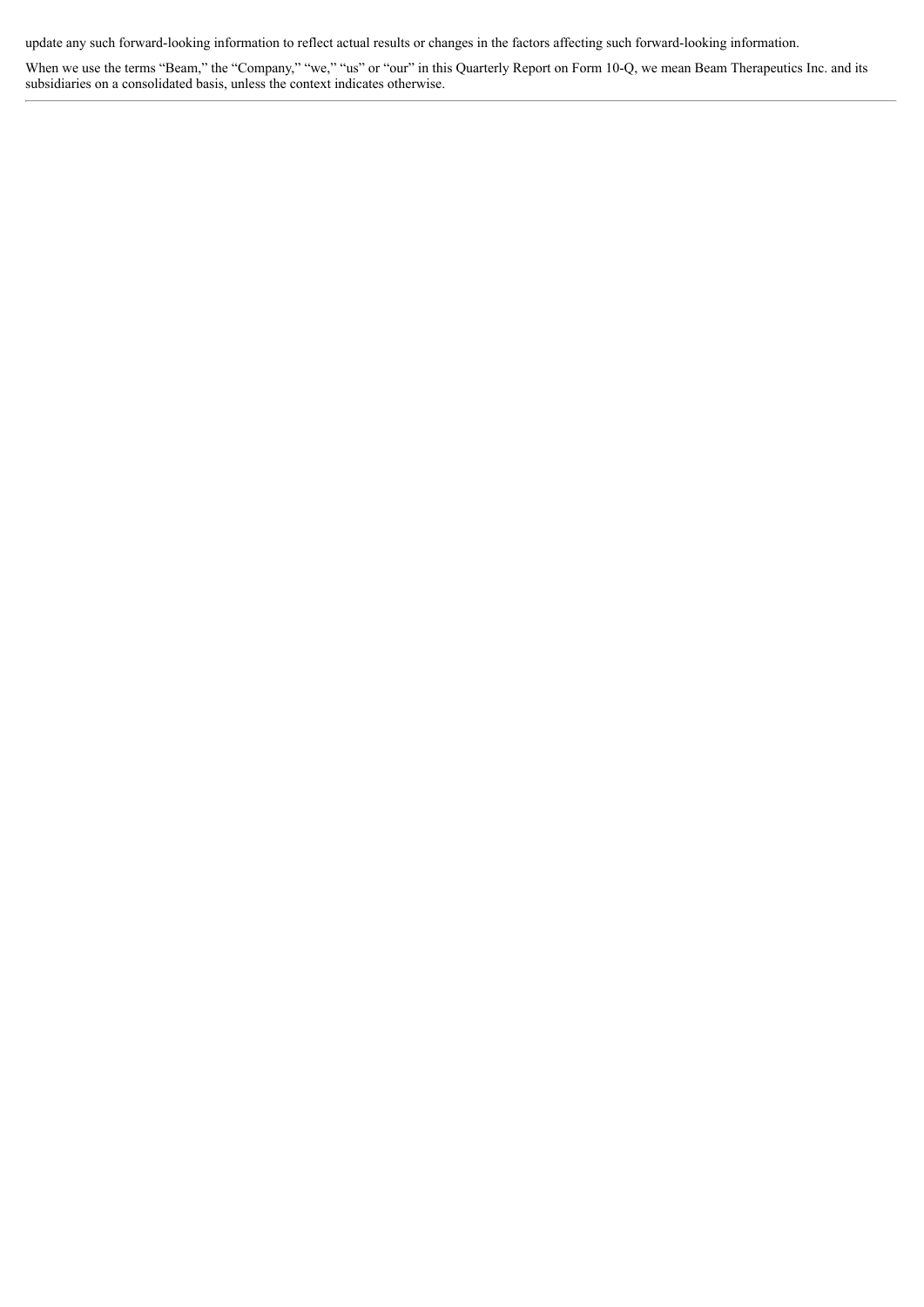## **Table of Contents**

|                   |                                                                                       | Page |
|-------------------|---------------------------------------------------------------------------------------|------|
| <b>PART I</b>     | <b>Financial Information</b>                                                          |      |
| Item 1.           | <b>Financial Statements (Unaudited)</b>                                               |      |
|                   | <b>Condensed Consolidated Balance Sheets</b>                                          |      |
|                   | <b>Condensed Consolidated Statements of Operations and Other Comprehensive Loss</b>   |      |
|                   | <b>Condensed Consolidated Statements of Stockholders' Equity</b>                      |      |
|                   | <b>Condensed Consolidated Statements of Cash Flows</b>                                |      |
|                   | <b>Notes to Condensed Consolidated Financial Statements</b>                           |      |
| Item 2.           | Management's Discussion and Analysis of Financial Condition and Results of Operations | 22   |
| Item 3.           | Quantitative and Qualitative Disclosures About Market Risk                            | 35   |
| Item 4.           | <b>Controls and Procedures</b>                                                        | 36   |
| <b>PART II</b>    | <b>Other Information</b>                                                              |      |
| Item 1.           | <b>Legal Proceedings</b>                                                              | 37   |
| Item 1A.          | <b>Risk Factors</b>                                                                   | 37   |
| Item 6.           | <b>Exhibits</b>                                                                       | 41   |
| <b>Signatures</b> |                                                                                       | 42   |
|                   |                                                                                       |      |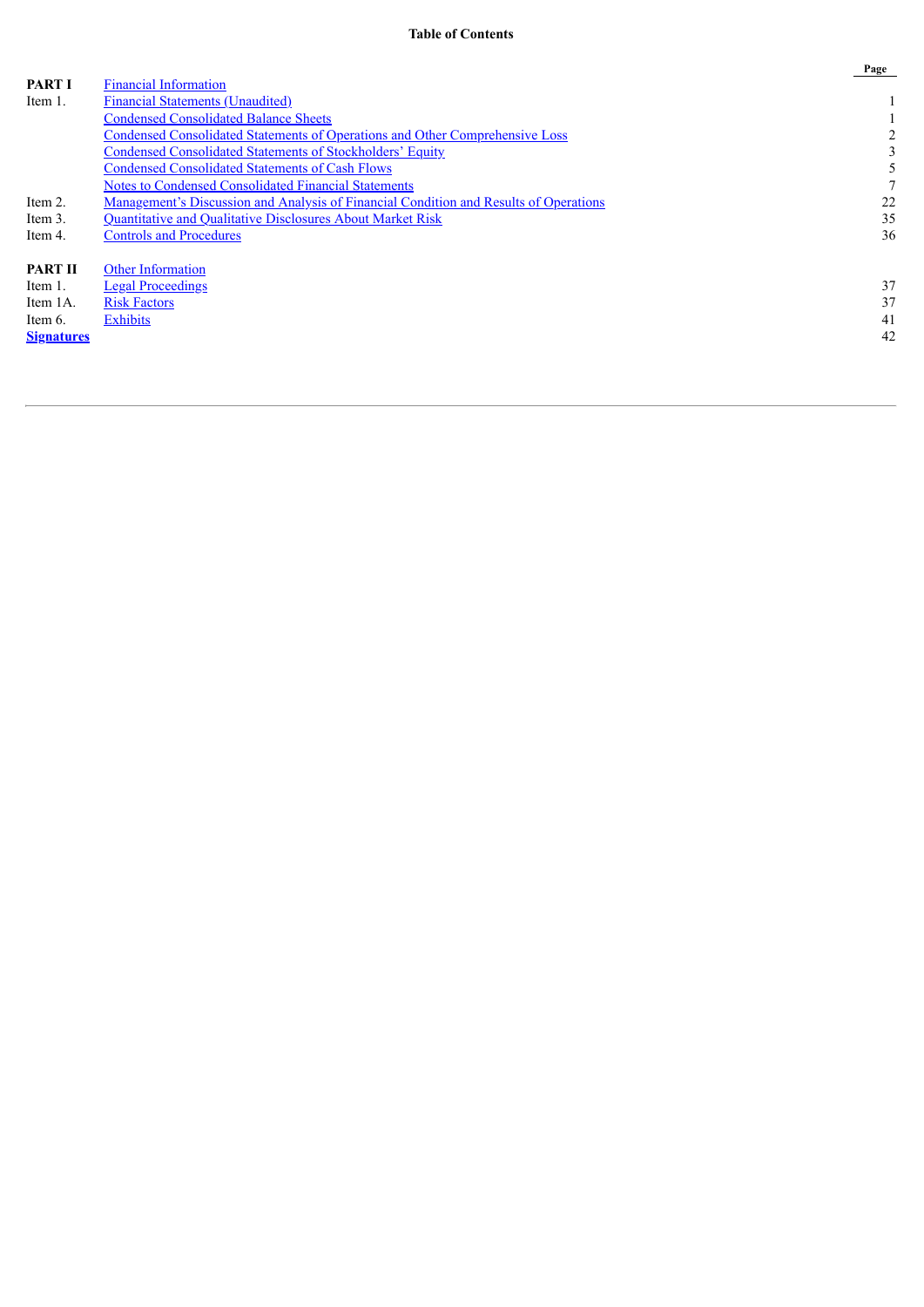## **PART I. FINANCIAL INFORMATION**

## **Beam Therapeutics Inc. Condensed Consolidated Balance Sheets (***Unaudited***) (in thousands, except share and per share amounts)**

<span id="page-4-2"></span><span id="page-4-1"></span><span id="page-4-0"></span>

|                                                                                                                                                                                                     |                 | March 31,<br>2022 |             | December 31,<br>2021 |
|-----------------------------------------------------------------------------------------------------------------------------------------------------------------------------------------------------|-----------------|-------------------|-------------|----------------------|
| <b>Assets</b>                                                                                                                                                                                       |                 |                   |             |                      |
| Current assets:                                                                                                                                                                                     |                 |                   |             |                      |
| Cash and cash equivalents                                                                                                                                                                           | $\mathcal{S}$   | 296,821           | \$          | 559,994              |
| Marketable securities                                                                                                                                                                               |                 | 925,779           |             | 405,653              |
| Collaboration receivable                                                                                                                                                                            |                 |                   |             | 300,000              |
| Prepaid expenses and other current assets                                                                                                                                                           |                 | 16,884            |             | 7,360                |
| Total current assets                                                                                                                                                                                |                 | 1,239,484         |             | 1,273,007            |
| Property and equipment, net                                                                                                                                                                         |                 | 94,288            |             | 84,258               |
| Restricted cash                                                                                                                                                                                     |                 | 12,746            |             | 12,746               |
| Operating lease right-of-use assets                                                                                                                                                                 |                 | 105,543           |             | 102,718              |
| Other assets                                                                                                                                                                                        |                 | 1,341             |             | 1,724                |
| <b>Total assets</b>                                                                                                                                                                                 | $\overline{\$}$ | 1,453,402         | \$          | 1,474,453            |
| Liabilities and stockholders' equity                                                                                                                                                                |                 |                   |             |                      |
| Current liabilities:                                                                                                                                                                                |                 |                   |             |                      |
| Accounts payable                                                                                                                                                                                    | $\mathbf S$     | 6,266             | \$          | 7,474                |
| Accrued expenses and other current liabilities                                                                                                                                                      |                 | 24,062            |             | 28,921               |
| Accrued sub-license fees                                                                                                                                                                            |                 | 33,125            |             | 38,743               |
| Derivative liabilities                                                                                                                                                                              |                 | 28,600            |             | 42,200               |
| Current portion of deferred revenue                                                                                                                                                                 |                 | 115,049           |             | 86,270               |
| Current portion of lease liability                                                                                                                                                                  |                 | 9,359             |             | 7,540                |
| Current portion of equipment financing liability                                                                                                                                                    |                 | 2,337             |             | 2,287                |
| Total current liabilities                                                                                                                                                                           |                 | 218,798           |             | 213,435              |
| Long-term lease liability                                                                                                                                                                           |                 | 136,034           |             | 134,810              |
| Long-term equipment financing liability                                                                                                                                                             |                 | 2,404             |             | 3,007                |
| Contingent consideration liabilities                                                                                                                                                                |                 | 30,915            |             | 31,367               |
| Long-term portion of deferred revenue                                                                                                                                                               |                 | 225,093           |             | 262,303              |
| Other liabilities                                                                                                                                                                                   |                 | 11,090            |             | 2,793                |
| <b>Total liabilities</b>                                                                                                                                                                            |                 | 624,334           |             | 647,715              |
| Commitments and contingencies (See Note 7, Leases, Note 9, License agreements and Note 10,<br>Collaboration and license agreements)                                                                 |                 |                   |             |                      |
| Stockholders' equity:                                                                                                                                                                               |                 |                   |             |                      |
| Preferred stock, \$0.01 par value; 25,000,000 shares authorized, and no shares issued or outstanding<br>at March 31, 2022 and December 31, 2021, respectively                                       |                 |                   |             |                      |
| Common stock, \$0.01 par value; 250,000,000 shares authorized, 69,785,836 and 68,581,251 issued,<br>and 69,753,023 and 68,389,425 outstanding at March 31, 2022 and December 31, 2021, respectively |                 | 698               |             | 684                  |
| Additional paid-in capital                                                                                                                                                                          |                 | 1,668,567         |             | 1,594,378            |
| Accumulated other comprehensive (loss) income                                                                                                                                                       |                 | (2,709)           |             | (50)                 |
| Accumulated deficit                                                                                                                                                                                 |                 | (837, 488)        |             | (768, 274)           |
| Total stockholders' equity                                                                                                                                                                          |                 | 829.068           |             | 826,738              |
| Total liabilities and stockholders' equity                                                                                                                                                          | \$              | 1,453,402         | $\mathbf S$ | 1,474,453            |

*The accompanying notes are an integral part of these condensed consolidated financial statements.*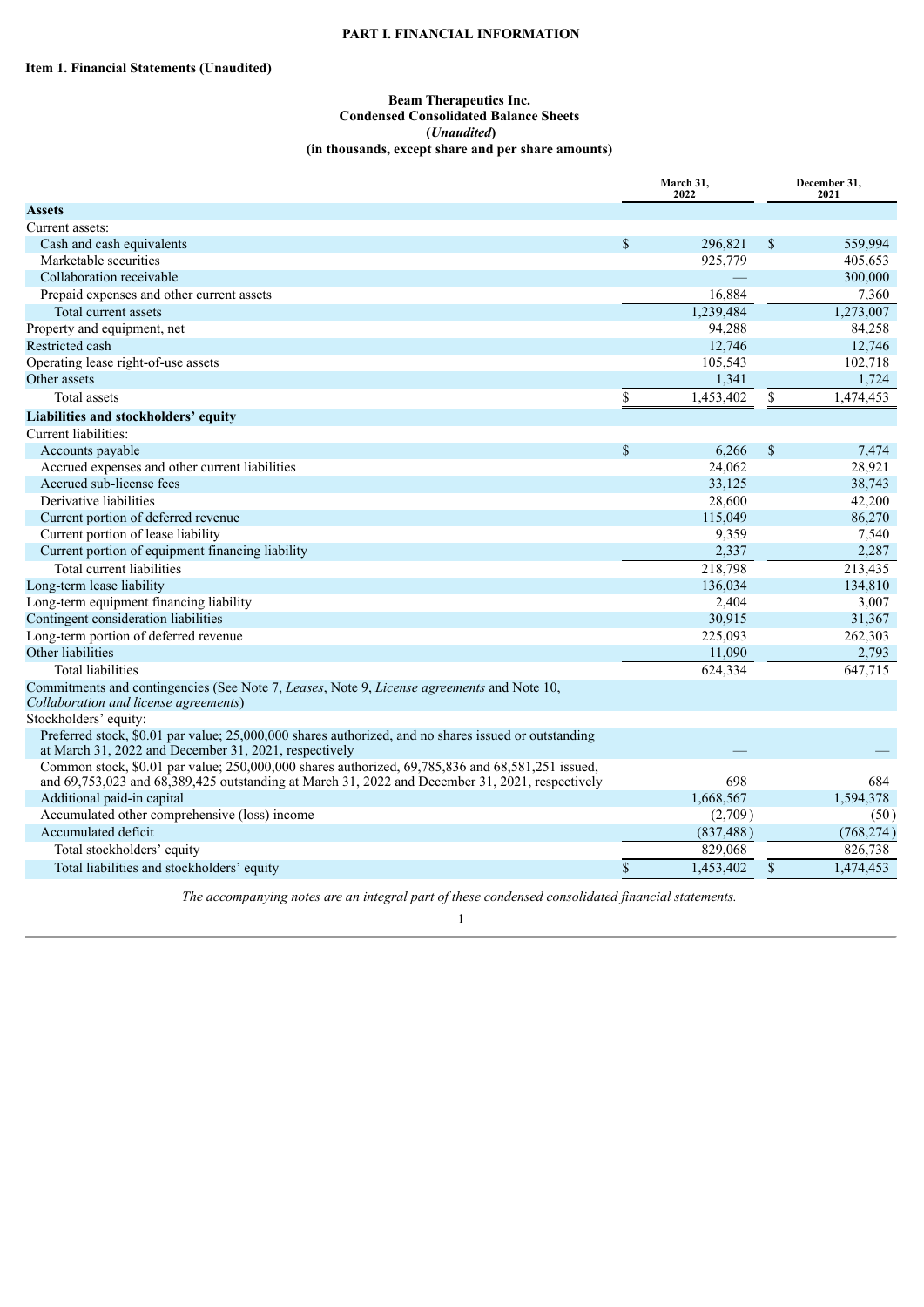#### **Beam Therapeutics Inc. Condensed Consolidated Statements of Operations and Other Comprehensive Loss (***Unaudited***) (in thousands, except share and per share amounts)**

<span id="page-5-0"></span>

|                                                               |      | Three Months Ended March 31, |            |  |  |
|---------------------------------------------------------------|------|------------------------------|------------|--|--|
|                                                               | 2022 |                              | 2021       |  |  |
| License and collaboration revenue                             |      | 8,432<br><sup>\$</sup>       | 6          |  |  |
| Operating expenses:                                           |      |                              |            |  |  |
| Research and development                                      |      | 65,410                       | 190,106    |  |  |
| General and administrative                                    |      | 19,247                       | 10,273     |  |  |
| Total operating expenses                                      |      | 84,657                       | 200,379    |  |  |
| Loss from operations                                          |      | (76, 225)                    | (200, 373) |  |  |
| Other income (expense):                                       |      |                              |            |  |  |
| Change in fair value of derivative liabilities                |      | 13,600                       | (1,900)    |  |  |
| Change in fair value of non-controlling equity investments    |      | (7,685)                      | 1,039      |  |  |
| Change in fair value of contingent consideration liabilities  |      | 452                          | (305)      |  |  |
| Interest and other income (expense), net                      |      | 644                          | (21)       |  |  |
| Total other income (expense)                                  |      | 7,011                        | (1,187)    |  |  |
| Net loss                                                      |      | (69,214)                     | (201, 560) |  |  |
| Unrealized gain (loss) on marketable securities               |      | (2,659)                      | (15)       |  |  |
| Comprehensive loss                                            |      | (71, 873)<br>S.              | (201, 575) |  |  |
| Net loss per common share, basic and diluted                  |      | (1.01)                       | (3.35)     |  |  |
| Weighted-average common shares outstanding, basic and diluted |      | 68,703,864                   | 60,210,120 |  |  |

*The accompanying notes are an integral part of these condensed consolidated financial statements.*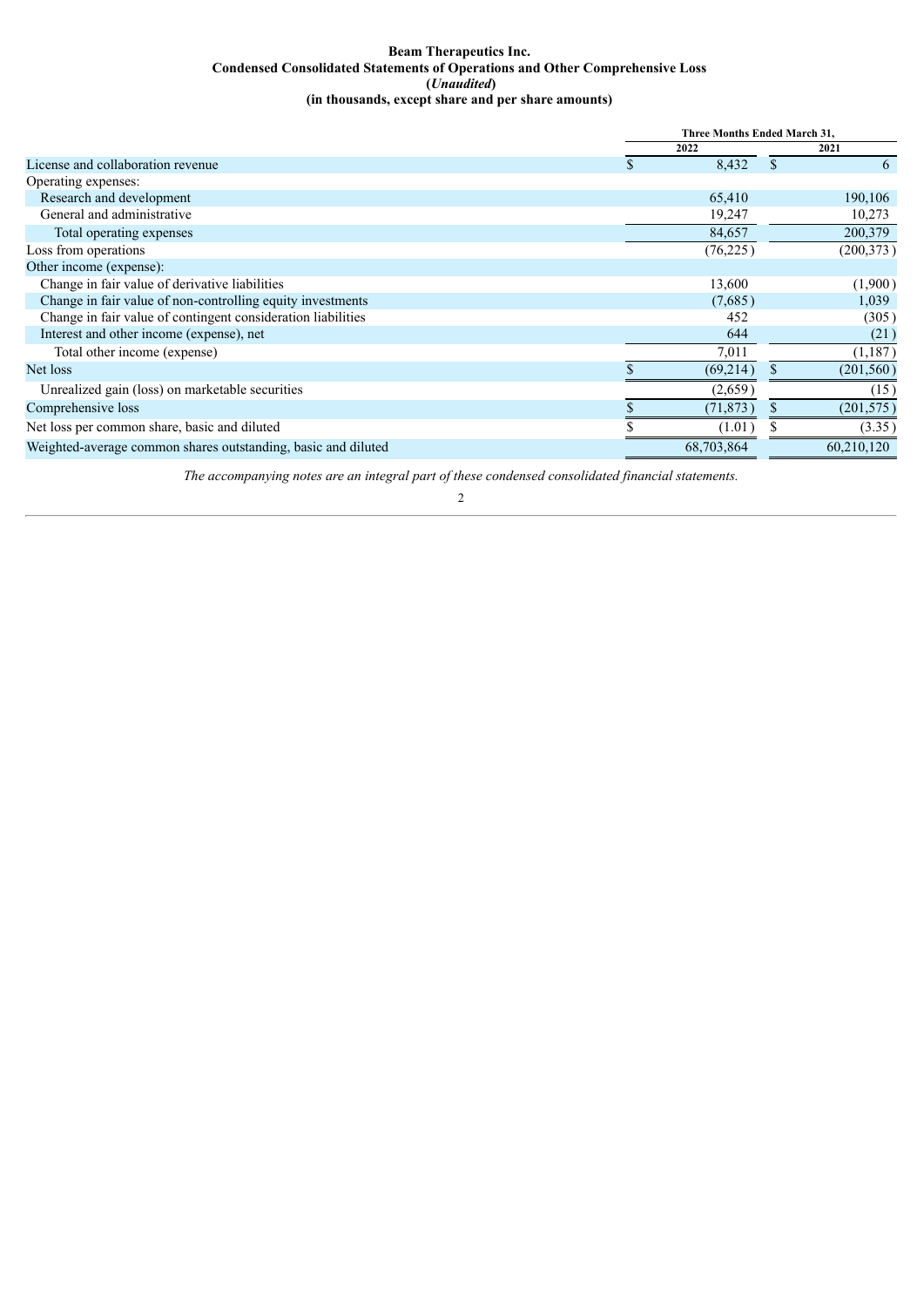#### **Beam Therapeutics Inc. Condensed Consolidated Statements of Stockholders' Equity (***Unaudited***) (in thousands, except share amounts)**

<span id="page-6-0"></span>

|                                                                                            | <b>Common Stock</b> |        |     |  | <b>Additional</b><br>Paid-in |               | Accumulated<br>Other<br>Comprehensive | Accumulated |                 |  | <b>Total</b><br>Stockholders' |
|--------------------------------------------------------------------------------------------|---------------------|--------|-----|--|------------------------------|---------------|---------------------------------------|-------------|-----------------|--|-------------------------------|
|                                                                                            | <b>Shares</b>       | Amount |     |  | Capital                      | Income (Loss) |                                       | Deficit     |                 |  | Equity                        |
| Balance at December 31, 2020                                                               | 57,254,178          |        | 573 |  | 642,633                      |               | (9)                                   | - 5         | $(397,636)$ \$  |  | 245,561                       |
| Issuance of common stock from private placement, net of<br>issuance costs of \$8.0 million | 2,795,700           |        | 28  |  | 251,977                      |               |                                       |             |                 |  | 252,005                       |
| Issuance of common stock to acquire Guide                                                  | 1,087,153           |        | 10  |  | 120,022                      |               |                                       |             |                 |  | 120,032                       |
| Vesting of restricted common stock                                                         | 398,804             |        | 4   |  | (4)                          |               |                                       |             |                 |  |                               |
| Stock-based compensation                                                                   |                     |        |     |  | 4,648                        |               |                                       |             |                 |  | 4,648                         |
| Exercise of common stock options                                                           | 199.284             |        |     |  | 1,756                        |               |                                       |             |                 |  | 1,758                         |
| Other comprehensive income (loss)                                                          |                     |        |     |  |                              |               | (15)                                  |             |                 |  | (15)                          |
| Net loss                                                                                   |                     |        |     |  |                              |               |                                       |             | (201, 560)      |  | (201, 560)                    |
| Balance at March 31, 2021                                                                  | 61,735,119          |        | 617 |  | 1,021,032                    |               | (24)                                  |             | $(599, 196)$ \$ |  | 422,429                       |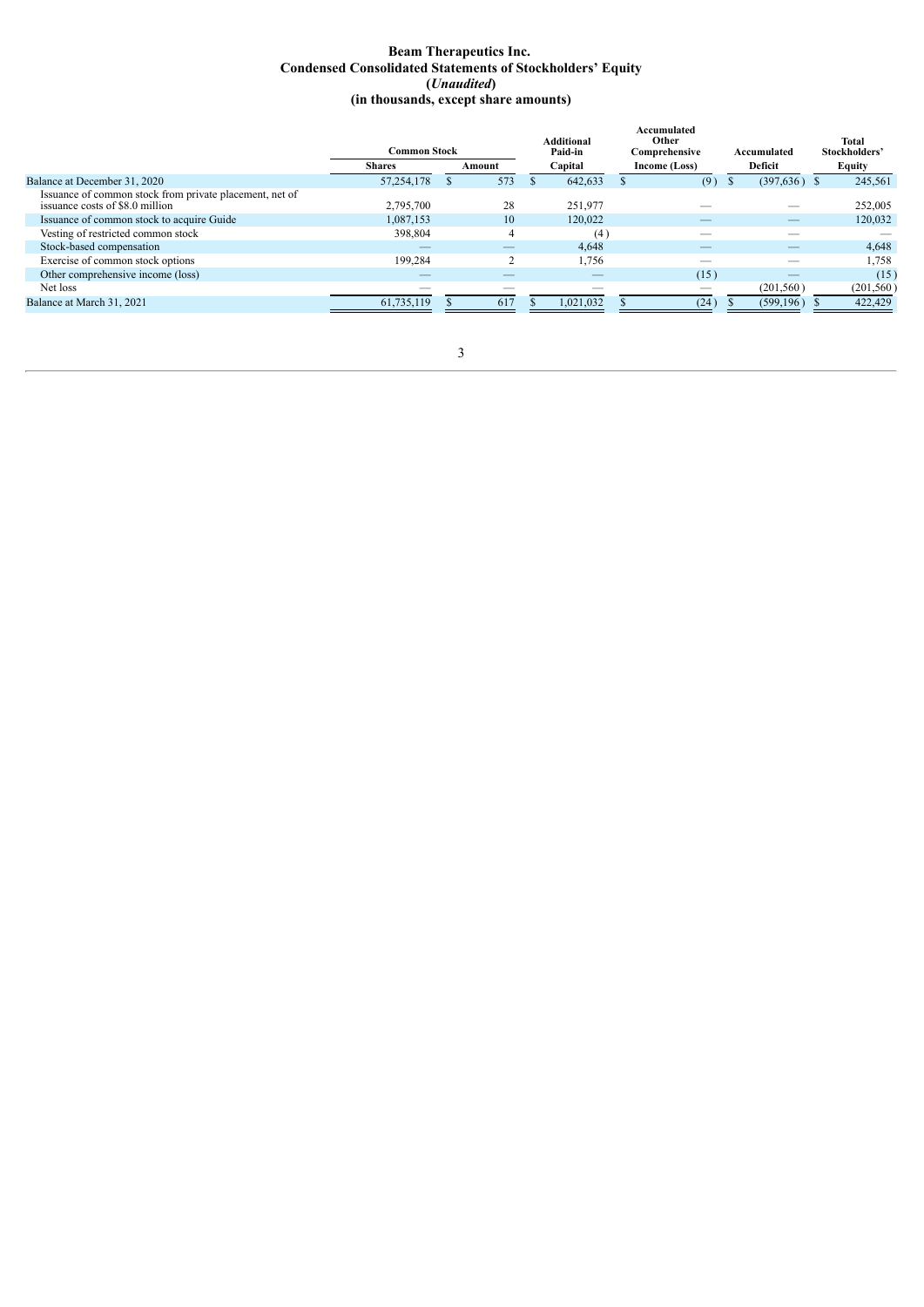#### **Beam Therapeutics Inc. Condensed Consolidated Statements of Stockholders' Equity - Continued (***Unaudited***) (in thousands, except share amounts)**

|                                                                                                 | <b>Common Stock</b> |  |        |         | Additional<br>Paid-in |               | Accumulated<br>Other<br>Comprehensive | Accumulated            | Total<br>Stockholders' |
|-------------------------------------------------------------------------------------------------|---------------------|--|--------|---------|-----------------------|---------------|---------------------------------------|------------------------|------------------------|
|                                                                                                 | <b>Shares</b>       |  | Amount | Capital |                       | Income (Loss) |                                       | Deficit                | <b>Equity</b>          |
| Balance at December 31, 2021                                                                    | 68,389,425          |  | 684    |         | 1,594,378             |               | (50)                                  | $(768, 274)$ \$<br>- 5 | 826,738                |
| Purchase of common stock under ESPP                                                             | 28,990              |  |        |         | 1,412                 |               |                                       |                        | 1,412                  |
| Issuance of common stock from At-the-Market offering, net of issuance<br>costs of \$1.3 million | 874,770             |  | 9      |         | 53,927                |               |                                       |                        | 53,936                 |
| Vesting of restricted common stock                                                              | 283,186             |  |        |         | (3)                   |               |                                       |                        |                        |
| Stock-based compensation                                                                        |                     |  |        |         | 18,035                |               |                                       |                        | 18,035                 |
| Exercise of common stock options                                                                | 176,652             |  | $\sim$ |         | 818                   |               |                                       |                        | 820                    |
| Other comprehensive income (loss)                                                               |                     |  |        |         |                       |               | (2,659)                               |                        | (2,659)                |
| Net loss                                                                                        |                     |  |        |         |                       |               |                                       | (69,214)               | (69,214)               |
| Balance at March 31, 2022                                                                       | 69.753.023          |  | 698    |         | 1,668,567             |               | (2,709)                               | (837, 488)             | 829,068                |

*The accompanying notes are an integral part of these condensed consolidated financial statements.*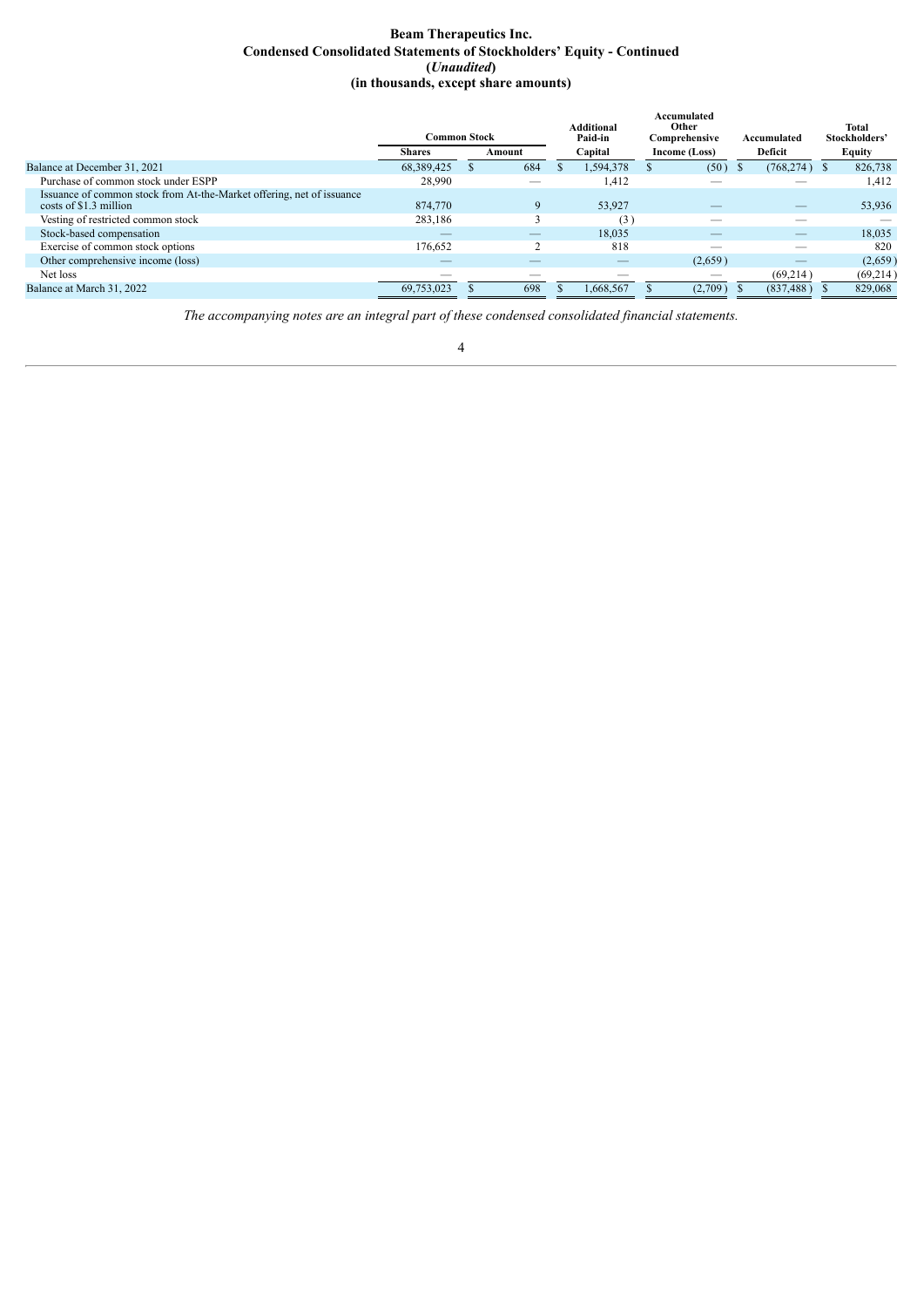#### **Beam Therapeutics Inc. Condensed Consolidated Statements of Cash Flows (***Unaudited***) (in thousands)**

<span id="page-8-0"></span>

|                                                                             | Three Months Ended March 31, |               |                           |            |  |
|-----------------------------------------------------------------------------|------------------------------|---------------|---------------------------|------------|--|
|                                                                             |                              | 2022          |                           | 2021       |  |
| <b>Operating activities</b>                                                 |                              |               |                           |            |  |
| Net loss                                                                    | \$                           | $(69,214)$ \$ |                           | (201, 560) |  |
| Adjustments to reconcile net loss to net cash used in operating activities: |                              |               |                           |            |  |
| Depreciation and amortization                                               |                              | 3,312         |                           | 1,398      |  |
| Amortization of investment discount (premiums)                              |                              | (390)         |                           | 15         |  |
| In-process research and development charge                                  |                              |               |                           | 154,953    |  |
| Stock-based compensation expense                                            |                              | 18,035        |                           | 4,648      |  |
| Change in operating lease right-of-use assets                               |                              | 1,997         |                           | 2,359      |  |
| Change in fair value of derivative liabilities                              |                              | (13,600)      |                           | 1,900      |  |
| Change in fair value of contingent consideration liabilities                |                              | (452)         |                           | 305        |  |
| Change in fair value of non-controlling equity investments                  |                              | 7,685         |                           | (1,039)    |  |
| Other                                                                       |                              | 3             |                           | 63         |  |
| Changes in operating assets and liabilities:                                |                              |               |                           |            |  |
| Prepaid expenses and other current assets                                   |                              | (9,185)       |                           | (2,365)    |  |
| Other long-term assets                                                      |                              | $\equiv$      |                           | (185)      |  |
| Accounts payable                                                            |                              | (1,252)       |                           | (666)      |  |
| Accrued expenses and other liabilities                                      |                              | (16, 533)     |                           | (4, 458)   |  |
| Operating lease liabilities                                                 |                              | (1,780)       |                           | 6,111      |  |
| Collaboration receivable                                                    |                              | 300,000       |                           |            |  |
| Deferred revenue                                                            |                              | (8, 432)      |                           | (6)        |  |
| Other long-term liabilities                                                 |                              | 8,296         |                           | (51)       |  |
| Net cash provided by (used in) operating activities                         |                              | 218,490       |                           | (38,578)   |  |
| <b>Investing activities</b>                                                 |                              |               |                           |            |  |
| Purchases of property and equipment                                         |                              | (7,259)       |                           | (11, 478)  |  |
| Purchases of marketable securities                                          |                              | (690, 390)    |                           | (289, 218) |  |
| Maturities of marketable securities                                         |                              | 160,310       |                           | 20,450     |  |
| Net cash acquired from Guide                                                |                              |               |                           | 620        |  |
| Net cash used in investing activities                                       |                              | (537, 339)    |                           | (279, 626) |  |
| <b>Financing activities</b>                                                 |                              |               |                           |            |  |
| Proceeds from issuance of common shares, net of commissions                 |                              | 54,003        |                           | 260,000    |  |
| Proceeds from issuances of stock under ESPP                                 |                              | 1,412         |                           |            |  |
| Payment of equity offering costs                                            |                              | (6)           |                           | (7,955)    |  |
| Repayment of equipment financings                                           |                              | (553)         |                           | (529)      |  |
| Proceeds from exercise of stock options                                     |                              | 820           |                           | 1,758      |  |
| Net cash provided by financing activities                                   |                              | 55,676        |                           | 253,274    |  |
| Net change in cash, cash equivalents and restricted cash                    |                              | (263, 173)    |                           | (64,930)   |  |
| Cash, cash equivalents and restricted cash—beginning of period              |                              | 572,740       |                           | 177,011    |  |
| Cash, cash equivalents and restricted cash—end of period                    | \$                           | 309,567       | $\boldsymbol{\mathsf{S}}$ | 112,081    |  |

*The accompanying notes are an integral part of these condensed consolidated financial statements.*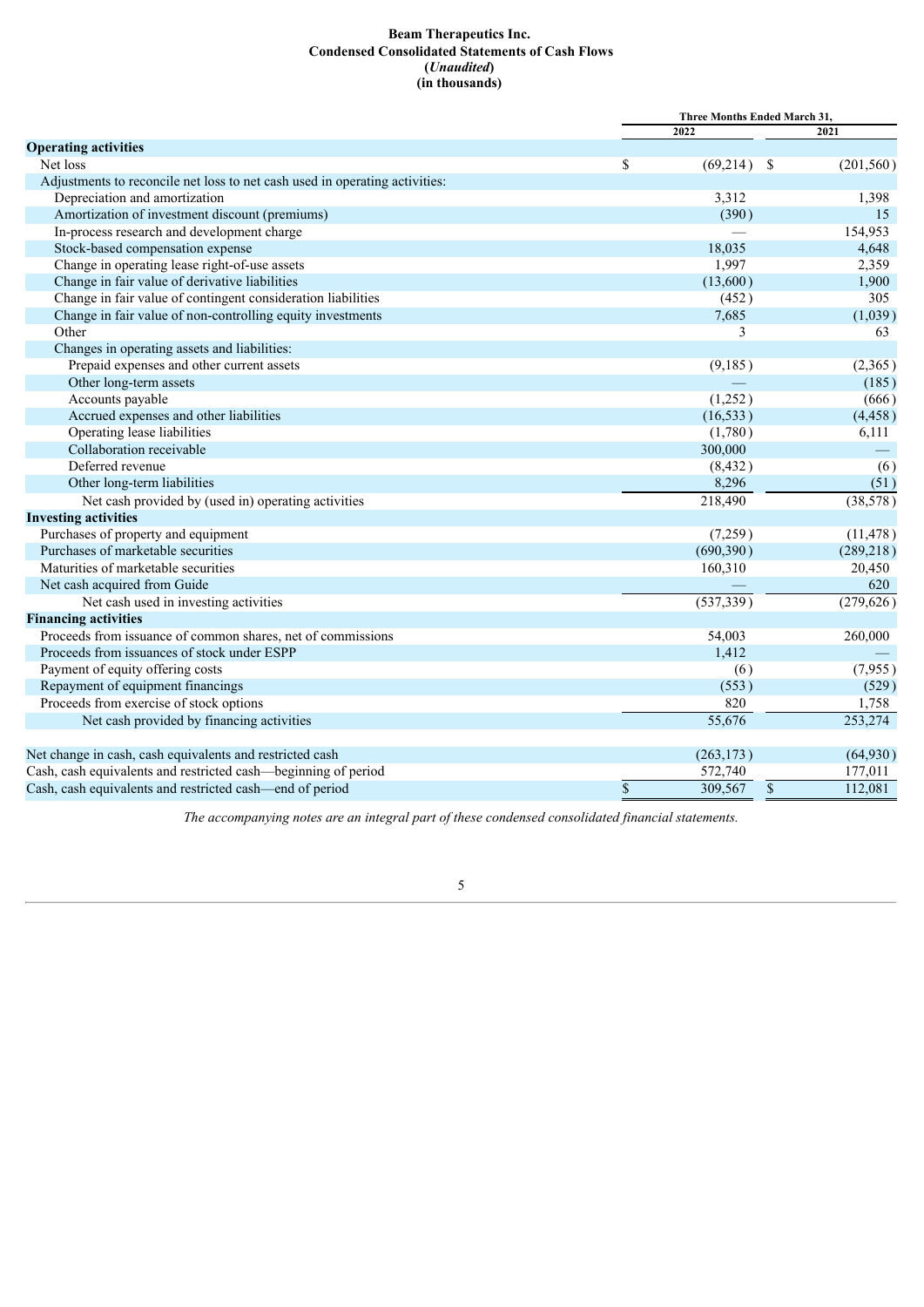#### **Beam Therapeutics Inc. Condensed Consolidated Statements of Cash Flows - Continued (***Unaudited***) (in thousands)**

| <b>Three Months Ended March 31.</b> |        |  |         |  |  |
|-------------------------------------|--------|--|---------|--|--|
|                                     | 2022   |  | 2021    |  |  |
|                                     |        |  |         |  |  |
|                                     | 113    |  | 159     |  |  |
|                                     |        |  |         |  |  |
|                                     |        |  |         |  |  |
|                                     | 15.306 |  | 6.671   |  |  |
|                                     | 4.822  |  | 23,366  |  |  |
|                                     | 67     |  | 250     |  |  |
|                                     |        |  | 36,513  |  |  |
|                                     |        |  | 120.032 |  |  |
|                                     |        |  |         |  |  |

*The accompanying notes are an integral part of these condensed consolidated financial statements*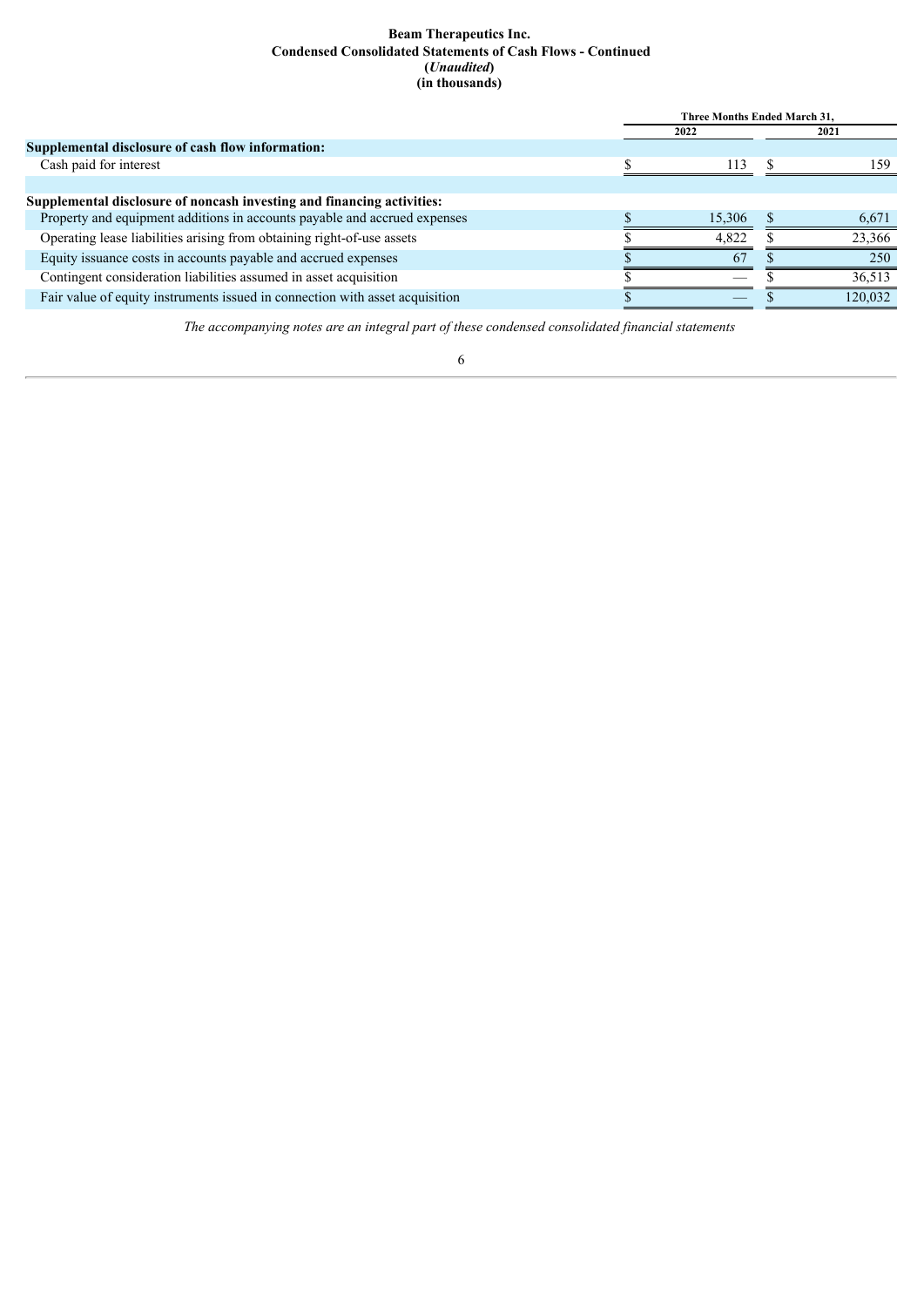#### **Beam Therapeutics Inc. Notes to Condensed Consolidated Financial Statements (***Unaudited***)**

## <span id="page-10-0"></span>**1. Nature of the business and basis of presentation**

## *Organization*

Beam Therapeutics Inc., which we refer to herein as the "Company" or "Beam," is a biotechnology company committed to establishing the leading, fully integrated platform for precision genetic medicines. Beam's vision is to provide life-long cures to patients suffering from genetic diseases. The Company was incorporated on January 25, 2017 as a Delaware corporation and began operations in July 2017. Its principal offices are in Cambridge, Massachusetts.

## *Liquidity and capital resources*

Since its inception, the Company has devoted substantially all of its resources to building its base editing platform and advancing development of its portfolio of programs, establishing and protecting its intellectual property, conducting research and development activities, making arrangements to conduct manufacturing activities with contract manufacturing organizations, research and development costs including preclinical studies and IND-enabling studies, organizing and staffing the Company, maintaining its facilities and new facility build-outs, business planning, raising capital and providing general and administrative support for these operations. The Company is also in the process of developing internal manufacturing capabilities. The Company is subject to risks and uncertainties common to early-stage companies in the biotechnology industry including, but not limited to, technical risks associated with the successful research, development and manufacturing of product candidates, development by competitors of new technological innovations, dependence on key personnel, protection of proprietary technology, compliance with government regulations and the ability to secure additional capital to fund operations. Current and future programs will require significant research and development efforts, including extensive preclinical and clinical testing and regulatory approval prior to commercialization. These efforts require significant amounts of additional capital, adequate personnel and infrastructure. Even if the Company's product development efforts are successful, it is uncertain when, if ever, the Company will realize significant revenue from product sales.

In April 2021, the Company entered into an at the market, or ATM, sales agreement, or the Sales Agreement, with Jefferies LLC, or Jefferies, pursuant to which the Company was entitled to offer and sell, from time to time at prevailing market prices, shares of the Company's common stock having aggregate gross proceeds of up to \$300.0 million. The Company agreed to pay Jefferies a commission of up to 3.0% of the aggregate gross sale proceeds of any shares sold by Jefferies under the Sales Agreement. Between April and July 2021, the Company sold 2,908,009 shares of its common stock under the Sales Agreement at an average price of \$103.16 per share for aggregate gross proceeds of \$300.0 million, before deducting commissions and offering expenses payable by the Company.

In July 2021, the Company and Jefferies entered into an amendment to the Sales Agreement to provide for an increase in the aggregate offering amount under the Sales Agreement, such that as of July 7, 2021, the Company may offer and sell shares of common stock having an aggregate offering price of an additional \$500.0 million. As of March 31, 2022, the Company has sold 2,873,956 additional shares of its common stock under the amended Sales Agreement at an average price of \$92.71 per share for aggregate gross proceeds of \$266.5 million, before deducting commissions and offering expenses payable by the Company.

Since its inception, the Company has incurred substantial losses and had an accumulated deficit of \$837.5 million as of March 31, 2022. The Company expects to generate operating losses and negative operating cash flows for the foreseeable future.

The Company expects that its cash, cash equivalents, and marketable securities as of March 31, 2022 of \$1.2 billion will be sufficient to fund its operations for at least the next 12 months from the date of issuance of these financial statements. The Company will need additional financing to support its continuing operations and pursue its growth strategy. Until such time as the Company can generate significant revenue from product sales, if ever, it expects to finance its operations through a combination of equity offerings, debt financings, collaborations, strategic alliances and licensing arrangements. The Company may be unable to raise additional funds or enter into such other agreements when needed on favorable terms or at all. The inability to raise capital as and when needed would have a negative impact on the Company's financial condition and its ability to pursue its business strategy. The Company will need to generate significant revenue to achieve profitability, and it may never do so.

## *COVID-19-related significant risks and uncertainties*

With the ongoing concerns related to the COVID-19 pandemic, the Company has maintained its business continuity plans to address and mitigate the impact of the COVID-19 pandemic on its business. In March 2020, to protect the health of its employees, and their families and communities, the Company restricted access to its offices to personnel who performed critical activities that must be completed on-site, limited the number of such personnel that could be present at its facilities at any one time, and requested that most of its employees work remotely. In May 2021, as certain states eased restrictions, the Company established new protocols to better allow its full laboratory staff access to the Company's facilities. These protocols included several shifts working over a seven-day-week protocol. In June 2021, as certain states continued to ease restrictions, the Company started to allow its entire workforce the ability to work on-site at the Company's facilities, with fewer restrictions, particularly for vaccinated employees. The Company

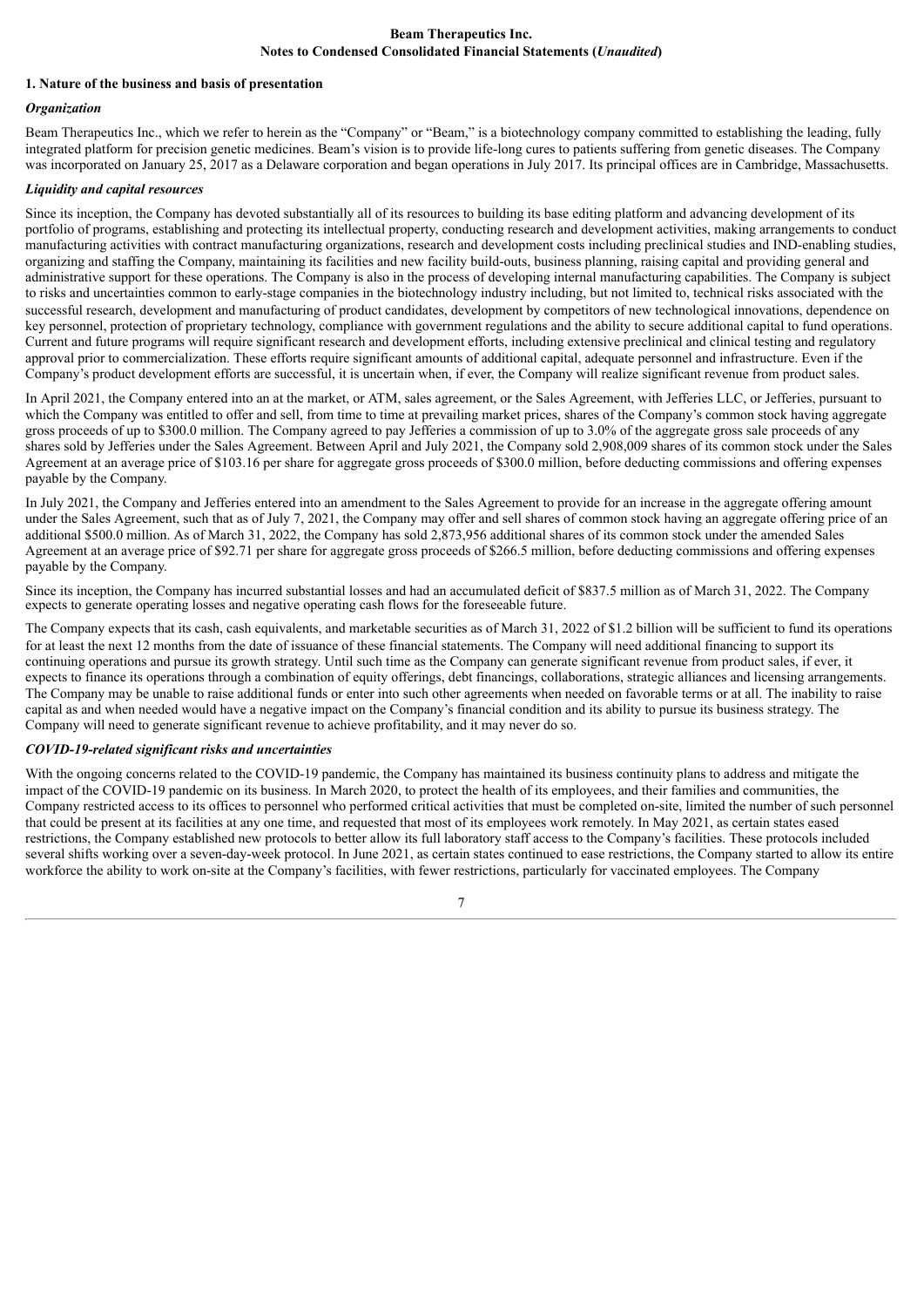expects to continue incurring additional costs to ensure it adheres to the guidelines instituted by the Centers for Disease Control and Prevention and to provide a safe working environment to its onsite employees.

The extent to which the COVID-19 pandemic impacts the Company's business, its corporate development objectives, results of operations and financial condition, and the value of and market for its common stock, will depend on future developments that are highly uncertain and cannot be predicted with confidence at this time, such as the ultimate duration of the pandemic, travel restrictions, quarantines, social distancing and business closure requirements, and the effectiveness of actions taken globally to contain and treat the disease. Disruptions to the global economy and supply chain, disruption of global healthcare systems, and other significant impacts of the COVID-19 pandemic could have a material adverse effect on the Company's business, financial condition, results of operations and growth prospects.

While the COVID-19 pandemic did not significantly impact the Company's business or results of operations during the three months ended March 31, 2022, the length and extent of the pandemic, its consequences, and containment efforts will determine the future impact on the Company's operations and financial condition.

#### **2. Summary of significant accounting policies**

The Company's significant accounting policies are disclosed in the audited consolidated financial statements for the year ended December 31, 2021, and notes thereto, which are included in the Company's Annual Report on Form 10-K that was filed with the Securities and Exchange Commission on February 28, 2022, or the 2021 Form 10-K. Since the date of those financial statements, there have been no material changes to Beam's significant accounting policies.

## *Basis of presentation*

The accompanying condensed consolidated financial statements have been prepared in accordance with United States generally accepted accounting principles, or GAAP. Any reference in these notes to applicable guidance is meant to refer to the authoritative GAAP as found in the Accounting Standards Codification, or ASC, and Accounting Standards Update, or ASU, of the Financial Accounting Standards Board, or FASB.

### *Principles of consolidation*

The accompanying condensed consolidated financial statements include the results of operations of the Company and its wholly-owned subsidiaries. All intercompany transactions and balances have been eliminated in consolidation.

#### *Use of estimates*

The preparation of financial statements in conformity with GAAP requires management to make estimates and assumptions that affect the reported amounts of assets, liabilities, revenues and expenses, and the disclosure of contingent assets and liabilities as of and during the reporting period. The Company bases its estimates and assumptions on historical experience when available and on various factors that it believes to be reasonable under the circumstances. Significant estimates and assumptions reflected in these condensed consolidated financial statements include, but are not limited to, incremental borrowing rate used in the calculation of lease liabilities, research and development expenses, stock-based compensation, contingent consideration liabilities, success payments and certain judgements regarding revenue recognition. Actual results could differ from these estimates.

#### *Cash, cash equivalents, and restricted cash*

Cash and cash equivalents consist of standard checking accounts, money market accounts, and all highly liquid investments with a remaining maturity of three months or less at the date of purchase. Restricted cash represents collateral provided for letters of credit issued as security deposits in connection with the Company's leases of its corporate and manufacturing facilities.

The following table reconciles cash, cash equivalents, and restricted cash reported within the Company's condensed consolidated balance sheets to the total of the amounts shown in the condensed consolidated statements of cash flows (in thousands):

|                                                   | March 31,<br>2022 | <b>March 31.</b><br>2021 |
|---------------------------------------------------|-------------------|--------------------------|
| Cash and cash equivalents                         | 296.821           | 97.241                   |
| Restricted cash                                   | 12.746            | 14.840                   |
| Total cash, cash equivalents, and restricted cash | 309.567           | 12.081                   |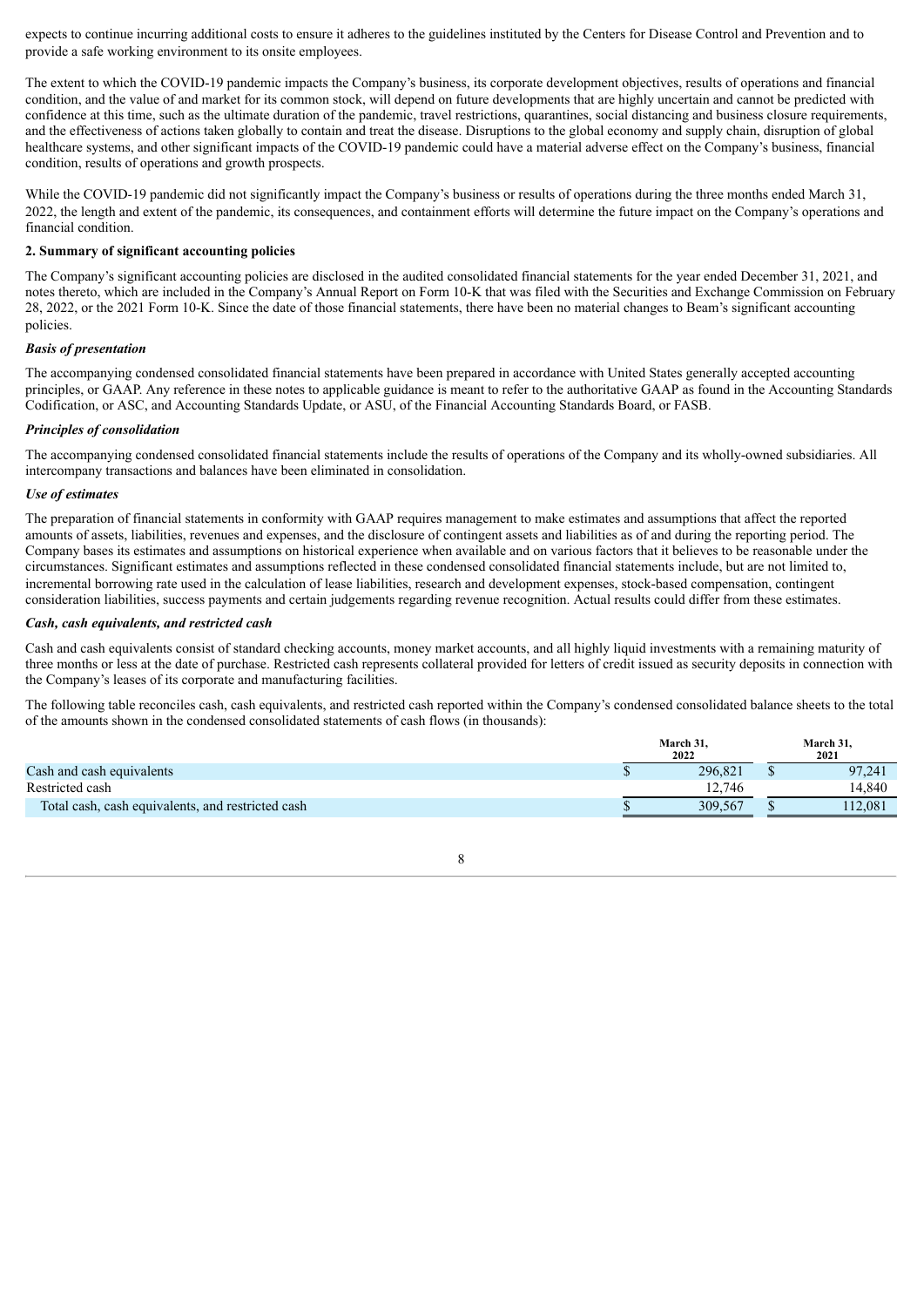### **3. Property and equipment, net**

Property and equipment consist of the following (in thousands):

|                               | March 31,<br>2022 |   |          |  |
|-------------------------------|-------------------|---|----------|--|
| Leasehold improvements        | 58,041            | D | 57,760   |  |
| Lab equipment                 | 35,489            |   | 29,905   |  |
| Furniture and fixtures        | 3,699             |   | 3,679    |  |
| Computer equipment            | 1,866             |   | 1,646    |  |
| Construction in process       | 14,527            |   | 7,349    |  |
| Total property and equipment  | 113.622           |   | 100,339  |  |
| Less accumulated depreciation | (19, 334)         |   | (16,081) |  |
| Property and equipment, net   | 94,288            |   | 84,258   |  |
|                               |                   |   |          |  |

The following table summarizes depreciation expense incurred (in thousands):

|  | ---<br>'hree<br>Manth | Ended March | $\sim$     |
|--|-----------------------|-------------|------------|
|  | 2022                  |             | 2021       |
|  | -04                   |             | 200<br>-77 |

#### **4. Fair value of financial instruments**

The Company's financial instruments that are measured at fair value on a recurring basis consist of cash equivalents, marketable securities, equity securities of Verve Therapeutics, Inc, or Verve, contingent consideration liabilities related to the agreement and plan of merger pursuant to which the Company acquired Guide, or the Guide Merger Agreement, and success payment derivative liabilities pursuant to the license agreement, or the Harvard License Agreement, between President and Fellows of Harvard University, or Harvard, and the Company, and the license agreement, or the Broad License Agreement, between The Broad Institute, Inc., or Broad Institute, and the Company.

The following tables set forth the fair value of the Company's financial assets and liabilities by level within the fair value hierarchy at March 31, 2022 (in thousands):

|                                                      | Carrying<br>amount |              | Fair<br>value |               | Level 1 |    | Level 2   |               | Level 3 |
|------------------------------------------------------|--------------------|--------------|---------------|---------------|---------|----|-----------|---------------|---------|
| Assets                                               |                    |              |               |               |         |    |           |               |         |
| Cash equivalents:                                    |                    |              |               |               |         |    |           |               |         |
| Money market funds                                   | \$<br>152,020      | $\mathbf{s}$ | 152,020       | <sup>S</sup>  | 152,020 | -S |           | <sup>\$</sup> |         |
| Commercial paper                                     | 144,801            |              | 144,801       |               |         |    | 144,801   |               |         |
| Marketable securities:                               |                    |              |               |               |         |    |           |               |         |
| Commercial paper                                     | 730,967            |              | 730,967       |               |         |    | 730,967   |               |         |
| Corporate notes                                      | 18,125             |              | 18,125        |               |         |    | 18,125    |               |         |
| U.S. Treasury securities                             | 164,205            |              | 164,205       |               |         |    | 164,205   |               |         |
| Equity securities included in marketable securities: |                    |              |               |               |         |    |           |               |         |
| Corporate equity securities                          | 12,482             |              | 12,482        |               | 12,482  |    |           |               |         |
| Total assets                                         | 1,222,600          |              | 1,222,600     |               | 164,502 | S. | 1,058,098 |               |         |
| Liabilities                                          |                    |              |               |               |         |    |           |               |         |
| Success payment liability – Harvard                  | \$<br>14,200       | S            | 14,200        | <sup>\$</sup> |         | \$ |           | -S            | 14,200  |
| Success payment liability - Broad Institute          | 14,400             |              | 14,400        |               |         |    |           |               | 14,400  |
| Contingent consideration liability – Technology      | 24,531             |              | 24,531        | S             |         | \$ |           | -S            | 24,531  |
| Contingent consideration liability – Product         | 6,384              |              | 6,384         |               |         |    |           |               | 6,384   |
| Total liabilities                                    | 59,515             |              | 59,515        |               |         |    |           |               | 59,515  |

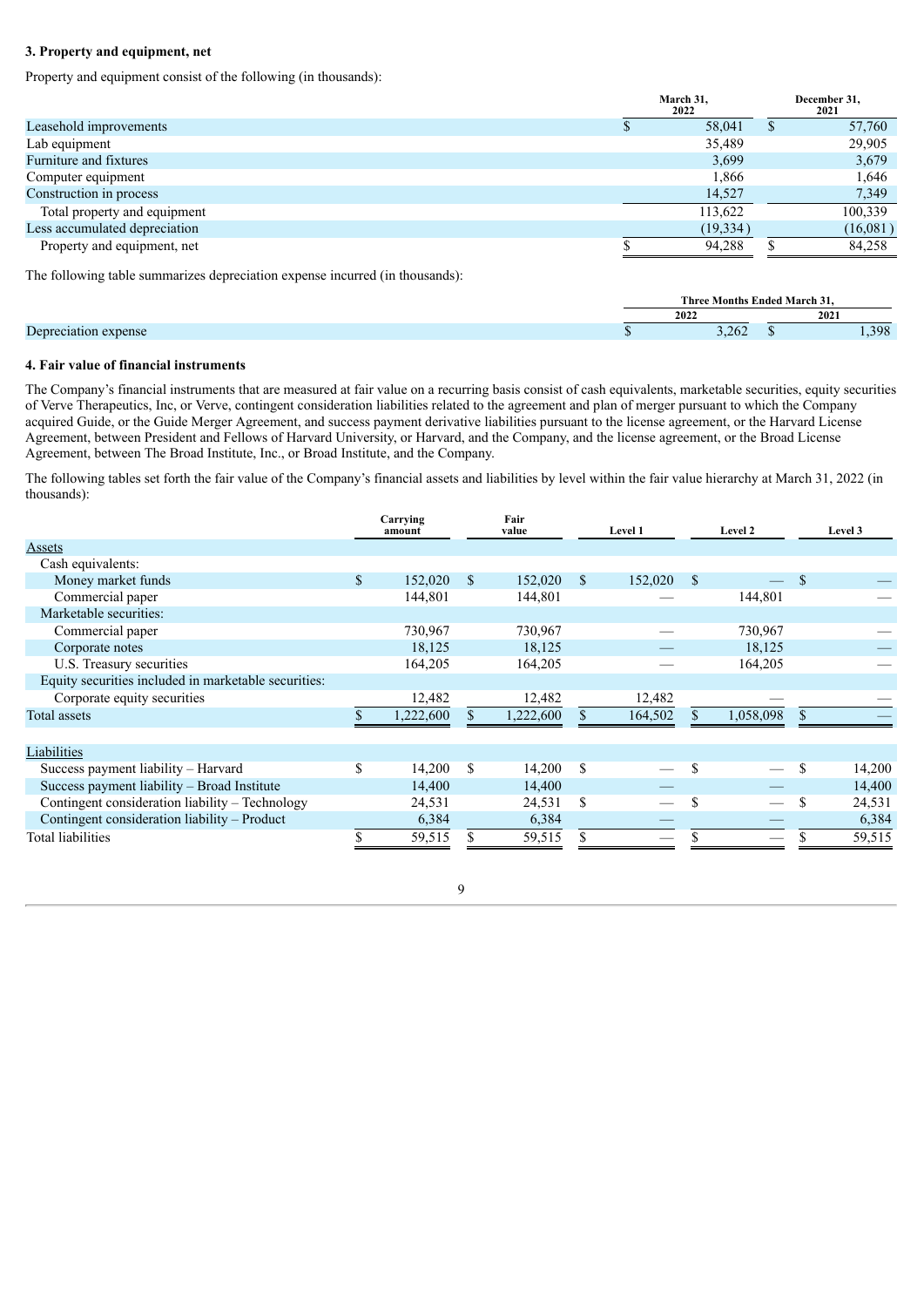The following tables set forth the fair value of the Company's financial assets and liabilities by level within the fair value hierarchy at December 31, 2021 (in thousands):

|                                                     |                    | Carrying<br>amount |               | Fair<br>value | Level 1       |                               |     |         | Level 2 |        | Level 3 |  |
|-----------------------------------------------------|--------------------|--------------------|---------------|---------------|---------------|-------------------------------|-----|---------|---------|--------|---------|--|
| <b>Assets</b>                                       |                    |                    |               |               |               |                               |     |         |         |        |         |  |
| Cash equivalents:                                   |                    |                    |               |               |               |                               |     |         |         |        |         |  |
| Money market funds                                  | $\mathbf{\hat{S}}$ | 540,094            | \$            | 540,094       | <sup>S</sup>  | 540,094                       | -S  |         | \$.     |        |         |  |
| Commercial paper                                    |                    | 13,997             |               | 13,997        |               |                               |     | 13,997  |         |        |         |  |
| Corporate notes                                     |                    | 5,903              |               | 5,903         |               |                               |     | 5,903   |         |        |         |  |
| Marketable securities:                              |                    |                    |               |               |               |                               |     |         |         |        |         |  |
| Commercial paper                                    |                    | 368,743            |               | 368,743       |               |                               |     | 368,743 |         |        |         |  |
| Corporate notes                                     |                    | 16,743             |               | 16,743        |               |                               |     | 16,743  |         |        |         |  |
| Equity securities included in marketable securities |                    |                    |               |               |               |                               |     |         |         |        |         |  |
| Corporate equity securities                         |                    | 20,167             |               | 20,167        |               | 20,167                        |     |         |         |        |         |  |
| Total assets                                        |                    | 965,647            | \$.           | 965,647       | $\mathcal{S}$ | 560,261                       | \$. | 405,386 |         |        |         |  |
| Liabilities                                         |                    |                    |               |               |               |                               |     |         |         |        |         |  |
| Success payment liability - Harvard                 | \$                 | 21,000             | <sup>\$</sup> | 21,000        | -S            |                               | \$  |         | S       | 21,000 |         |  |
| Success payment liability - Broad Institute         |                    | 21,200             |               | 21,200        |               |                               |     |         |         | 21,200 |         |  |
| Contingent consideration liability - Technology     |                    | 24,359             | S             | 24,359        |               |                               |     |         |         | 24,359 |         |  |
| Contingent consideration liability – Product        |                    | 7,008              |               | 7,008         |               |                               |     |         |         | 7,008  |         |  |
| Total liabilities                                   |                    | 73,567             |               | 73,567        | \$            | $\overbrace{\phantom{12332}}$ |     |         |         | 73,567 |         |  |

**Cash equivalents** – Money market funds included within cash equivalents are classified within Level 1 of the fair value hierarchy because they are valued using quoted market prices in active markets. Commercial paper and corporate notes are classified within Level 2 of the fair value hierarchy because pricing inputs are other than quoted prices in active markets, which are either directly or indirectly observable as of the reporting date, and fair value is determined through the use of models or other valuation methodologies.

**Marketable securities** – Marketable securities, excluding corporate equity securities, are classified within Level 2 of the fair value hierarchy because pricing inputs are other than quoted prices in active markets, which are either directly or indirectly observable as of the reporting date, and fair value is determined using models or other valuation methodologies.

The Company holds an investment in Verve consisting of shares of Verve's common stock. Prior to Verve's initial public offering in June 2021, the Company valued such investment based on the cost of the equity securities adjusted for any observable market transactions. Following Verve's initial public offering, the equity securities have a readily determinable fair value; however, they were subject to transfer restrictions for 6 months following Verve's initial public offering. As of March 31, 2022, the Company owned 546,970 shares of Verve's common stock valued at \$12.5 million, which is included in marketable securities in the condensed consolidated balance sheet. In addition the Company recorded other expense of \$7.7 million and other income of \$1.0 million for the three months ended March 31, 2022, and 2021 respectively, related to the changes in fair value of Verve's stock.

Pursuant to ASU No. 2016-01, *Recognition and Measurement of Financial Assets and Financial Liabilities*, the Company records changes in the fair value of its investments in equity securities to other income (expense), in the Company's condensed consolidated statements of operations.

**Success payment liabilities** – As discussed further in Note 9, *License agreements*, the Company is required to make payments to Harvard and Broad Institute based upon the achievement of specified multiples of the initial weighted average value of the Company's Series A Preferred Stock or, subsequent to the Company's initial public offering, or IPO, the market value of the Company's common stock, at specified valuation dates. The Company's liability for the share-based success payments under the Harvard and Broad License Agreements is carried at fair value. To determine the estimated fair value of the success payment liability, the Company uses a Monte Carlo simulation methodology, which models the future movement of stock prices based on several key variables.

The following variables were incorporated in the calculation of the estimated fair value of the Harvard and Broad Institute success payment liabilities:

|                                        | Harvard           |  |                      | <b>Broad Institute</b> |                          |  |                      |  |
|----------------------------------------|-------------------|--|----------------------|------------------------|--------------------------|--|----------------------|--|
|                                        | March 31,<br>2022 |  | December 31,<br>2021 |                        | <b>March 31,</b><br>2022 |  | December 31,<br>2021 |  |
| Fair value of common stock (per share) | 57.30             |  | 79.69                |                        | 57.30                    |  | 79.69                |  |
| Expected volatility                    | 80%               |  | 76%                  |                        | $80\%$                   |  | 76%                  |  |
| Expected term (years)                  | $0.10 - 7.25$     |  | $0.10 - 7.49$        |                        | $0.10 - 8.11$            |  | $0.10 - 8.36$        |  |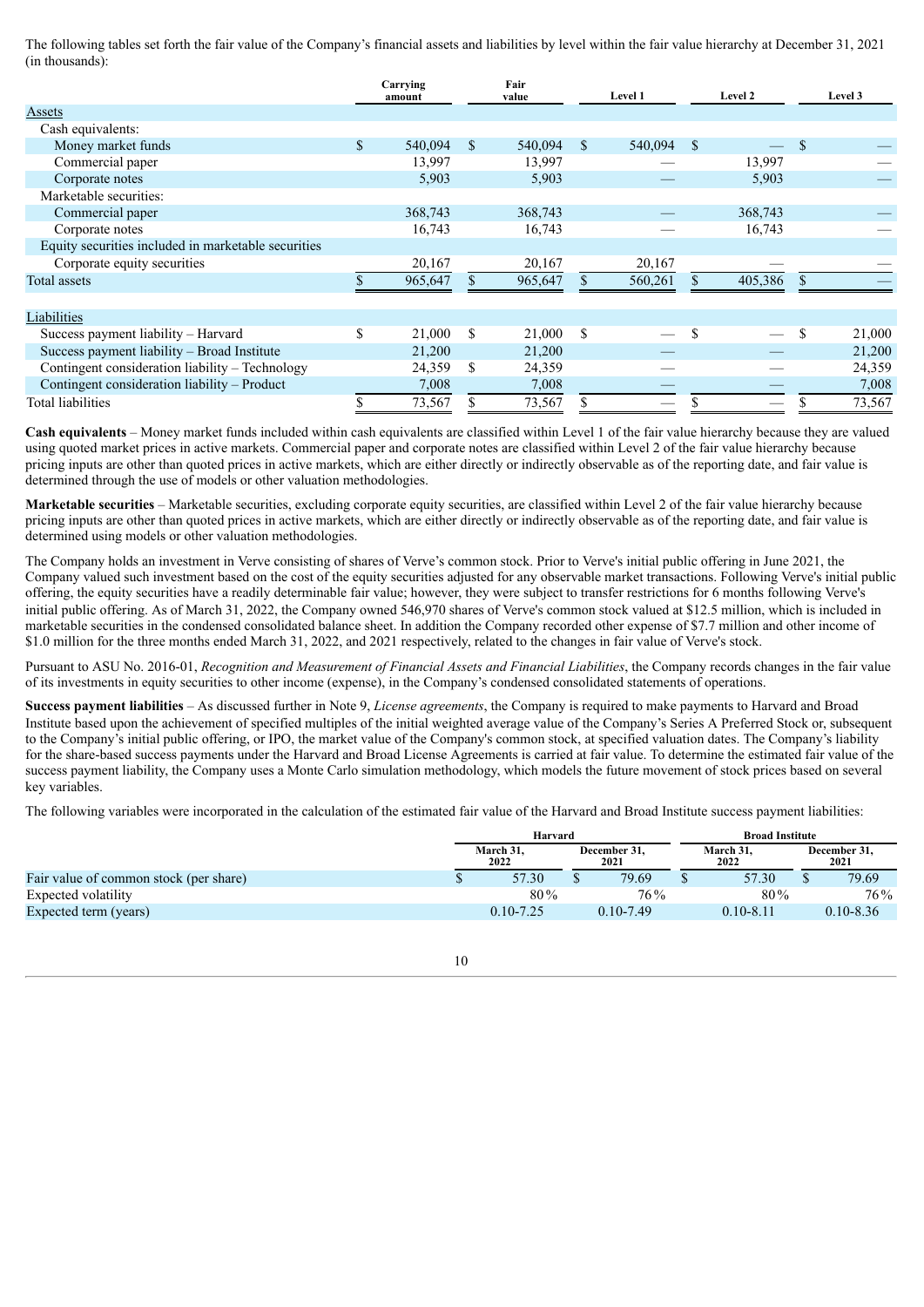The computation of expected volatility was estimated using available information about the historical volatility of stocks of similar publicly traded companies in addition to the Company's own data for a period matching the expected term assumption. In addition, the Company incorporated the estimated number, timing, and probability of valuation measurement dates in the calculation of the success payment liability.

The following table reconciles the change in the fair value of success payment liabilities based on Level 3 inputs (in thousands):

|                              | Three Months Ended March 31, 2022 |         |  |                        |  |              |  |
|------------------------------|-----------------------------------|---------|--|------------------------|--|--------------|--|
|                              |                                   | Harvard |  | <b>Broad Institute</b> |  | <b>Total</b> |  |
| Balance at December 31, 2021 |                                   | 21,000  |  | 21.200                 |  | 42,200       |  |
| Change in fair value         |                                   | (6.800) |  | (6.800)                |  | (13.600)     |  |
| Balance at March 31, 2022    |                                   | 14.200  |  | 14.400                 |  | 28,600       |  |

**Contingent consideration liabilities** – As discussed further in Note 8, *Guide acquisition*, under the Guide Merger Agreement, Guide's former stockholders and optionholders are eligible to receive up to an additional \$100.0 million in technology milestone payments and \$220.0 million in product milestone payments, payable in the Company's common stock valued using the volume-weighted average price of the Company's stock over the ten-day trading period ending two trading days prior to the date on which the applicable milestone is achieved. As these milestones are payable in the Company's common stock, the milestone payments result in liability classification under ASC 480, *Distinguishing Liabilities from Equity*. These contingent consideration liabilities are carried at fair value which was estimated by applying a probability-based model, which utilized inputs based on timing of achievement that were unobservable in the market. These contingent consideration liabilities are classified within Level 3 of the fair value hierarchy.

The following table reconciles the change in fair value of the contingent consideration liabilities based on level 3 inputs (in thousands):

|                              | Three Months Ended March 31, 2022      |  |                           |  |        |  |  |  |  |
|------------------------------|----------------------------------------|--|---------------------------|--|--------|--|--|--|--|
|                              | <b>Technology</b><br><b>Milestones</b> |  | <b>Product Milestones</b> |  | Total  |  |  |  |  |
| Balance at December 31, 2021 | 24.359                                 |  | 7.008                     |  | 31,367 |  |  |  |  |
| Change in fair value         | 172                                    |  | (624)                     |  | (452)  |  |  |  |  |
| Balance at March 31, 2022    | 24.531                                 |  | 6,384                     |  | 30,915 |  |  |  |  |

The following variables were incorporated in the calculation of the estimated fair value of the contingent consideration liabilities:

|                               | <b>Technology Milestones</b> |                      | <b>Product Milestones</b> |                      |  |
|-------------------------------|------------------------------|----------------------|---------------------------|----------------------|--|
|                               | March 31.<br>2022            | December 31,<br>2021 | March 31,<br>2022         | December 31.<br>2021 |  |
| Discount Rate                 | $8.50\%$                     | $7.50\%$             | $8.50\%$                  | $7.50\%$             |  |
| Probability of Achievement    | $10 - 75%$                   | $10 - 75%$           | $2 - 15%$                 | $2 - 15%$            |  |
| Projected Year of Achievement | 2022-2023                    | 2022-2023            | 2024-2029                 | 2023-2029            |  |

#### **5. Marketable securities**

The following table summarizes the Company's marketable securities held at March 31, 2022 (in thousands):

|                             | <b>Amortized Cost</b> | <b>Gross</b><br>Unrealized<br>Gains | <b>Gross</b><br>Unrealized<br><b>Losses</b> | <b>Fair Value</b> |
|-----------------------------|-----------------------|-------------------------------------|---------------------------------------------|-------------------|
|                             |                       |                                     |                                             |                   |
| Commercial paper            | 733,068               | $\hspace{0.05cm}$                   | (2,101)                                     | 730,967           |
| Corporate notes             | 18,249                |                                     | (124)                                       | 18,125            |
| U.S. Treasury securities    | 164,689               |                                     | (486)                                       | 164,205           |
| Corporate equity securities | 12.482                | __                                  |                                             | 12,482            |
| Total                       | 928,488               | $\bigcap$                           | (2,711)                                     | 925,779           |

The following table summarizes the Company's marketable securities held at December 31, 2021 (in thousands):

|                             | <b>Amortized Cost</b> | <b>Gross</b><br><b>Unrealized</b><br>Gains | Gross<br><b>Unrealized</b><br><b>Losses</b> | <b>Fair Value</b> |
|-----------------------------|-----------------------|--------------------------------------------|---------------------------------------------|-------------------|
| Commercial paper            | 368,778               | 32                                         | (67)                                        | 368,743           |
| Corporate notes             | 16,758                |                                            | 15)                                         | 16,743            |
| Corporate equity securities | 20.167                |                                            | _                                           | 20,167            |
| Total                       | 405,703               | 32                                         | (82)                                        | 405,653           |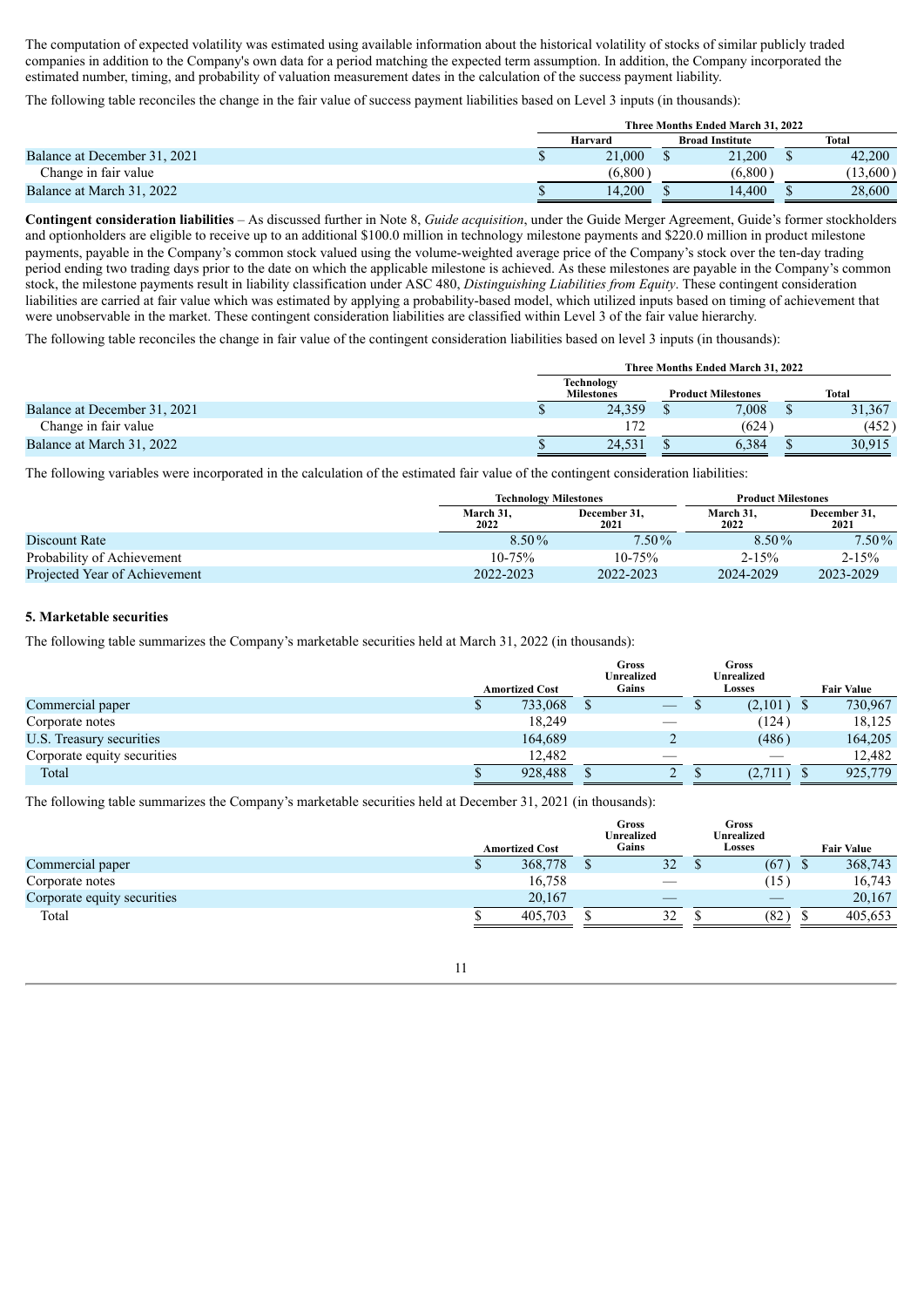The amortized cost of marketable securities is adjusted for amortization of premiums and accretion of discounts to maturity. At March 31, 2022, the balance in accumulated other comprehensive (loss) income was comprised solely of activity related to marketable securities. There were no realized gains or losses recognized on the sale or maturity of marketable securities for the three months ended March 31, 2022 and 2021 and, as a result, the Company did not reclassify any amounts out of accumulated other comprehensive (loss) income for the same periods.

The Company holds debt securities of companies with high credit quality and has determined that there was no material change in the credit risk of any of its debt securities. The contractual maturity dates of all the investments are less than one year.

#### **6. Accrued expenses and other current liabilities**

Accrued expenses and other current liabilities consist of the following (in thousands):

|                                             | March 31,<br>2022 | December 31,<br>2021 |
|---------------------------------------------|-------------------|----------------------|
| Employee compensation and related benefits  | 6,771             | 11,661               |
| Research costs                              | 6,545             | 3,133                |
| Professional fees                           | 3,542             | 3,330                |
| Process development and manufacturing costs | 2,299             | 3,833                |
| Other                                       | 4,905             | 6,964                |
| Total                                       | 24,062            | 28,921               |

## **7. Leases**

## *Operating leases*

The Company's operating leases are as follows:

- A February 2018 lease for 38,203 square feet of office and laboratory space, which commenced in March 2018 and terminates in September 2028. The lease is subject to fixed-rate rent escalations and provided for \$6.1 million in tenant improvements and a term extension option, which is not reasonably certain of exercise.
- An October 2018 lease for laboratory space as amended, which commenced in April 2019 and terminates in December 2025. The amended lease is subject to fixed-rate rent escalations and provides an option to extend the lease for two additional two-year periods through December 31, 2029, which are not reasonably certain of being exercised. Through March 31, 2022, the Company has recorded right-of-use, or ROU assets and lease liabilities of \$14.1 million and \$14.0 million related to this lease.
- An April 2019 lease for office and laboratory space, that was built over the course of 2020 and 2021. Pursuant to the terms of the original lease agreement, the first phase of the lease commenced in October 2020 (rent payments for the first phase began in August 2021) and the second phase of the lease commenced in January 2021 (rent payments for the second phase began in February 2022). The lease is subject to fixed-rate rent escalations and provides for \$23.4 million in tenant improvements and the option to extend the lease for two terms of five years each, which are not reasonably certain of exercise. The Company determined that it is the accounting owner of all tenant improvements. The Company maintains a security deposit of \$9.7 million in the form of a letter of credit, which is included in restricted cash as of March 31, 2022 and December 31, 2021. Upon commencement of the first phase of this lease in October 2020, the Company recorded an operating lease ROU asset of \$66.8 million and a lease liability of \$68.8 million and upon commencement of the second phase of this lease in January 2021, the Company recorded an operating lease ROU asset of \$22.0 million and a corresponding lease liability of \$23.0 million. Subsequently, during the second quarter of 2021, the Company amended the rent commencement dates of the first and second phases of this lease. Pursuant to the terms of the amendment, the lease will terminate in February 2034, which is 12 years from the amended second phase rent commencement date. As a result, the Company recorded an increase in the ROU asset of \$0.5 million and lease liability of \$0.5 million.

The following table summarizes operating lease costs and sublease income (in thousands):

|                        | <b>Three Months Ended</b><br>March 31, |       |
|------------------------|----------------------------------------|-------|
|                        | 2022                                   | 2021  |
| Operating lease costs  | 4,386                                  | 4,558 |
| Variable lease costs   | 1,136                                  | 210   |
| Short-term lease costs | 232                                    |       |
| Sublease income        | (331)                                  |       |
| Total                  | 5,423                                  | 4,768 |
|                        |                                        |       |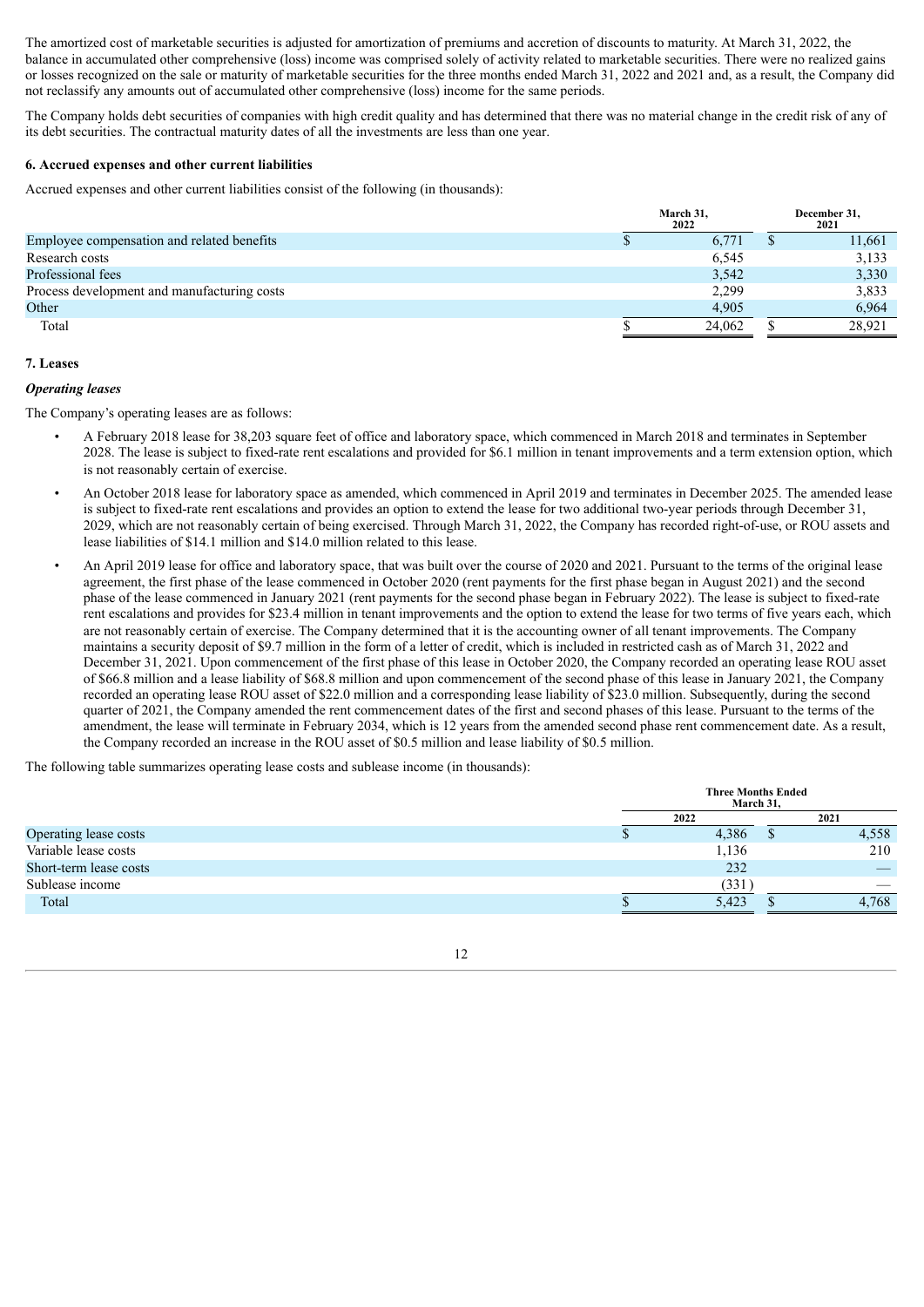The following table summarizes the lease term and discount rate for operating leases:

|                                               | March 31.<br>2022 | December 31.<br>2021 |
|-----------------------------------------------|-------------------|----------------------|
| Weighted-average remaining lease term (years) |                   |                      |
| Weighted-average discount rate                | $7.0\%$           | $7.0\%$              |

The following table summarizes the lease costs for amounts included in the measurement of lease liabilities (in thousands):

|                                                               |       | <b>Three Months Ended</b><br>March 31. |        |
|---------------------------------------------------------------|-------|----------------------------------------|--------|
|                                                               | 2022  |                                        | 2021   |
| Operating cash flows used for operating leases                | 4.509 |                                        | .685   |
| Operating lease liabilities arising from obtaining ROU assets | 4.822 |                                        | 23.366 |

At March 31, 2022, the future minimum lease payments for the Company's operating leases for each of the next five years and total thereafter were as follows (in thousands):

| Remainder of 2022                 | 13,865<br>ъ |
|-----------------------------------|-------------|
| 2023                              | 19,006      |
| 2024                              | 19,586      |
| 2025                              | 20,066      |
| 2026                              | 17,143      |
| Thereafter                        | 115,692     |
| Undiscounted lease payments       | 205,358     |
| Less: imputed interest            | (59,965)    |
| Total operating lease liabilities | 145,393     |

In August 2020, the Company entered into a lease agreement with Alexandria Real Estate Equities, Inc., or the Landlord, to build a 100,000 square foot manufacturing facility in Research Triangle Park, North Carolina intended to support a broad range of clinical programs. The lease has a term of 15 years following the commencement date and provides the Company the option to extend the lease term for two five-year terms. It is subject to fixed rate escalation increases and also provides up to \$20.0 million for reimbursement of tenant improvements. As the lease had not commenced as of March 31, 2022, the Company has not recorded an operating lease ROU asset or lease liability for this lease in the accompanying condensed consolidated balance sheets. The lease payments are subject to adjustment following the determination of the total project costs of the landlord. The initial estimate of the minimum amount of undiscounted lease payments due under this lease is \$69.0 million. The Company anticipates that the facility will be operational in the first quarter of 2023 at which time it would begin making rent payments. The tabular disclosure of minimum lease payments above does not include payments due under this lease.

In August 2021, the Company executed a lease amendment to its April 2019 lease for office and laboratory space in Cambridge, Massachusetts to occupy additional space. The term of this lease will run concurrent with the term of the April 2019 lease. The initial estimate of the minimum amount of undiscounted lease payments due under this lease is \$11.1 million. As the lease had not yet commenced as of March 31, 2022, the Company has not recorded an operating lease ROU asset or lease liability for this lease in the accompanying condensed consolidated balance sheets. The tabular disclosure of minimum lease payments above does not include payments due under this lease.

## **8. Guide acquisition**

On February 23, 2021, the Company entered into the Guide Merger Agreement. Under the Guide Merger Agreement, the Company paid Guide's former stockholders and optionholders upfront consideration in an aggregate amount of \$120.0 million, excluding customary purchase price adjustments and closing costs, in shares of the Company's common stock, based upon the volume-weighted average price of the Company's stock over the ten trading day period ending on February 19, 2021. Pursuant to the Guide Merger Agreement, the Company acquired all of the issued and outstanding shares of Guide. The Company issued a total of 1,087,153 shares of its common stock valued at \$120.0 million in connection with the upfront payment to Guide's former stockholders and optionholders. The Guide transaction resulted in the acquisition of certain know-how and intellectual property assets related to Guide's proprietary *in vivo* LNP screening technology and its library of lipids and lipid nanoparticle formulations identified using the screening technology. Management determined that the acquired assets do not meet the definition of a business pursuant to ASC 805, *Business Combinations*, as substantially all of the fair value of the acquired assets is concentrated into one identifiable asset, the LNP screening technology and associated lipid library. As of the date of closing of the transactions contemplated by the Guide Merger Agreement, or the Guide Merger Agreement Date, the asset acquired had no alternative future use and had not reached a stage of technological feasibility. As a result, all share-based and cash payment obligations have been recorded as research and development expense in the accompanying condensed consolidated statements of operations and other comprehensive loss in the amount of \$155.0 million. The total transaction price was allocated to the assets acquired and liabilities assumed on a relative fair value basis.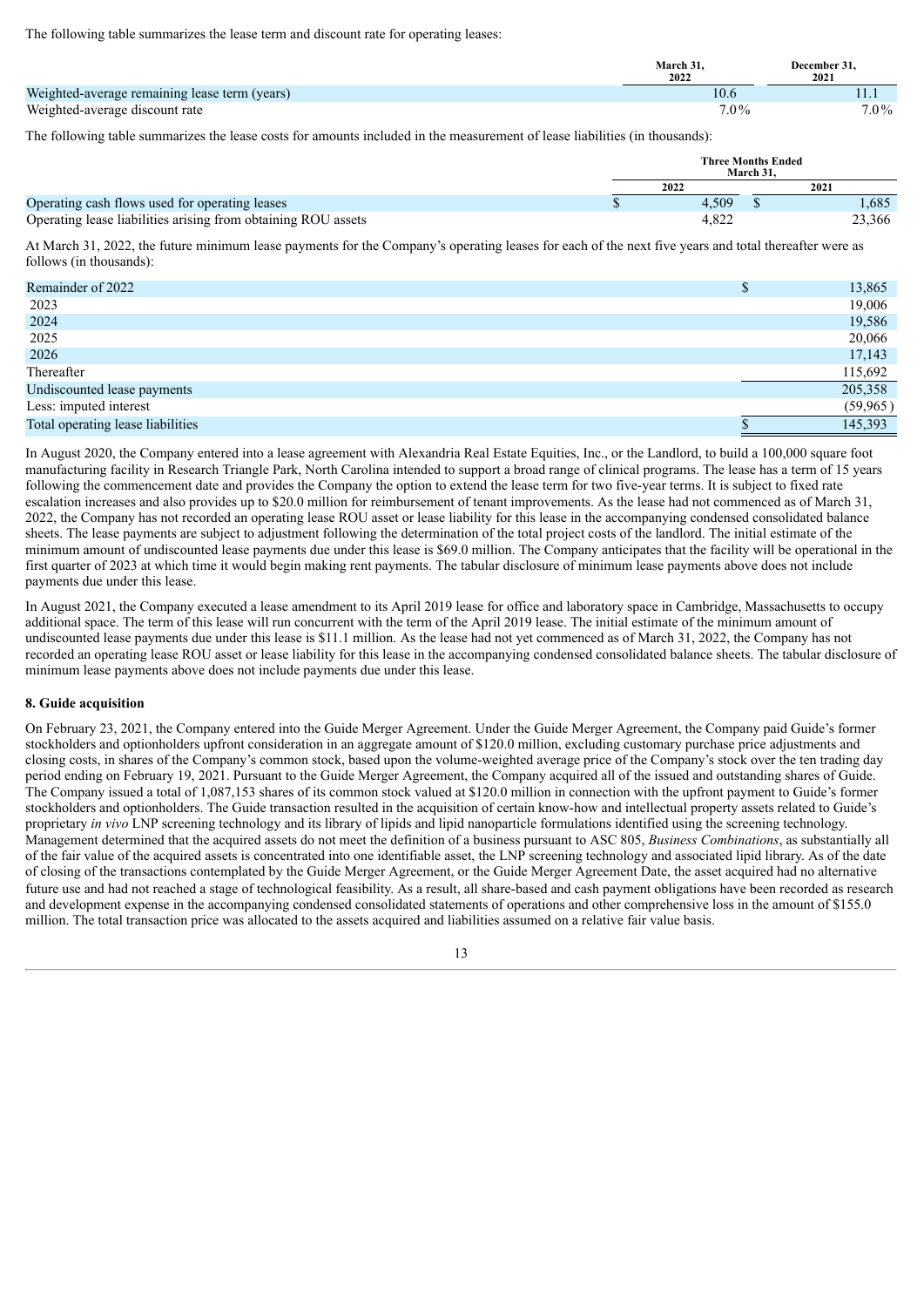In addition, Guide's former stockholders and optionholders are eligible to receive up to an additional \$100.0 million in technology milestone payments and \$220.0 million in product milestone payments, payable in the Company's common stock valued using the volume-weighted average price of the Company's stock over the ten trading-day period ending two trading days prior to the date on which the applicable milestone is received.

The Company determined that all future technology and product milestone payments are classified as contingent consideration liabilities under ASC 480 and therefore the Company recorded a liability for these milestone payments as of the Guide Merger Agreement Date at fair value of \$36.5 million. These contingent consideration liabilities are remeasured at fair value each financial reporting period, with the resulting impact reflected in the Company's condensed consolidated statements of operations and other comprehensive loss, presented within other income (expense).

The transaction price was determined and allocated as follows (in thousands):

| <b>Transaction price</b>                                    |   |          |
|-------------------------------------------------------------|---|----------|
| Fair value of equity instruments issued                     |   | 120,032  |
| Technology and product contingent consideration liabilities |   | 36,513   |
| Transaction costs                                           |   | 2,531    |
| <b>Total transaction price</b>                              |   | 159,076  |
| <b>Transaction price allocated</b>                          |   |          |
| In-process research and development                         | S | 154,953  |
| Cash acquired                                               |   | 3,151    |
| Prepaid expenses and other assets                           |   | 264      |
| Property and equipment                                      |   | 1,835    |
| Assembled workforce                                         |   | 300      |
| Other liabilities assumed                                   |   | (1, 427) |
| <b>Total transaction price</b>                              |   | 159,076  |

#### **9. License agreements**

#### *Harvard license agreement*

Under the Harvard License Agreement, Harvard is entitled to receive success payments, in cash or shares of Company stock, determined based upon the achievement of specified multiples of the initial weighted average value of the Company's Series A Preferred Stock at specified valuation dates. The success payments range from \$5.0 million to a maximum of \$105.0 million and have valuation multiples that range from 5 times to 40 times the initial weighted average value of the Series A Preferred Stock. Subsequent to the Company's IPO, the amount of success payments is based on the market value of the Company's common stock.

The Company is required to make success payments to Harvard during a period of time, or the Harvard Success Payment Period, which has been determined to be the later of (1) the ninth anniversary of the Harvard License Agreement or (2) the earlier of (a) the twelfth anniversary of the Harvard License Agreement and (b) the third anniversary of the first date on which a licensed product receives regulatory approval in the United States. During the Harvard Success Payment Period and beginning one year after the Company's IPO, the Company will perform a calculation of any amounts owed to Harvard on each rolling 90-day period.

In May 2021, the first success payment measurement occurred and amounts due to Harvard were calculated to be \$15.0 million. The Company elected to make the payment in shares of the Company's common stock and issued 174,825 shares of the Company's common stock to settle this liability on June 10, 2021. The Company may owe Harvard success payments of up to an additional \$90.0 million. As of March 31, 2022, no success payments were due to Harvard.

The following table summarizes the Company's success payment liability for Harvard (in thousands):

|                                  | March<br>2022 |  | December 3<br>2021 |
|----------------------------------|---------------|--|--------------------|
| Harvard success payment hability | 4.200         |  | 21,000             |
|                                  |               |  |                    |

The following table summarizes the expense resulting from the change in the fair value of the success payment liability for Harvard (in thousands):

|                                                           | Three Months Ended March 31. |      |
|-----------------------------------------------------------|------------------------------|------|
|                                                           | 2022                         | 2021 |
| Change in fair value of Harvard success payment liability | (6.800)                      | .000 |
|                                                           |                              |      |

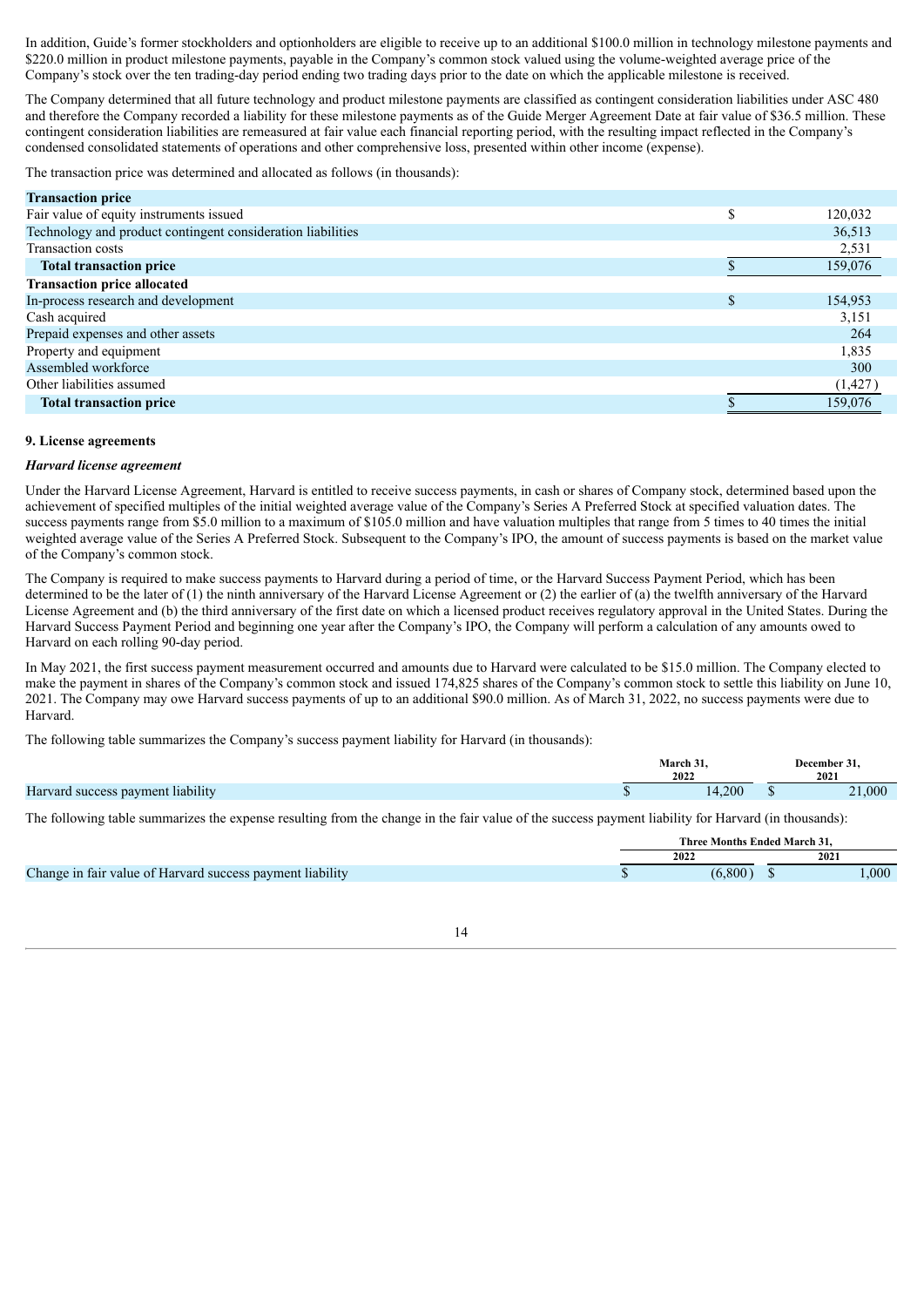The annual maintenance fee under the Harvard License Agreement is recorded as research and development expense. Annual patent costs will be expensed as incurred. As of March 31, 2022, the Company determined that product development and regulatory approval milestones under the Harvard License Agreement were not probable and, as such, no amounts were recognized for the three months ended March 31, 2022. There was no expense recorded for these milestones for the three months ended March 31, 2021. During the three months ended March 31, 2022 the Company incurred \$0.5 million of expense related to non-royalty sublicense fees owed to Harvard. As of March 31, 2022, the Company has accrued \$33.1 million of non-royalty sublicense fees owed to Harvard.

#### *Broad license agreement*

Under the Broad License Agreement, Broad Institute is entitled to receive success payments, in cash or shares of Company common stock, determined based upon the achievement of specified multiples of the initial weighted average value of the Series A Preferred Stock at specified valuation dates. The success payments range from \$5.0 million to a maximum of \$105.0 million and have valuation multiples that range from 5 times to 40 times the initial weighted average value of the Series A Preferred Stock. Subsequent to the Company's IPO, the amount of success payments is based on the market value of the Company's common stock.

The Company is required to make success payments to Broad Institute during a period of time, or the Broad Success Payment Period, which has been determined to be the earliest of (1) the twelfth anniversary of the Broad License Agreement or (2) the third anniversary of the first date on which a licensed product receives regulatory approval in the United States. During the Broad Success Payment Period and beginning one year after the Company's IPO, the Company will perform a calculation of any amounts owed to Broad Institute on each rolling 90-day period.

In May 2021, the first success payment measurement occurred and amounts due to Broad Institute were calculated to be \$15.0 million. The Company elected to make the payment in shares of the Company's common stock and issued 174,825 shares of the Company's common stock to settle this liability on June 10, 2021. The Company may owe Broad Institute success payments of up to an additional \$90.0 million. As of March 31, 2022, no success payments were due to Broad Institute.

The following table summarizes the Company's success payment liability for Broad Institute (in thousands):

|                                           | March 31.<br>2022 | December 31.<br>2021 |
|-------------------------------------------|-------------------|----------------------|
| Broad Institute success payment liability | 4.400             | 21,200               |

The following table summarizes the expense resulting from the change in the fair value of the success payment liability for Broad Institute (in thousands):

|                                                                   | Three Months Ended March 31. |     |
|-------------------------------------------------------------------|------------------------------|-----|
|                                                                   | 2022                         | 202 |
| Change in fair value of Broad Institute success payment liability | (6.800)                      | 900 |
|                                                                   |                              |     |

The annual maintenance fee under the Broad License Agreement is recorded as research and development expense. Annual patent costs will be expensed as incurred. As of March 31, 2022, the Company determined that product development and regulatory approval milestones and royalties under the Broad License Agreement were not probable and, as such, no amounts were recognized for the three months ended March 31, 2022. There was no expense recorded for these milestones for the three months ended March 31, 2021. The Company paid \$6.1 million of non-royalty sublicense fees to Broad Institute during the three months ended March 31, 2022.

#### *Editas license agreement*

In May 2018, the Company entered into a license agreement, or the Editas License Agreement, with Editas Medicine, Inc., or Editas. Pursuant to the Editas License Agreement, Editas granted to the Company licenses and options to acquire licenses to certain intellectual property rights owned or controlled by Editas, for specified uses.

The annual maintenance fees under the Editas License Agreement are recorded as research and development expense. Annual patent costs are expensed as incurred. In addition, the Company is required to make certain development, regulatory and commercial milestone payments to Editas upon the achievement of specified milestones. The Company recorded \$0.1 million of expense related to these milestones during the three months ended March 31, 2022.

Management concluded that the licenses acquired from each transaction above did not meet the accounting definition of a business as inputs, but no processes or outputs were acquired with the licenses, and the licensed technology had not achieved technological feasibility. As the inputs that were acquired along with the licenses do not constitute a "business," the transactions have been accounted as asset acquisitions.

#### **10. Collaboration and license agreements**

*Pfizer*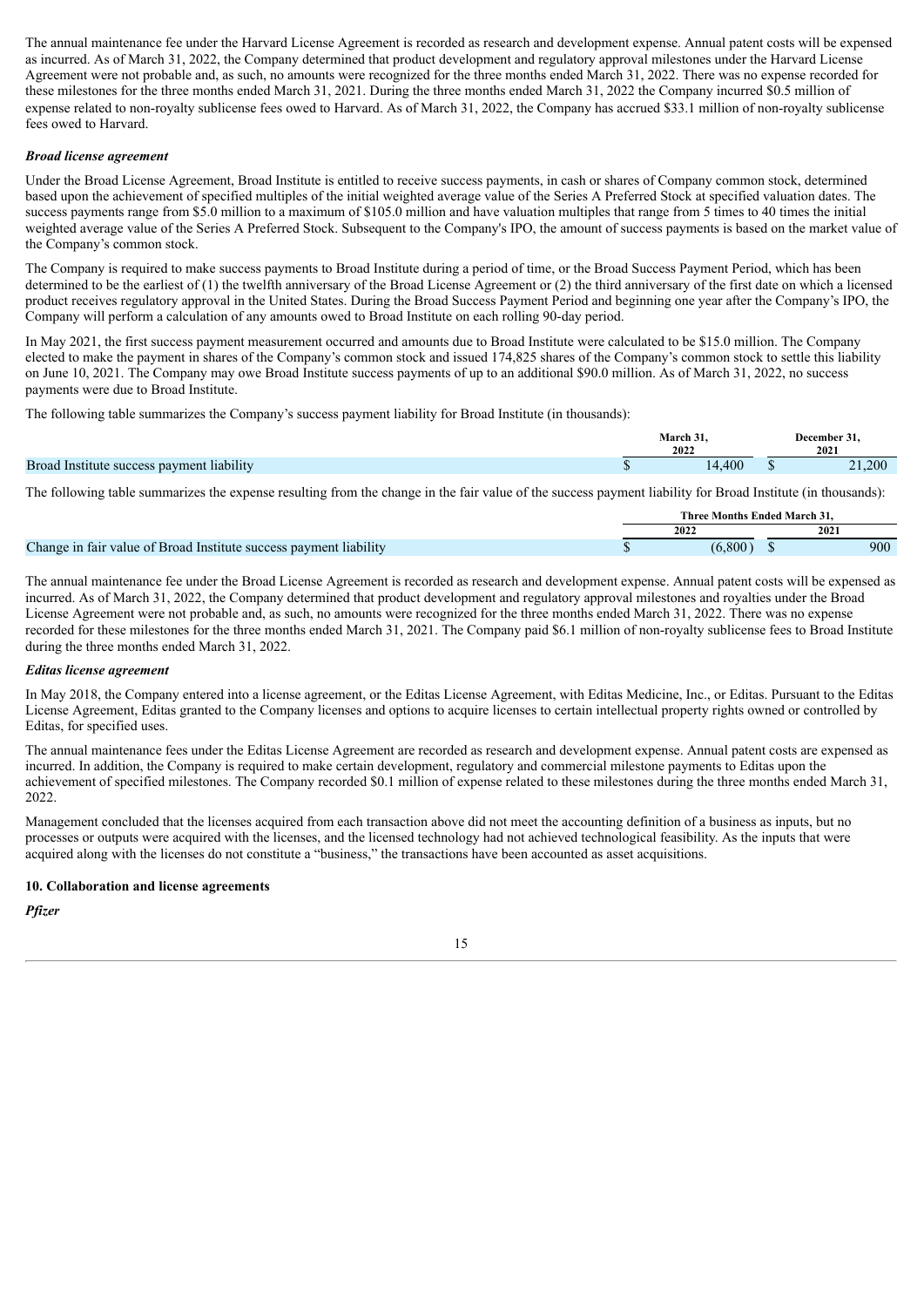In December 2021, the Company entered into a research collaboration agreement, or the Pfizer Agreement, with Pfizer Inc., or Pfizer, focused on the use of certain of the Company's base editing technology to develop *in vivo* therapies for rare genetic diseases of the liver, muscle, and central nervous system. Under the terms of the Pfizer Agreement, the Company will conduct all research activities through development candidate selection for three base editing programs that target specific genes corresponding to specific diseases that are the subject of such programs. Pfizer will have exclusive rights to license each of the three programs at no additional cost, each an Opt-In Right, and will assume responsibility for subsequent development and commercialization. At the end of the Phase 1/2 clinical trials, the Company may elect to enter into a global co-development and co-commercialization agreement with Pfizer with respect to one program licensed under the collaboration for an option exercise fee equal to a percentage of the applicable development costs incurred by Pfizer, or the Participation Election. In the event the Company elects to exercise its Participation Election, upon the payment of its option exercise fee, Pfizer and the Company would share net profits as well as development and commercialization costs in a 65%/35% (Pfizer/Company) split for such program. The research collaboration is managed on an overall basis by a Joint Research Committee, or JRC, formed by an equal number of representatives from the Company and Pfizer.

At the inception of the Pfizer Agreement, the Company was entitled to receive a nonrefundable upfront payment of \$300.0 million in consideration for the rights granted to Pfizer under the collaboration. Should Pfizer exercise its Opt-In Right for any of the three programs, the Company would be eligible to receive development, regulatory, and commercial milestones of up to \$350.0 million per program, for potential total consideration of up to \$1.35 billion, plus royalty payments on global net sales for each licensed program, if any. If Pfizer does not exercise its Opt-In Right for a program, the Company's rights in such program revert to the Company and the Company will be required to pay Pfizer earn-out payments equal to a low single digit percentage of net sales earned on such program for a ten-year period, if any. As the \$300.0 million upfront fee was not received by the Company as of December 31, 2021, the Company recorded a collaboration receivable for \$300.0 million with a corresponding deferred revenue liability. The Company received the \$300.0 million in January 2022.

During the collaboration term, Pfizer has a one-time option to substitute a disease that is the subject of a specific program with one pre-defined substitute disease. The collaboration has an initial term of four years and may be extended for an additional year on a program-by-program basis. Pfizer may terminate the Pfizer Agreement for convenience on any or all of the programs by providing 90 days' prior written notice.

The Company accounts for the Pfizer Agreement under ASC 606, *Revenue from Contracts with Customers*, or ASC 606, as it includes a customer-vendor relationship as defined under ASC 606 and meets the criteria to be considered a contract.

The overall transaction price as of the inception of the contract was determined to be \$300.0 million, which is comprised entirely of the nonrefundable upfront payment. There is no variable consideration included in the transaction price at inception as the future milestone payments are fully constrained and the Company is not required to estimate variable consideration for the royalty payments at contract inception. The Company will re-evaluate the transaction price in each reporting period.

The Company has concluded that the licenses to its base editing technology, including the exclusive development and commercialization rights, are not capable of being distinct from the other performance obligations, and as such the Company has determined that the licenses combined with the other research and development services represent performance obligations and no up-front revenue was recognized for the licenses.

The selling price of each performance obligation was determined based on the Company's estimated standalone selling price, or the ESSP. The Company developed the ESSP for all of the performance obligations included in the Pfizer Agreement with the objective of determining the price at which it would sell such an item if it were to be sold regularly on a standalone basis. The Company allocated the stand-alone selling price to the performance obligations based on the relative standalone selling price method.

The Company recognizes revenue for each performance obligation as it is satisfied during the term of the agreement using an input method. The Company allocated the transaction price of \$300.0 million to each of the three performance obligations, which includes each of the three base editing programs combined with the research and development services, licenses, and exclusive development and commercialization rights. Revenue is recognized using an input method based on the actual costs incurred as a percentage of total budgeted costs towards satisfying the performance obligation as this method provides the most faithful depiction of the entity's performance in transferring control of the goods and services promised to Pfizer and represents the Company's best estimate of the period of the obligation. For the three months ended March 31, 2022, the Company recognized \$6.3 million of revenue related to the Pfizer Agreement. As of March 31, 2022, there is \$95.6 million and \$198.1 million of current and long-term deferred revenue, respectively, related to the Pfizer Agreement.

## *Apellis Pharmaceuticals*

In June 2021, the Company entered into a research collaboration agreement, or the Apellis Agreement, with Apellis Pharmaceuticals, Inc., or Apellis, focused on the use of certain of the Company's base editing technology to discover new treatments for complement system-driven diseases. Under the terms of the Apellis Agreement, the Company will conduct preclinical research on up to six base editing programs that target specific genes within the complement system in various organs, including the eye, liver, and brain. Apellis has an exclusive option to license any or all of the six programs, or in each case, an Opt-In Right, and will assume responsibility for

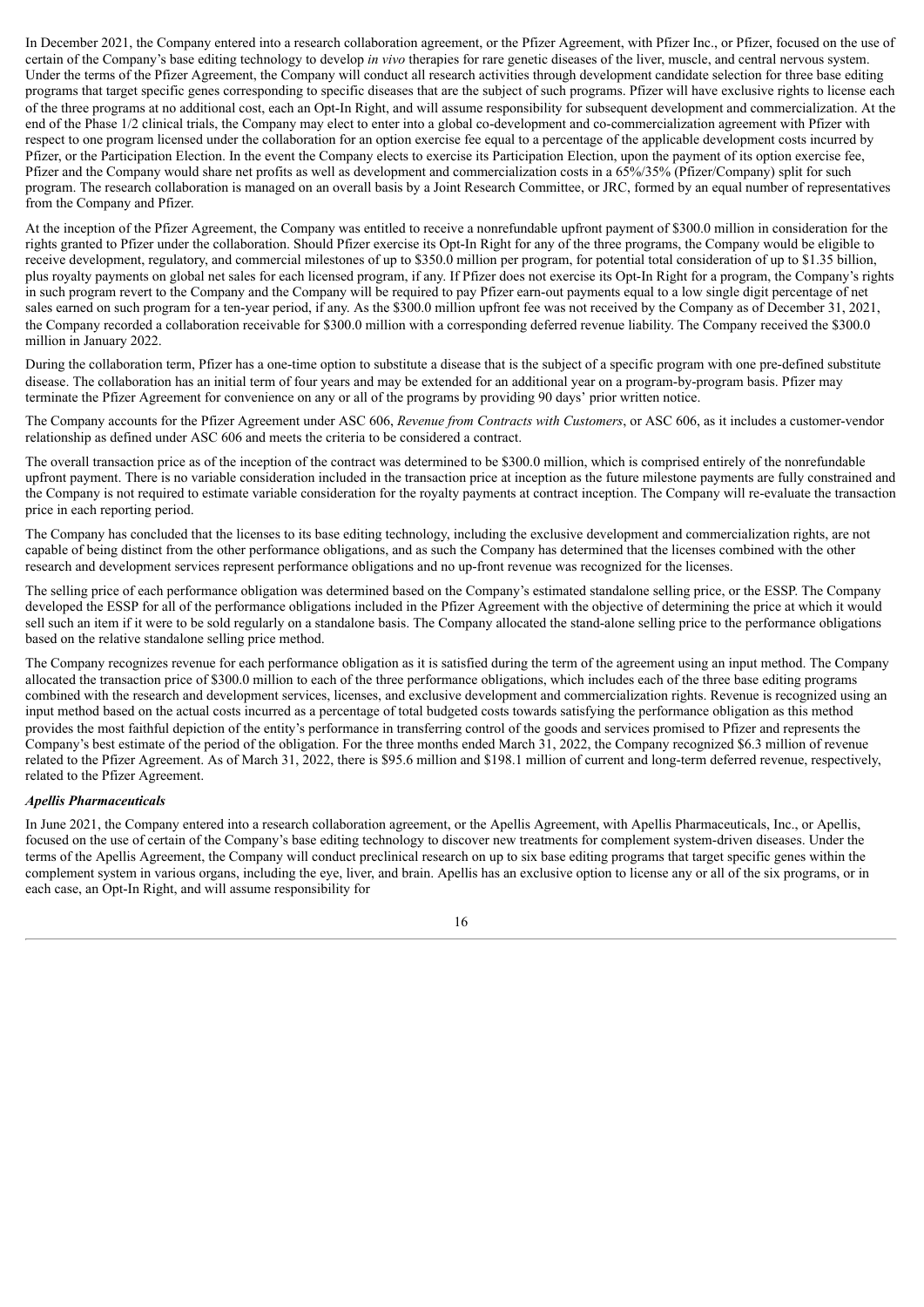subsequent development. The Company may elect to enter into a 50-50 U.S. co-development and co-commercialization agreement with Apellis with respect to one program instead of a license. The collaboration is managed on an overall basis by an alliance steering committee formed by an equal number of representatives from the Company and Apellis.

As part of the collaboration, the Company is eligible to receive a total of \$75.0 million in upfront and near-term milestones from Apellis, which is comprised of \$50.0 million received upon signing and an additional \$25.0 million payment on June 30, 2022, the one-year anniversary of the effective date of the Apellis Agreement, or the First Anniversary Payment. Following any exercise of an Opt-In Right for any of the six programs, the Company will be eligible to receive development, regulatory, and sales milestones from Apellis, as well as royalty payments on sales. The collaboration has an initial term of five years and may be extended up to two years on a per year and program-by-program basis. During the collaboration term, Apellis may, subject to certain limitations, substitute a specific complement gene and/or organ for any of the initial base editing programs. Apellis may terminate the Apellis Agreement for convenience on any or all of the programs by providing prior written notice. The Company received the \$50.0 million upfront payment from Apellis in July 2021.

The Company accounts for the Apellis Agreement under ASC 606 as it includes a customer-vendor relationship as defined under ASC 606 and meets the criteria to be considered a contract.

The overall transaction price as of the inception of the contract was determined to be \$75.0 million, which is composed of the upfront payment of \$50.0 million and the First Anniversary Payment of \$25.0 million. The Company will re-evaluate the transaction price in each reporting period. The \$25.0 million for the First Anniversary Payment represents both a contract asset and a contract liability and the Company has presented these amounts net in accordance with ASC 606 guidance for contract assets and liabilities.

The Company concluded that each of the six base editing programs combined with the research and development service, licenses, substitution rights and governance participation were material promises that were both capable of being distinct and were distinct within the context of the Apellis Agreement and represented separate performance obligations. Therefore, the Company did not recognize any upfront revenue related to the license. The Company further concluded that the Opt-In Rights and option to extend the collaboration term did not grant Apellis a material right. The Company determined that the term of the contract is five years, as this is the period during which both parties have enforceable rights.

The selling price of each performance obligation was determined based on the Company's estimated standalone selling price, or the ESSP. The Company developed the ESSP for all of the performance obligations included in the Apellis Agreement with the objective of determining the price at which it would sell such an item if it were to be sold regularly on a standalone basis. The Company allocated the stand-alone selling price to the performance obligations based on the relative standalone selling price method.

The Company recognizes revenue for each performance obligation as it is satisfied over the five-year term using an input method. The Company allocated the transaction price of \$75.0 million to each of the six performance obligations, which includes each of the six base editing programs combined with the research and development service, licenses, substitution rights and governance participation, and is being recognized using an input method based on the actual costs incurred as a percentage of total budgeted costs towards satisfying the performance obligation as this method provides the most faithful depiction of the entity's performance in transferring control of the goods and services promised to Apellis and represents the Company's best estimate of the period of the obligation. For the three months ended March 31, 2022, the Company recognized \$2.1 million of revenue related to the Apellis Agreement. As of March 31, 2022, there is \$19.4 million and \$26.7 million of current and long-term deferred revenue, respectively, related to the Apellis Agreement.

## *Prime Medicine*

In September 2019, the Company entered into a collaboration and license agreement, or the Prime Agreement, with Prime Medicine, Inc., or Prime, to research and develop a novel gene editing technology developed by one of the Company's founders. Under the terms of the agreement, the Company granted Prime Medicine a non-exclusive license to certain of its CRISPR technology (including Cas12b), delivery technology and certain other technology controlled by the Company to develop and commercialize gene editing products for the treatment of human diseases. Prime Medicine granted the Company an exclusive license to develop and commercialize prime gene editing technology for the creation or modification of any single base transition mutations, as well as any edits made for the treatment of sickle cell disease. Additionally, each party granted to the other party certain exclusive and non-exclusive licenses to certain technology developed after the effective date of the agreement and controlled by the granting party or jointly owned by the parties. Each party has an obligation to assign rights in certain technology developed under the collaboration to the other party.

The Company provided immaterial interim management and startup services to Prime Medicine through March 2021 but did not provide any services during 2022.

As of March 31, 2022, the Company determined that future milestones and royalties under the Prime Agreement were not probable of recognition.

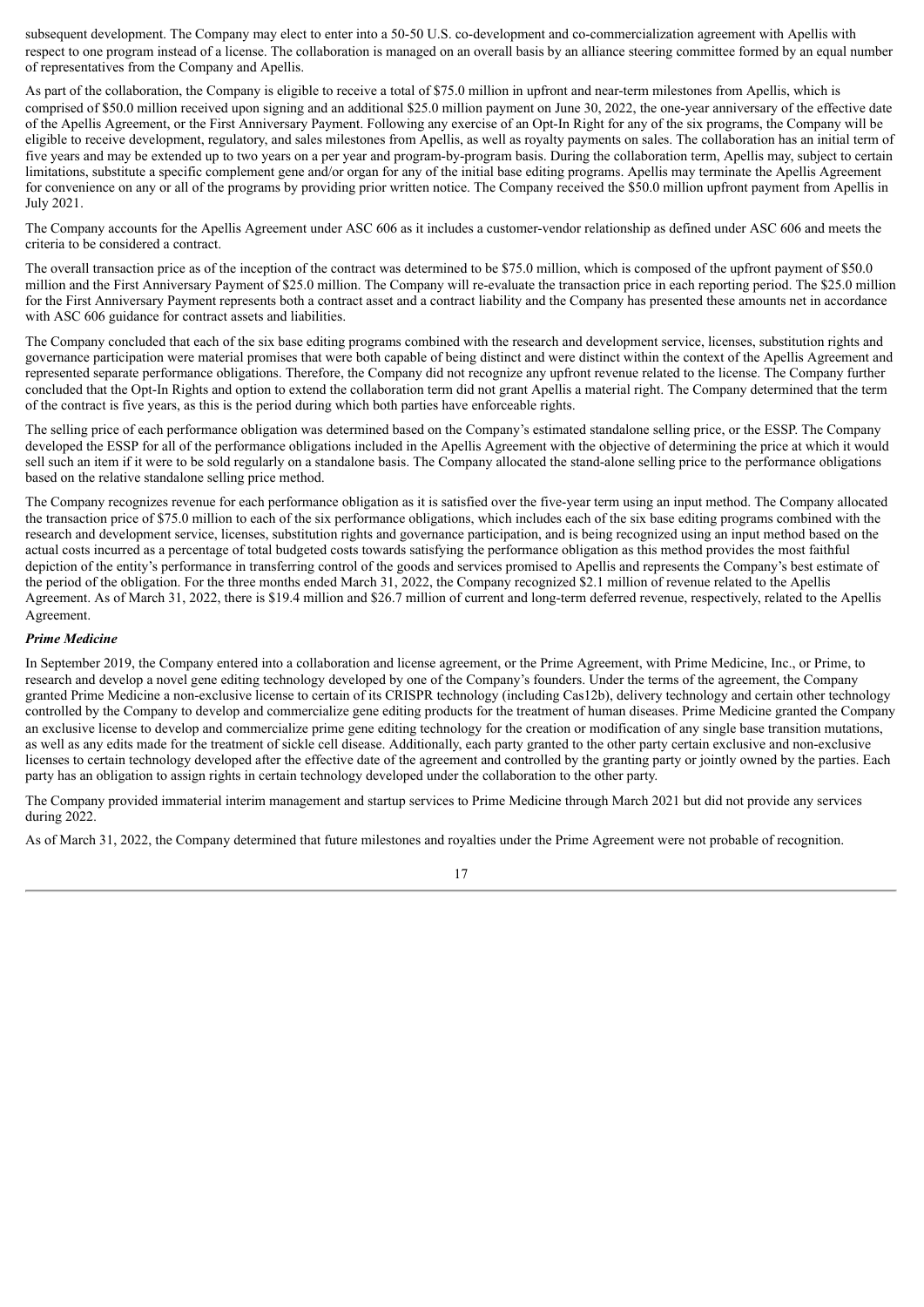#### *Verve*

In April 2019, the Company entered into a collaboration and license agreement with Verve, or the Verve Agreement, to investigate gene editing strategies to modify genes associated with an increased risk of coronary diseases. Under the terms of the Verve Agreement, the Company granted Verve an exclusive license to certain base editor technology and certain delivery technology, and improvements and Verve granted Beam a non-exclusive license under certain know-how and patents controlled by Verve, an interest in joint collaboration technology and an exclusive license (except as to Verve) under certain delivery technology.

As of March 31, 2022, the Company determined that milestones and royalties under the Verve Agreement were not probable of recognition.

### **11. Common stock**

In January 2021, the Company issued and sold 2,795,700 shares of its common stock in a private placement at an offering price of \$93.00 per share for aggregate gross proceeds of \$260.0 million. The Company received \$252.0 million in net proceeds after deducting fees to the placement agents and offering expenses payable by the Company.

In April 2021, the Company entered into the Sales Agreement, with Jefferies, pursuant to which the Company was entitled to offer and sell, from time to time at prevailing market prices, shares of the Company's common stock having aggregate gross proceeds of up to \$300.0 million. The Company agreed to pay Jefferies a commission of up to 3.0% of the aggregate gross sale proceeds of any shares sold by Jefferies under the Sales Agreement. Between April and July 2021, the Company has sold 2,908,009 shares of its common stock under the Sales Agreement at an average price of \$103.16 per share for aggregate gross proceeds of \$300.0 million, before deducting commissions and offering expenses payable by the Company.

In July 2021, the Company and Jefferies entered into an amendment to the Sales Agreement to provide for an increase in the aggregate offering amount under the Sales Agreement, such that as of July 7, 2021, the Company may offer and sell shares of common stock having an aggregate offering price of an additional \$500.0 million. As of March 31, 2022, the Company has sold 2,873,956 additional shares of its common stock under the amended Sales Agreement at an average price of \$92.71 per share for aggregate gross proceeds of \$266.5 million, before deducting commissions and offering expenses payable by the Company.

The holders of the Company's common stock are entitled to one vote for each share of common stock. Subject to the payment in full of all preferential dividends to which the holders of the Company's preferred stock are entitled, the holders of the Company's common stock shall be entitled to receive ratably dividends out of funds legally available. In the event of any voluntary or involuntary liquidation, dissolution, or winding up of the Company, after the payment or provision for payment of all debts and liabilities of the Company and all preferential amounts to which the holders of Company's preferred stock are entitled with respect to the distribution of assets in liquidation, the holders of common stock shall be entitled to share ratably in the remaining assets of the Company available for distribution.

## **12. Stock option and grant plan**

#### *2017 stock option and grant plan*

In June 2017, the Company's board of directors adopted the Beam Therapeutics Inc. 2017 Stock Option and Grant Plan, or the 2017 Plan, which provided for the grant of qualified incentive stock options and nonqualified stock options, restricted stock or other awards to the Company's employees, officers, directors, advisors, and outside consultants for the issuance or purchase of shares of the Company's common stock. In May 2019, the 2017 Plan was amended to provide up to 8,078,681 shares of common stock for the issuance of stock options and restricted stock.

#### *2019 equity incentive plan*

In October 2019, the Company's board of directors adopted the Beam Therapeutics Inc. 2019 Equity Incentive Plan, or the 2019 Plan, and, following the IPO, all equity-based awards have been granted under the 2019 Plan. The 2019 Plan provides for the grant of qualified and nonqualified stock options, stock appreciation rights, restricted and unrestricted stock and stock units, performance awards, and other share-based awards to the Company's employees, officers, directors, advisors, and outside consultants.

The maximum number of shares of the Company's common stock that may be issued under the 2019 Plan was initially 3,700,000 shares, or the Share Pool, plus the number of shares of the Company's common stock underlying awards under the 2017 Plan, not to exceed 5,639,818 shares, that become available again for grant under the 2017 Plan in accordance with its terms. The Share Pool will automatically increase on January 1st of each year from 2021 to 2029 by the lesser of (i) four percent of the number of shares of the Company's common stock outstanding as of the close of business on the immediately preceding December 31st and (ii) the number of shares determined by the Company's board of directors on or prior to such date for such year.

As of March 31, 2022, the Company had 11,226,843 shares reserved including 2,452,727 shares available for future issuance pursuant to the 2019 Plan.

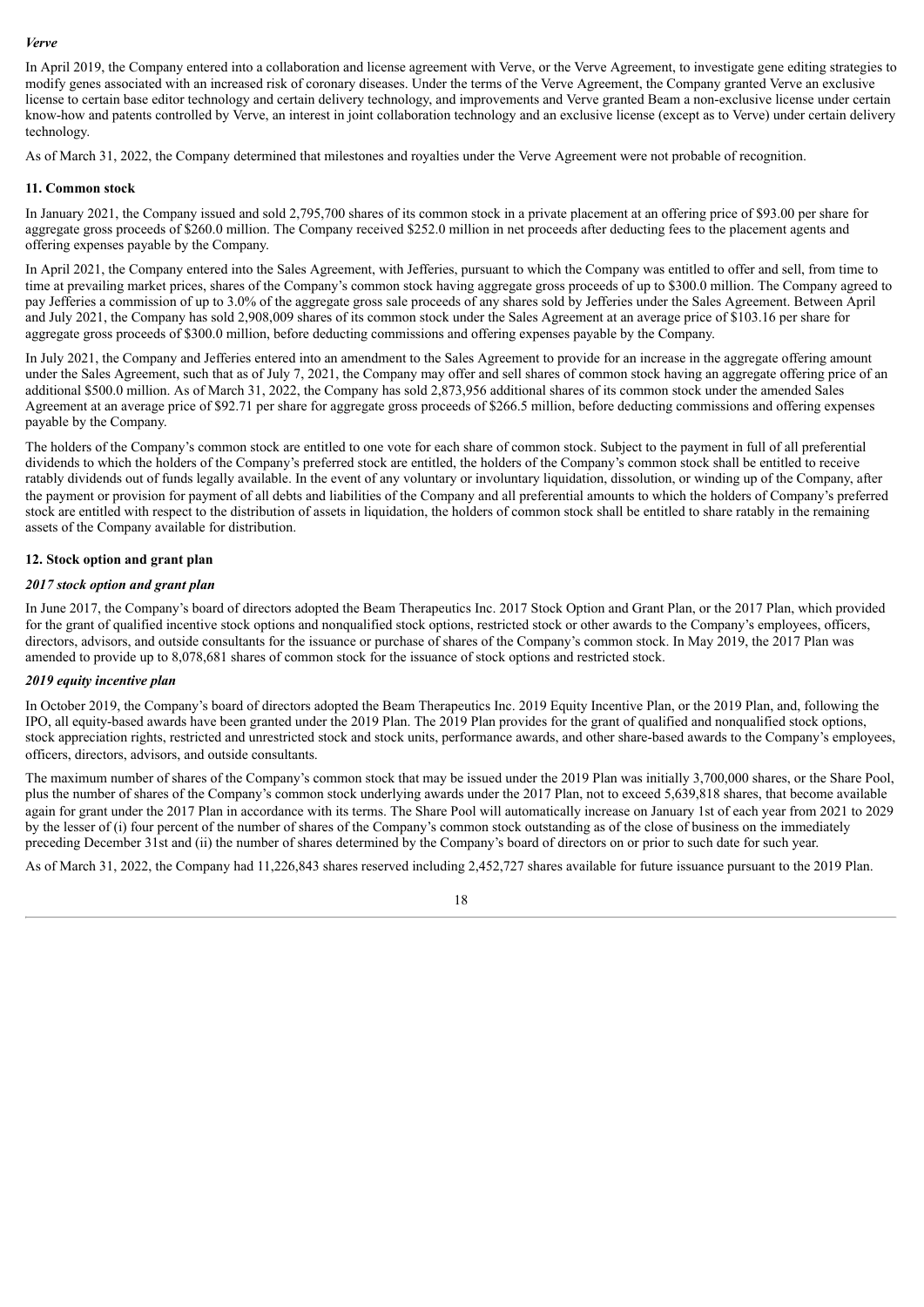Stock-based compensation expense recorded as research and development and general and administrative expenses in the condensed consolidated statements of operations and other comprehensive loss is as follows (in thousands):

|                                        | <b>Three Months Ended</b><br>March 31. |  |       |  |
|----------------------------------------|----------------------------------------|--|-------|--|
|                                        | 2022                                   |  | 2021  |  |
| Research and development               | 11,294                                 |  | 3,155 |  |
| General and administrative             | 6.741                                  |  | 1.493 |  |
| Total stock-based compensation expense | 18.035                                 |  | 4.648 |  |

## *Stock options*

The following table provides a summary of option activity under the Company's equity award plans:

|                                  | <b>Number</b><br>of options | Weighted<br>average<br>exercise<br>price |
|----------------------------------|-----------------------------|------------------------------------------|
| Outstanding at December 31, 2021 | 6,034,192                   | 32.40<br>D                               |
| Granted                          | 1,427,500                   | 69.13                                    |
| Exercised                        | (176, 652)                  | 4.64                                     |
| Forfeitures                      | (20, 637)                   | 36.41                                    |
| Outstanding at March 31, 2022    | 7,264,403                   | 40.28                                    |
| Exercisable as of March 31, 2022 | 2,602,709                   | 15.83<br>¢                               |

The weighted-average grant date fair value per share of options granted in the three months ended March 31, 2022 was \$46.09. As of March 31, 2022, there was \$158.4 million of unrecognized compensation expense related to unvested stock options, which is expected to be recognized over a weighted-average period of approximately 2.6 years.

#### *Restricted stock*

The Company issues shares of restricted common stock, including both restricted stock units and restricted stock awards. Restricted common stock issued generally vests over a period of two to four years.

The following table summarizes the Company's restricted stock activity:

|                                  | <b>Shares</b> | Weighted-<br>average grant<br>date fair<br>value |
|----------------------------------|---------------|--------------------------------------------------|
| Unvested as of December 31, 2021 | 1,126,206     | 74.32                                            |
| Issued                           | 711,025       | 57.30                                            |
| Vested                           | (283, 186)    | 38.69                                            |
| Forfeited                        | (11,519)      | 86.15                                            |
| Unvested as of March 31, 2022    | 1.542.526     | 72.93                                            |
|                                  |               |                                                  |

At March 31, 2022, there was approximately \$106.9 million of unrecognized stock-based compensation expense related to restricted stock that is expected to vest. These costs are expected to be recognized over a weighted-average remaining vesting period of approximately 3.5 years.

#### *2019 employee stock purchase plan*

In February 2020, the Company's board of directors adopted the Beam Therapeutics Inc. 2019 Employee Stock Purchase Plan, or ESPP, which was approved by the Company's stockholders. Pursuant to the ESPP, certain employees of the Company, excluding consultants and non-employee directors, are eligible to purchase common stock of the Company at a reduced rate during offering periods. The ESPP permits participants to purchase common stock using funds contributed through payroll deductions, subject to a calendar year limit of \$25,000 and at a purchase price of 85% of the lower of the fair market value of the Company's common stock on the first trading day of the offering period or on the applicable purchase date, which will be the final trading day of the applicable purchase period. The first offering period commenced on October 1, 2021. The Company issued 28,990 shares under the ESPP during the three months ended March 31, 2022. There were no shares issued under the ESPP during the three months ended March 31, 2021. As of March 31, 2022, the Company had 1,706,282 shares available for issuance under the ESPP.

The Company uses the straight-line attribution approach to record the expense over the offering period. Stock-based compensation for the ESPP for the three months ended March 31, 2022 was \$0.3 million. There was no stock-based compensation expense recorded under the ESPP for the three months ended March 31, 2021.

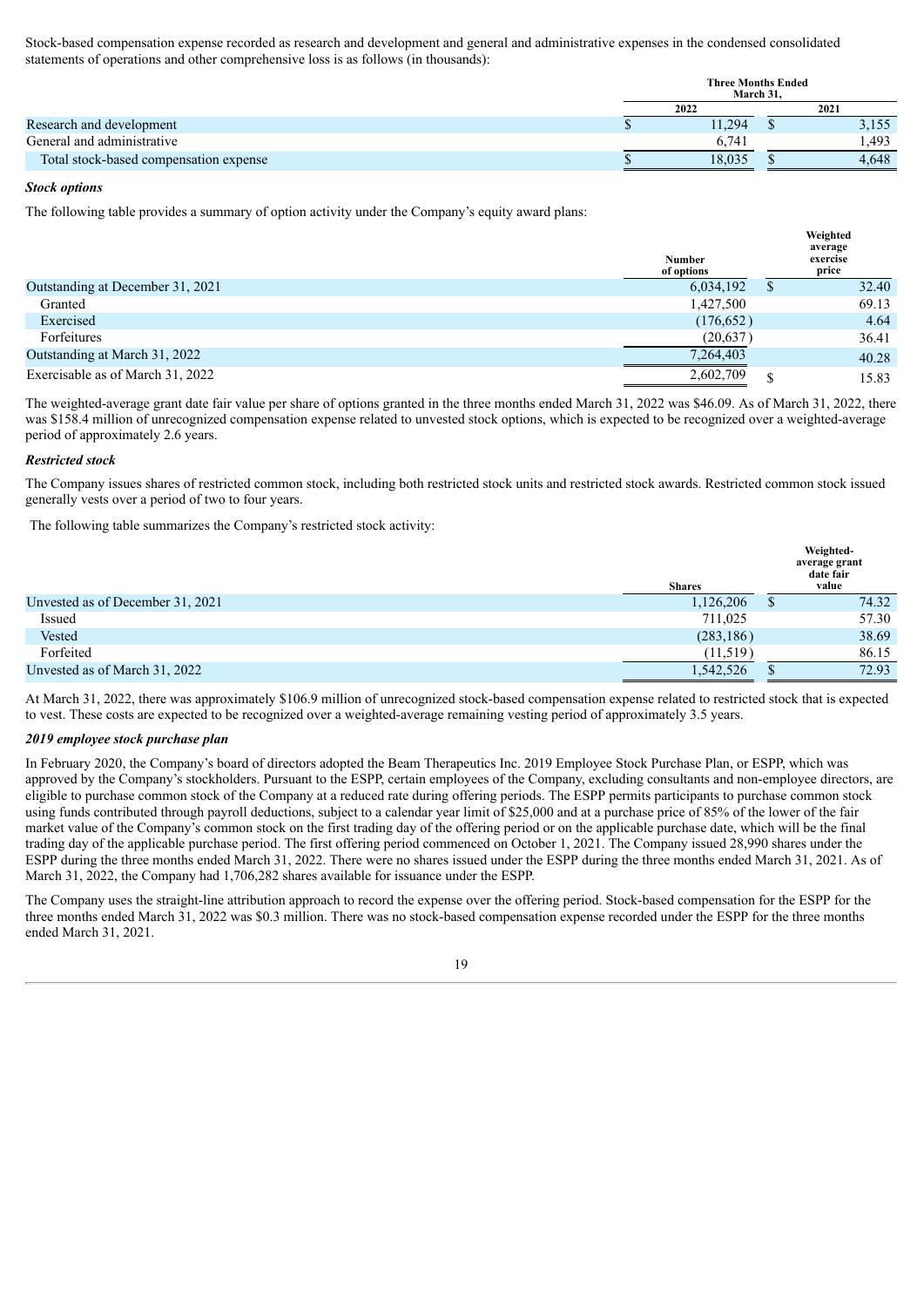## **13. Net loss per share**

As noted above, for periods in which the Company reports a net loss, potentially dilutive securities have been excluded from the computation of diluted net loss per share as their effects would be anti-dilutive. Therefore, the weighted average number of common shares outstanding used to calculate both basic and diluted net loss per share is the same. The Company excluded the following potential common shares, presented based on amounts outstanding at period end, from the computation of diluted net loss per share because including them would have had an anti-dilutive effect:

|                                              | As of March 31. |           |
|----------------------------------------------|-----------------|-----------|
|                                              | 2022            | 2021      |
| Unvested restricted stock                    | 1.542.526       | .388,114  |
| Outstanding options to purchase common stock | 7.264.403       | 6.108.126 |
| Total                                        | 8.806.929       | 7.496.240 |

The following table summarizes the computation of basic and diluted net loss per share of the Company (in thousands, except share and per share amounts):

|                                                               | Three Months Ended March 31. |               |  |            |
|---------------------------------------------------------------|------------------------------|---------------|--|------------|
|                                                               | 2022                         |               |  | 2021       |
| Numerator:                                                    |                              |               |  |            |
| Net loss                                                      |                              | $(69,214)$ \$ |  | (201, 560) |
| Denominator:                                                  |                              |               |  |            |
| Weighted average common shares outstanding, basic and diluted |                              | 68.703.864    |  | 60,210,120 |
| Net loss per common share, basic and diluted                  |                              | (1.01         |  | (3.35)     |

#### **14. Income taxes**

During the three months ended March 31, 2022 and 2021, the Company recorded a full valuation allowance on federal and state deferred tax assets since management does not forecast the Company to be in a taxable position in the near future.

#### **15. Related party transactions**

#### *Founders*

The Company made payments of \$0.1 million and \$0.1 million to its three founder shareholders for scientific consulting and other expenses for the three months ended March 31, 2022 and 2021, respectively.

#### *Verve*

The Company and Verve are parties to a collaboration and license agreement and have a common board member.

Prior to Verve's initial public offering in June 2021, the Company owned both common and preferred shares of Verve and valued such investment based on the cost of the equity securities adjusted for any observable market transactions. Following Verve's initial public offering, and the conversion of the preferred stock to common stock and a stock split, the equity securities have a readily determinable fair value and the Company owned 546,970 shares of Verve's common stock, the value of which is included in marketable securities in the condensed consolidated balance sheet. The Company recorded the investment at fair value as of March 31, 2022, which resulted in a recognition of other expense of \$7.7 million during the three months ended March 31, 2022 . The Company recorded other income of \$1.0 million for the three months ended March 31, 2021 related to the changes in fair value of Verve's stock. The value of this investment as of March 31, 2022 is \$12.5 million.

The Company purchased certain materials from Verve amounting to \$0.2 million, which are recorded as research and development expenses within the accompanying condensed consolidated statements of operations and other comprehensive loss, for the three months ended March 31, 2021. The Company did not purchase any materials from Verve during the three months ended March 31, 2022.

In October 2021, the Company entered into an agreement pursuant to which Verve subleased 12,000 square feet of the Company's existing office and laboratory space for a term of one year which began in December 2021. Verve is expected to pay approximately \$1.4 million in rental payments over the term of the sublease, as well as its proportionate costs for the landlord's operating expense, insurance, property taxes, and utilities. The Company recorded \$0.3 million of sublease income related to this sublease within the accompanying consolidated statements of operations and other comprehensive loss for the three months ended March 31, 2022.

#### *Prime Medicine*

The Company and Prime Medicine are parties to the Prime Agreement and have a common founder and a common board member.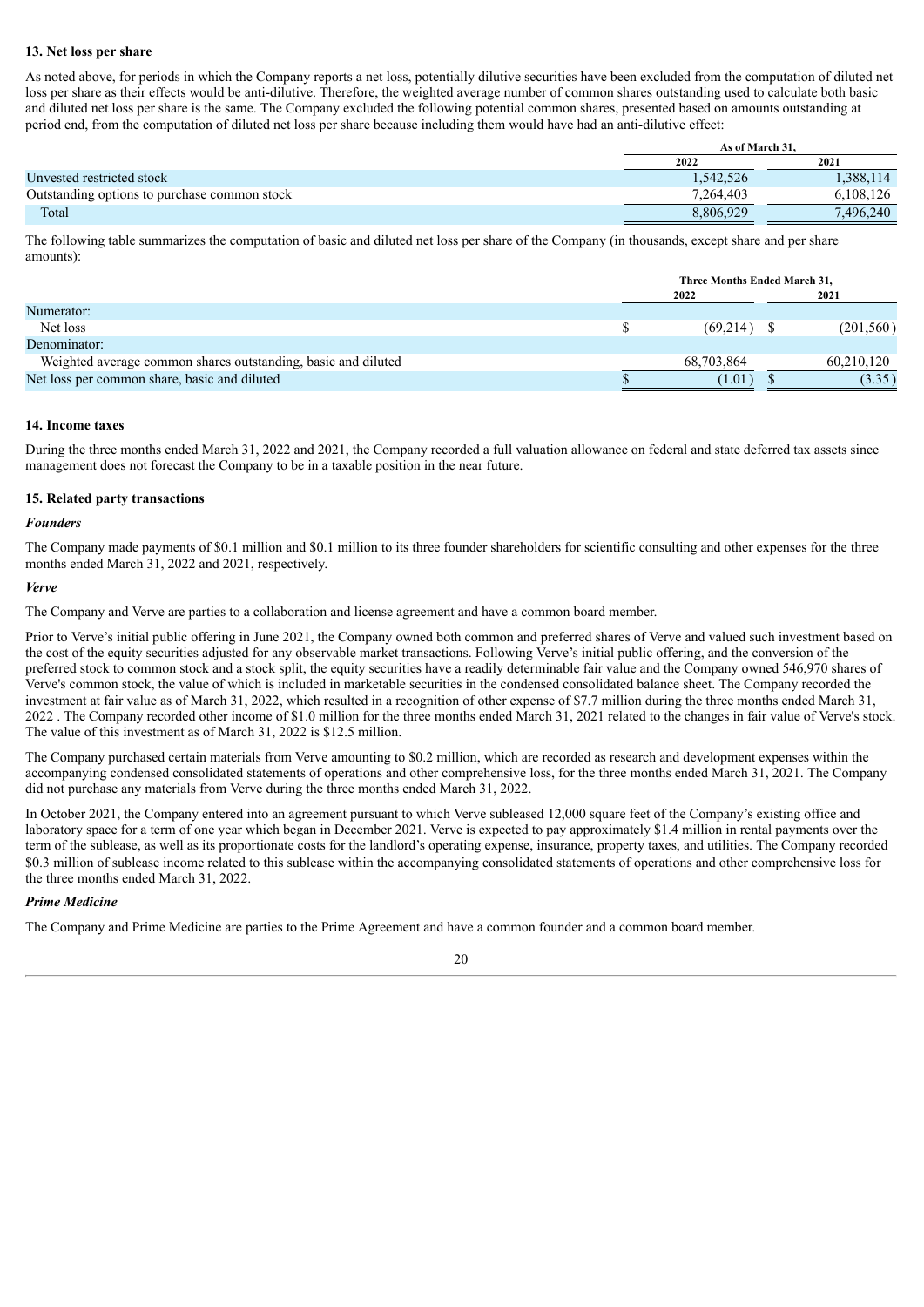Additionally, in September 2019, in connection with the Prime Agreement, the Company executed a letter agreement, as amended, to provide certain interim management and startup services to Prime Medicine through March 2021. Prime Medicine was obligated to reimburse the Company's out-ofpocket costs incurred in connection with performing these services and, beginning in October 2020 and ending in March 2021, paid the Company a \$30.0 thousand monthly service fee. There were no interim management and startup services provided to Prime Medicine during the three months ended March 31, 2022.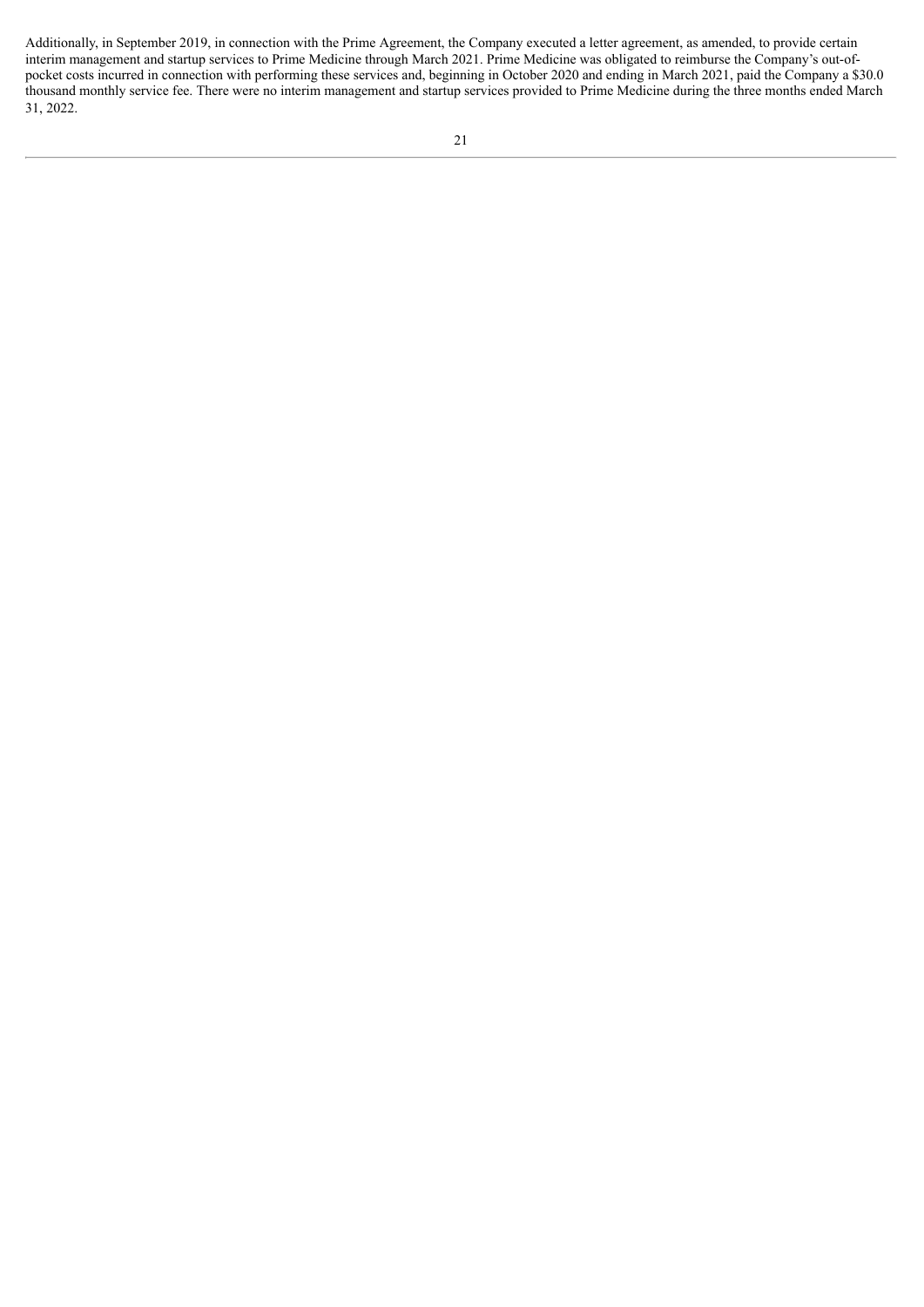## <span id="page-25-0"></span>**Item 2. Management's Discussion and Analysis of Financial Condition and Results of Operations**

The following discussion and analysis of our financial condition and results of operations should be read in conjunction with our condensed consolidated financial statements and the related notes to those statements included elsewhere in this Quarterly Report on Form 10-O. In addition to historical financial information, the following discussion and analysis contains forward-looking statements that involve important risks, uncertainties and assumptions. Some of the numbers included herein have been rounded for the convenience of presentation. Our actual results may differ materially from those anticipated in these forward-looking statements as a result of many factors, including those discussed in "Risk Factors" in Part II, Item 1A, and elsewhere in this Quarterly Report on Form 10-Q, and in the "Risk Factors Summary" and "Item 1A. Risk Factors" section of our Annual Report on Form 10-K for the *fiscal year ended December 31, 2021, or the 2021 Form 10-K.*

### **Overview**

We are a biotechnology company committed to establishing the leading, fully integrated platform for precision genetic medicines. Our vision is to provide life-long cures to patients suffering from serious diseases. To achieve this vision, we have assembled a platform that includes a suite of gene editing and delivery technologies and are in the process of developing internal manufacturing capabilities.

Our suite of gene editing technologies is anchored by our proprietary base editing technology, which potentially enables a differentiated class of precision genetic medicines that target a single base in the genome without making a double-stranded break in the DNA. This approach uses a chemical reaction designed to create precise, predictable and efficient genetic outcomes at the targeted sequence. Our proprietary base editors have two principal components: (i) a clustered regularly interspaced short palindromic repeats, or CRISPR, protein, bound to a guide RNA, that leverages the established DNA-targeting ability of CRISPR, but is modified to not cause a double-stranded break, and (ii) a base editing enzyme, such as a deaminase, which carries out the desired chemical modification of the target DNA base. We believe this design contributes to a more precise and efficient edit compared to traditional gene editing methods, which operate by creating targeted double-stranded breaks in the DNA that can result in unwanted DNA modifications. We believe that the precision of our editors will dramatically increase the impact of gene editing for a broad range of therapeutic applications.

To unlock the full potential of our base editing technology across a wide range of therapeutic applications, we are pursuing a broad suite of both clinically validated and novel delivery modalities, depending on tissue type, including: (1) electroporation for efficient delivery to blood cells and immune cells ex vivo; (2) lipid nanoparticles, or LNPs, for non-viral in vivo delivery to the liver and potentially other organs in the future; and (3) adeno-associated viral vectors, or AAV, for in vivo viral delivery to the eye and potentially other organs.

The elegance of the base editing approach combined with a tissue specific delivery modality provides the basis for a targeted efficient, precise, and highly versatile gene editing system, capable of gene correction, gene modification, gene silencing or gene activation, and/or multiplex editing of several genes simultaneously. We are currently advancing a broad, diversified portfolio of base editing programs against distinct editing targets, utilizing the full range of our development capabilities.

Furthermore, in addition to our portfolio, we are also pursuing an innovative, platform-based business model with the goal of further expanding our access to new technologies in genetic medicine and increasing the reach of our programs to more patients. Overall, we are seeking to build the leading integrated platform for precision genetic medicine, which may have broad therapeutic applicability and the potential to transform the field of precision genetic medicines.

## *Ex Vivo* **HSCs: Sickle cell disease and beta-thalassemia**

We are advancing *ex vivo* base editing programs in which hematopoietic stem cells, or HSCs are collected from a patient, edited using electroporation, a clinically validated technology for the delivery of therapeutic constructs into harvested cells. These cells are infused back into the patient following a myeloablative conditioning regimen, such as treatment with busulfan, the standard of care in HSC transplantation today. Once reinfused, the HSCs begin repopulating a portion of the bone marrow in a process known as engraftment. The engrafted, edited HSCs give rise to progenitor cell types with the corrected gene sequences.

We are pursuing a long-term, staged development strategy for our base editing approach to treat sickle cell disease that consists of advancing our *ex vivo* programs, BEAM-101 and BEAM-102, in Wave 1, improving patient conditioning regimens in Wave 2, and enabling *in vivo* base editing with delivery directly into HSCs of patients via LNPs in Wave 3. We believe this suite of technologies – base editing, improved conditioning and *in vivo* delivery for editing HSCs – can maximize the potential applicability of our sickle cell disease programs to patients as well as create a platform for the treatment of many other severe genetic blood disorders

## *Wave 1:* **Ex Vivo** *Base Editing via Autologous Transplant with BEAM-101 and BEAM-102*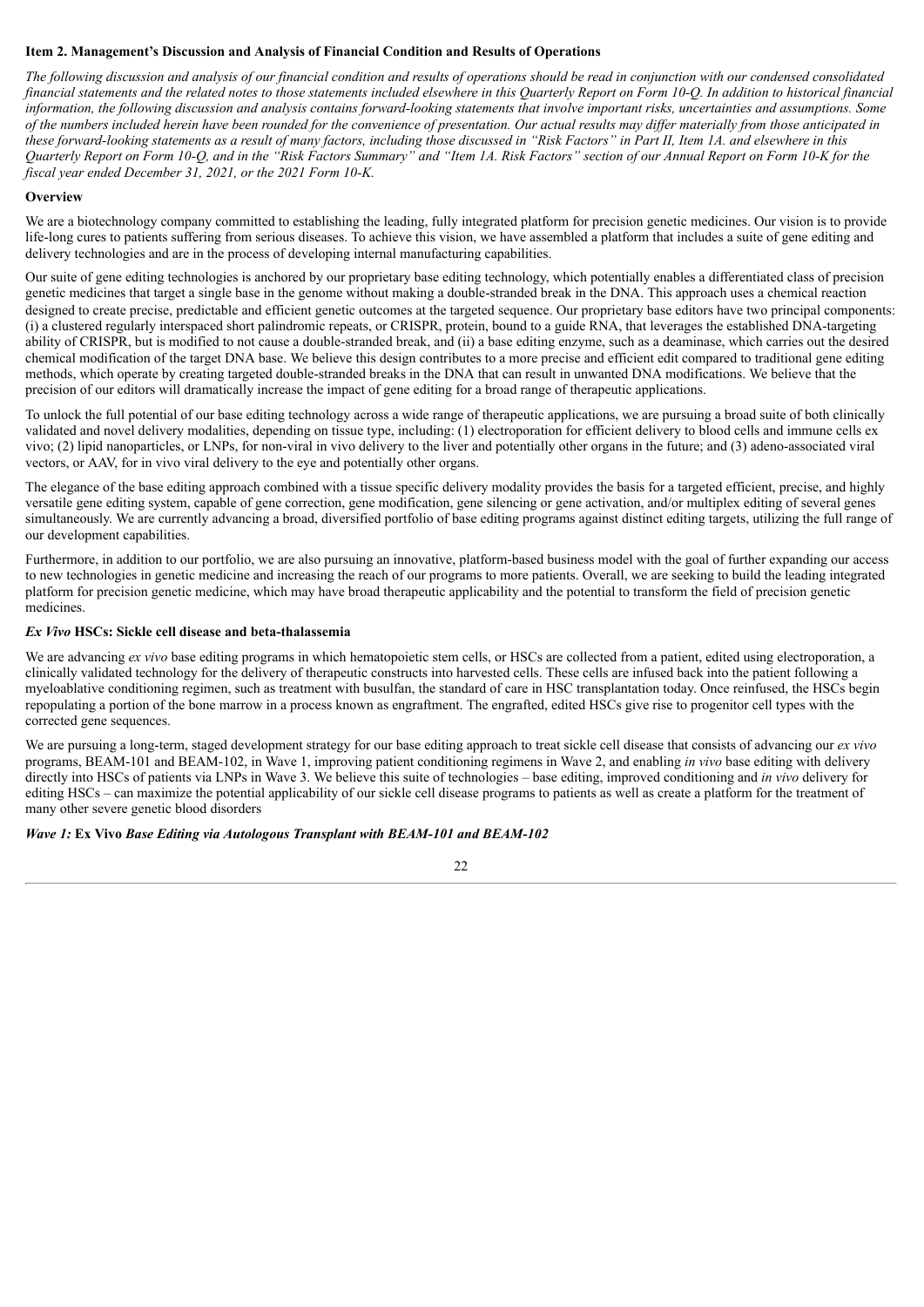We are using base editing to pursue the development of two complementary approaches to treating sickle cell disease, a severe inherited blood disease caused by a single point mutation, E6V, in the beta globin gene (BEAM-101 and BEAM-102), and one approach to treat beta-thalassemia, another inherited blood disorder characterized by severe anemia caused by reduced production of functional hemoglobin due to insufficient expression of the beta globin protein (BEAM-101).

#### *BEAM-101: Recreating naturally-occurring protective mutations to activate fetal hemoglobin*

BEAM-101 is an investigational, a patient-specific, autologous hematopoietic cell therapy which is designed to incorporate *ex vivo* base edits that mimic single nucleotide polymorphisms seen in individuals with hereditary persistence of fetal hemoglobin, or HPFH, to potentially alleviate the effects of mutations causing sickle cell disease or beta thalassemia. Our Investigational New Drug, or IND, application for BEAM-101 for the treatment of sickle cell disease has been cleared by the U.S. Food and Drug Administration, or FDA, and we are preparing to initiate a Phase 1/2 clinical trial designed to assess the safety and efficacy of BEAM-101 for the treatment of sickle cell disease, which we refer to as our BEACON-101 trial. The BEACON-101 trial is expected to include an initial "sentinel" cohort of three patients, treated one at a time to confirm successful engraftment, followed by dosing in up to a total of 45 patients. The clinical trial is designed to initially include patients between ages 18 and 35 with sickle cell disease who have received prior treatment with at least one disease-modifying agent with inadequate response or intolerance. Following mobilization, conditioning and HSC transplant with BEAM-101, patients will be assessed for safety and tolerability, with safety endpoints including the proportion of patients with successful neutrophil engraftment by day 42. Patients will also be assessed for efficacy, with efficacy endpoints including the change from baseline in severe vaso-occlusive events, transfusion requirements, hemoglobin F levels, and quality of life and ability to function. We have begun site selection and the institutional review board approval processes for the BEACON-101 trial and plan to enroll the first subject in the second half of 2022.

We have achieved proof-of-concept *in vivo* with long-term engraftment of base edited human CD34 cells in mice administered BEAM-101. Persistence of engraftment and high levels of editing have been confirmed in several preclinical studies, including in studies using material generated at a clinically relevant scale.

#### *BEAM-102: Direct correction of the sickle cell mutation*

Our second *ex vivo* base editing approach that we are developing for sickle cell disease, BEAM-102, is designed to directly correct the causative sickle mutation at position 6 of the beta globin gene. By making a single A-to-G edit, we have demonstrated in primary human CD34+ cells isolated from sickle cell disease patients the ability to create the naturally occurring HbG or "Makassar" variant of hemoglobin. This variant, which was identified in humans and first published in 1970, has the same function as the wild-type variant and does not cause sickle cell disease. Distinct from other approaches, cells that are successfully edited in this way are fully corrected, no longer containing the sickle protein. We have initiated IND-enabling studies for BEAM-102 and expect to submit an IND to the FDA for the treatment of sickle cell disease during the second half of 2022.

During the second quarter of 2020, we published preclinical data on BEAM-102 demonstrating that our adenine base editors, or ABEs, can efficiently convert the causative Hemoglobin S, or HbS, point mutation, to HbG-Makassar, with high efficiency (more than 80%). In this preclinical study, the Makassar variant does not cause hemoglobin to polymerize and red blood cells to sickle and, therefore, edited cells are cured through elimination of the disease-causing protein. In December 2021, we presented data from preclinical studies further characterizing the Makassar hemoglobin created by BEAM-102 and demonstrating biophysical and biochemical properties consistent with normal hemoglobin.

#### *Wave 2: Improved Conditioning*

In parallel with Wave 1 development, we also aim to improve the transplant conditioning regimen for sickle cell disease patients undergoing HSCT, reducing toxicity challenges associated with HSCT standard of care. Conditioning is a critical component necessary to prepare a patient's body to receive the *ex vivo* edited cells that must engraft in the patient's bone marrow in order to be effective. Today's conditioning regimens rely on nonspecific chemotherapy or radiation, which are associated with significant toxicities. We are collaborating with Magenta Therapeutics, Inc., or Magenta, to evaluate the potential utility of MGTA-117, Magenta's novel antibody drug conjugate, in combination with BEAM-101 and BEAM-102, as well as other base editing programs in hematology. MGTA-117 is designed to spare immune cells and precisely target hematopoietic stem and progenitor cells, or HSPCs, and has demonstrated high selectivity, potent efficacy, wide safety margins and broad tolerability in non-human primate, or NHP, models. We are also conducting our own research into novel conditioning strategies. Improved conditioning regimens could potentially be paired with BEAM-101 and BEAM-102, as well as other base editing programs in hematology.

#### *Wave 3:* **In Vivo** *Base Editing via HSC-targeted LNPs*

We are also exploring the potential for *in vivo* base editing programs for sickle cell disease, in which base editors would be delivered to the patient through an infusion of LNPs targeted to HSCs, eliminating the need for transplantation altogether. This approach could provide a more accessible option for patients, particularly in regions where *ex vivo* treatment is challenging. Building on our acquisition of Guide, we are using our proprietary DNA-barcoded LNP screening technology to enable high-throughput *in vivo* identification of LNPs with novel biodistribution and selectivity for target organs beyond the liver. In December 2021, we announced

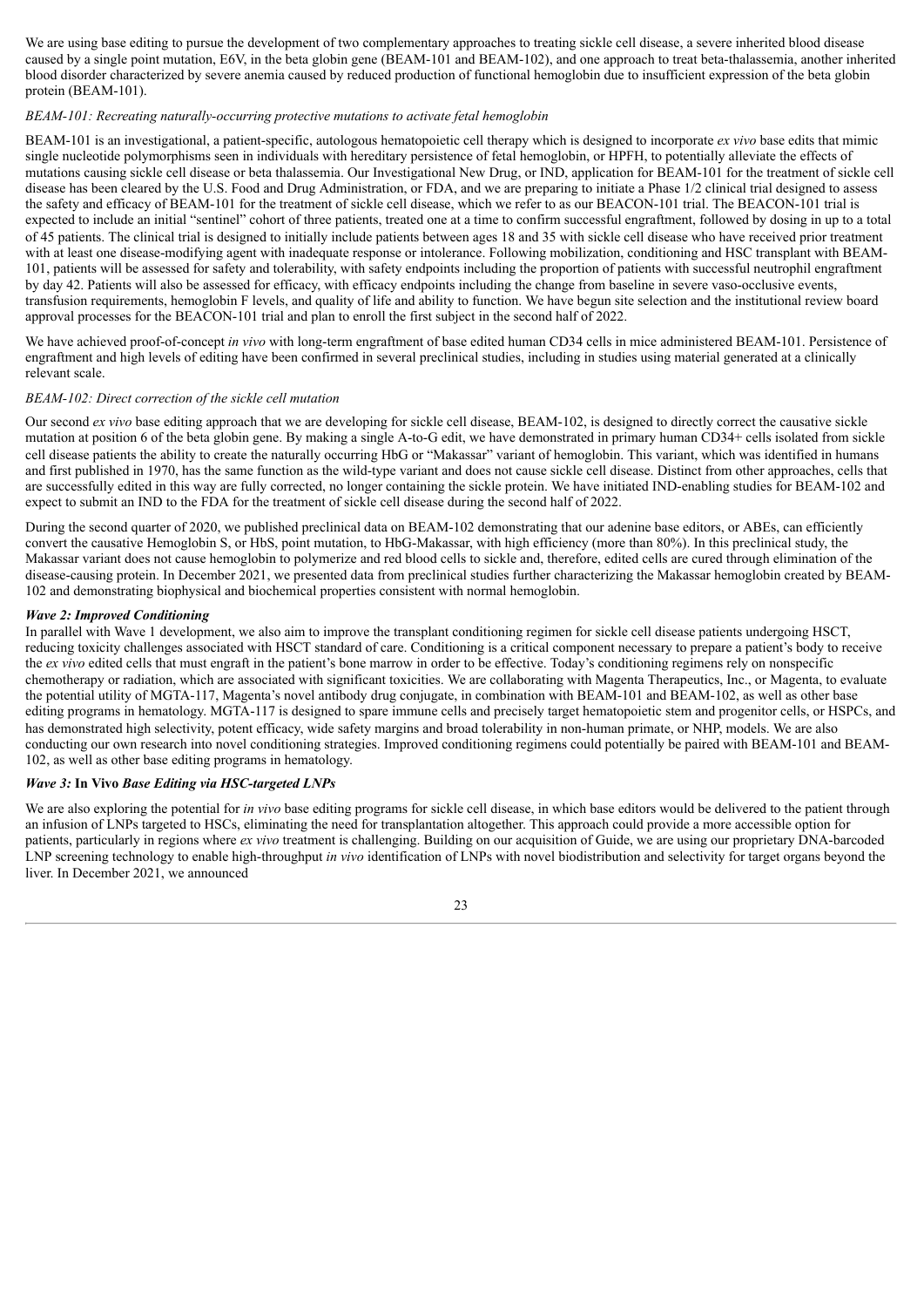we had screened more than 1,000 LNPs using this technology for potential to deliver to HSCs and had identified LNP-HSC1 as the most potent, with efficient transfection in both mice and NHPs.

## *Achieving Understanding of the Natural History of Sickle Trait (AUNT) Study*

In May 2022, we announced the initiation of a sickle cell trait, or SCT, focused natural history study. Carriers of sickle cell disease, or those with SCT, have only one copy of the hemoglobin gene, have HbS levels between 25-45%, and are thought to have a benign condition. However, despite SCT impacting approximately 300 million people around the world, the key hematologic and clinical phenotypic characteristics and functional impacts from having SCT have been understudied in a prospective manner. As part of a long-term lifecycle strategy for our sickle cell disease programs, we, in collaboration with the National Alliance of Sickle Cell Centers, the University of Alabama, and Johns Hopkins Medical Center, have initiated the AUNT (Achieving Understanding of the Natural History of Sickle Trait) Study.

The AUNT Study is designed to establish an understanding of the hematologic and clinical phenotype of people with SCT, including blood rheology, potential complications and genetic modifiers, in an effort to better understand the hematologic phenotype that is associated with good health and lack of organ dysfunction. The study is designed to enroll approximately 1,000 participants with SCT in the United States who have been identified as family members of participants in the Global Research Network for Data and Discovery, a multi-institutional prospective registry comprising clinical and background data from more than 1,200 adult and pediatric individuals with sickle cell disease from 1999-2021.

#### *Ex vivo* **T cell therapies**

The starting material for our multiplex-edited allogeneic CAR-T cell products is white blood cells from a healthy donor, which are collected using a standard blood bank procedure known as leukapheresis. Using a single electroporation, we introduce the base editor as mRNA, and the guides encoding the target sequences. The edited cells are subsequently transduced with a lentivirus expressing the CAR. Once the T cells have been engineered, they are expanded and frozen. After the patient is lymphodepleted, the multiplex-edited, allogenic cell product is infused.

We believe base editing is a powerful tool to simultaneously multiplex edit many genes without the unintended on-target effects that can result from simultaneous editing with nucleases through the creation of double-stranded breaks. The ability to create a large number of multiplex edits in T cells could endow CAR-T cells and other cell therapies with combinations of features that have the potential to dramatically enhance their therapeutic potential in treating hematological or solid tumors.

The initial indications that we plan to target with our chimeric antigen receptor T-cell, or CAR-T, product candidates are relapsed, refractory T-cell acute lymphoblastic leukemia /T cell lymphoblastic lymphoma, or T-ALL/T-LL, a severe disease affecting children and adults, and Acute Myeloid Leukemia, or AML. We believe that our approach has the potential to produce higher response rates and deeper remissions than existing approaches. Our proof-ofconcept preclinical studies have demonstrated the ability of base editors to efficiently modify up to eight genomic loci simultaneously in primary human T cells with efficiencies ranging from 85-95% as measured by flow cytometry of target protein knockdown. Importantly, these results were achieved without the generation of observed chromosomal rearrangements, as evaluated by sensitive methods such as UDiTaS<sup>TM</sup> or G-banded Karyotyping and with no observed loss of cell viability from editing. The proof-of-concept preclinical studies have also demonstrated robust T cell killing of target tumor cells both in vitro and in vivo. We plan to nominate a second CAR-T development candidate, in addition to BEAM-201, in 2022.

## *BEAM-201: Universal CD7-targeting CAR-T cells*

BEAM-201 is a development candidate comprised of T cells derived from healthy donors that are simultaneously edited at TRAC, CD7, CD52 and PDCD1 and then transduced with a lentivirus encoding for an anti-CD7 CAR that is designed to create allogenic CD7 targeting CAR-T cells, resistant to both fratricide and immunosuppression. To our knowledge, BEAM-201 is the first investigational cell therapy featuring four simultaneous edits. We have initiated IND-enabling studies for BEAM-201 and expect to submit an IND to the FDA for the treatment of relapsed, refractory T-ALL/T-LL and potentially other CD7+ malignancies during the second half of 2022.

## *CD5-targeting CAR-T cells*

In October 2021, we announced preclinical data from our multiplex edited allogeneic CAR-T research program targeting CD5-positive hematologic malignancies. These data demonstrated knockout of CD5 expression to be a general mechanism to enhance potency and potentially improve durability of highly multiplexed CAR-T cells.

#### *In vivo* **LNP**

LNPs are a clinically validated technology for delivery of nucleic acid payloads to the liver. LNPs are multi-component particles that encapsulate the base editor mRNA and one or more guides and protect them from degradation while in an external environment, enabling the transient delivery of the base editor *in vivo*. Multiple third-party clinical trials have demonstrated the effective delivery of silencing RNA to the liver using LNPs. Because only one dose of a base editing therapy may be needed in a course of treatment, LNPs are a suitable delivery modality that we believe is unlikely to face the complications seen with chronic use of LNPs, such as those

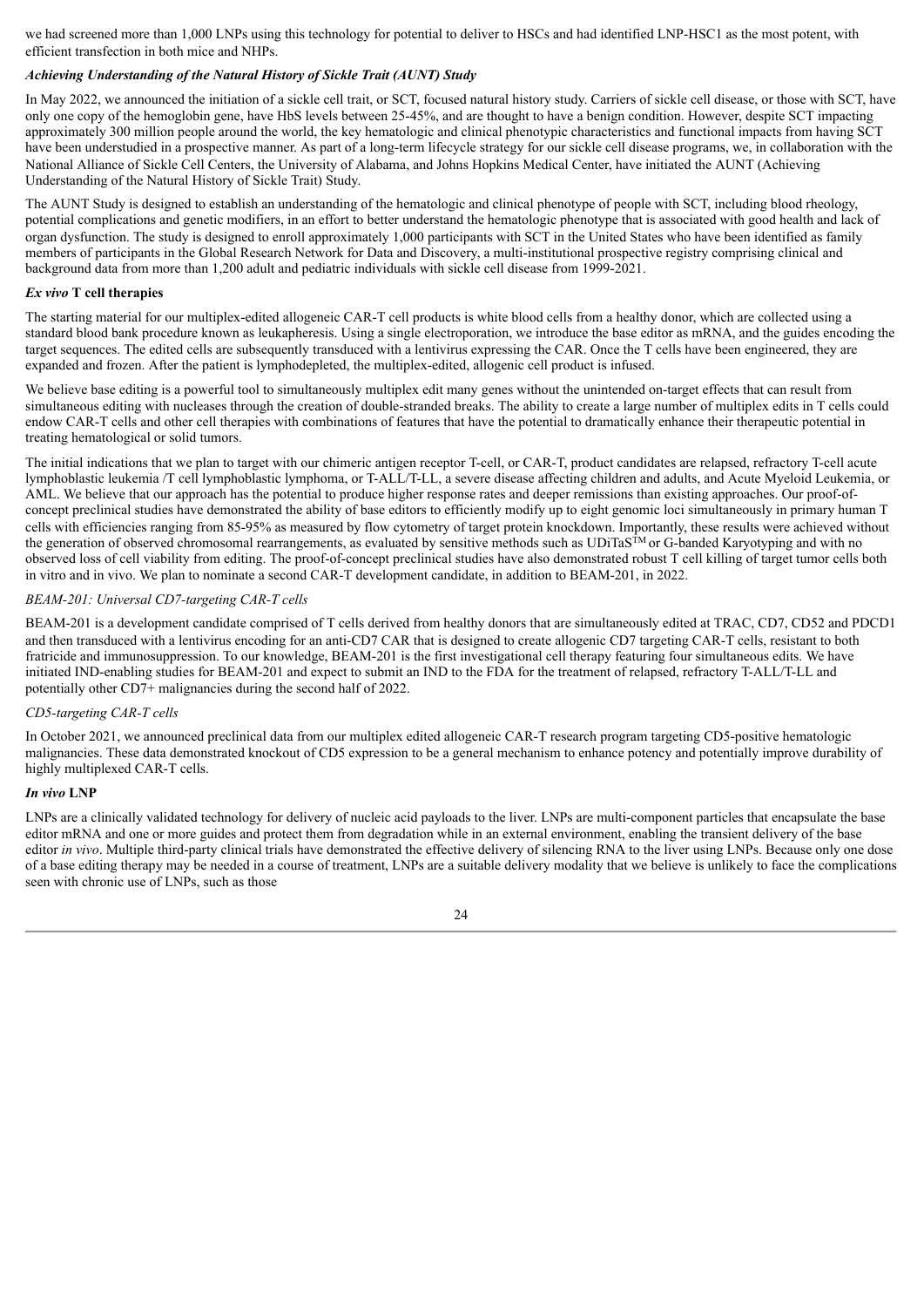observed when delivering oligonucleotides or mRNA for gene therapy. All of the components of the LNP, as well as the mRNA encoding the base editor, are well-defined and can be manufactured synthetically, providing the opportunity for scalable manufacturing.

We have developed several proprietary LNP formulations. In May 2021, we announced initial data from our evaluation of various LNP formulations and mRNA production processes using an mRNA-encoding ABE and guide RNA to target the ALAS1 gene, a surrogate payload for genetic liver diseases. These data showed improved *in vivo* editing in the livers of NHPs from less than 10% initially to 52% at a total RNA dose of 1.5 mg/kg. Continued optimization of our LNP formulations has demonstrated further increases in liver editing potency in NHPs. In September 2021, we presented data demonstrating up to 60% editing in NHPs at a total RNA dose of 1.0 mg/kg. Data from our preclinical studies demonstrated that these formulations were well tolerated by NHPs treated with doses up to 1.5 mg/kg. Minimal to mild and transient liver enzyme elevations were observed and resolved by day 15 post-treatment. Additionally, the formulations showed promising interim stability, maintaining potency after three months at -20<sup>o</sup>C and -80<sup>o</sup>C.

We are currently using LNP formulations to advance our programs for genetic liver diseases, including Glycogen Storage Disease Type Ia, or GSDIa, also known as Von Gierke disease, and Alpha-1 Antitrypsin Deficiency, or Alpha-1, and chronic hepatitis B infection. In December 2021, we nominated BEAM-301, a liver-targeting LNP formulation of base editing reagents designed to correct the R83C mutation, the most common disease-causing mutation of GSDIa, as our first in vivo development candidate. We anticipate initiating IND-enabling studies for BEAM-301 and nominating a second liver-targeted development candidate in 2022.

#### *Liver diseases: glycogen storage disorder 1a, alpha-1 antitrypsin deficiency, and chronic hepatitis B infection*

#### *GSDIa*

GSDIa is an inborn disorder of glucose metabolism caused by mutations in the G6PC gene, which results in low blood glucose levels that can be fatal if patients do not adhere to a strict regimen of slow-release forms of glucose, administered every one to four hours (including overnight). There are no disease modifying therapies available for patients with GSDIa.

Our approach to treating patients with GSDIa is to apply base editing via LNP delivery to repair the two most prevalent mutations that cause the disease, R83C and Q347X. It is estimated that these two point mutations account for 900 and 500 patients, respectively, in the United States, representing approximately 59% of all GSDIa patients in the United States. Third party animal studies have shown that as little as 11% of normal G6Pase activity in liver cells is sufficient to restore fasting glucose; however, this level must be maintained in order to preserve glucose control and alleviate other serious, and potentially fatal, GSDIa sequelae.

In October 2021, we reported data from preclinical studies that support the potential of base editing to durably correct disease-causing mutations of GSDIa. We created a novel, humanized R83C knockout mouse model (huR83C), mimicking the abnormal metabolic phenotype of human GSDIa, and collaborated with the National Institutes of Health, or NIH, to characterize the phenotype of these animals. The results demonstrated that newborn huR83C mice treated with our LNP-delivered ABE exhibited normal growth to the end of the study at three weeks of age without any hypoglycemia-induced seizures. In contrast, homozygous animals were unable to survive soon after birth in the absence of glucose supplementation. In addition, we observed editing efficiencies up to approximately 60% by next-generation sequencing of DNA isolated from the whole liver.

In May 2022, an abstract announcing new preclinical data to be presented at the American Society of Gene and Cell Therapy (ASGCT) Annual Meeting was published. The data, which build on previously released preclinical results, demonstrated that in a GSDIa mouse model, treated mice, which otherwise have poor survival outcomes if left untreated, grew normally to at least 35 weeks following administration of BEAM-301, with survival ongoing in the study. Notably, as low as single digit percentage base-editing rates were sufficient to restore physiologically relevant levels of hepatic G6Pase activity, normalize serum metabolites and, most importantly, prevent hypoglycemia during a twenty-four hour fast in treated mice. In addition, preliminary assessments of observed off-target editing have suggested a favorable profile of BEAM-301.

#### *Alpha-1*

Alpha-1 is a severe inherited genetic disorder that can cause progressive lung and liver disease. The most severe form of Alpha-1 arises when a patient has a point mutation in both copies of the SERPINA1 gene at amino acid 342 position (E342K, also known as the PiZ mutation or the "Z" allele). With the high efficiency and precision of our base editors, we aim to utilize our ABEs to enable the programmable conversion of A-to-T and G-to-C base pairs and precisely correct the E342K point mutation back to the wild type sequence. In 2020, we showed the ability to directly correct the mutation causing Alpha-1, providing both *in vitro* and *in vivo* preclinical proof-of-concept for base editing to correct this disease.

In May 2022, an abstract to be presented at ASGCT detailed our efforts to optimize both the ABE and the guide RNA used to correct the disease-causing PiZ mutation, with improvements over the original reagents leading to a greater than two-fold increase in observed editing potency and potentially therapeutically relevant increases in circulating alpha-1 antitrypsin in mice treated at doses that are expected to be clinically relevant (<1mg/kg). Further, similar results were observed in adult mice dosed at greater than 37 weeks, a treatment context more similar to what might be encountered in a clinical setting.

*Hepatitis B Virus*

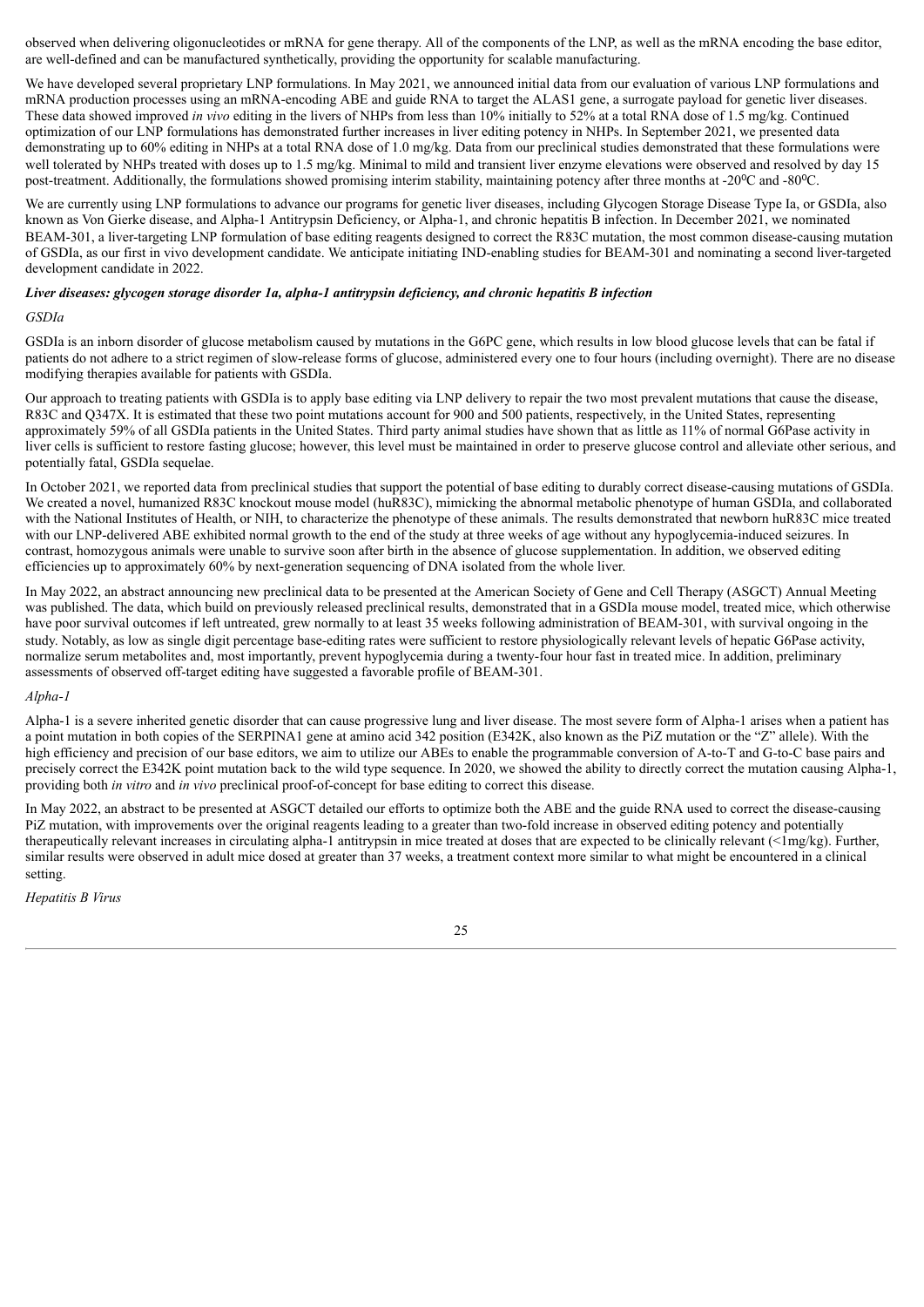Hepatitis B virus, or HBV, causes serious liver infection that can become chronic, increasing the risk of developing life-threatening health issues like cirrhosis, liver failure or liver cancer. Chronic HBV infection is characterized by the persistence of covalently closed circular DNA, or cccDNA, a unique DNA structure that forms in response to HBV infection in the nuclei of liver cells. Additionally, the HBV DNA can integrate into the human genome becoming a source of hepatitis B surface antigen, or HBsAg. While currently available treatments can manage HBV replication, they do not clear cccDNA from the infected liver cells. This inability to prevent HBV infection rebound from cccDNA is a key challenge to curing HBV. In September 2021, we presented preclinical data that demonstrated the potential of our cytosine base editors to reduce viral markers, including HBsAg expression, and prevent viral rebound of HBV in *in vitro* models.

## *In vivo* **AAV**

AAV is a clinically validated technology that has been extensively used for gene delivery to a variety of tissues. AAV is a small, non-pathogenic virus that can be repurposed to carry a therapeutic payload, making it a suitable vector for delivery of gene editing therapies. Several clinical trials have been conducted or are in progress with different AAV variants for multiple diseases, including diseases of the eye, liver, muscle, lung and central nervous system. We have an option to in-license a variety of AAV variants that could be selected for optimal distribution to multiple organs. Because our DNA base editors are larger than the approximate 4.5kb packaging limit of AAV vectors, we use a novel split intein technology that is designed to deliver the base editor and guide RNA by co-infection with two viruses, where each virus contains approximately one half of the editor.

### **Ocular disorders: Stargardt disease**

We are currently evaluating AAV technology to correct one of the most prevalent mutations in the ABCA4 gene causing Stargardt disease, a progressive macular degeneration disease. This mutation is known as the G1961E point mutation and approximately 5,500 individuals in the United States are affected.

Disease modeling using tiny light stimuli through holes that are equivalent in size to a single photoreceptor cell, suggests that only 12%-20% of these cells are necessary to preserve vision. We anticipate, therefore, that editing percentages in the range of 12%-20% of these cells would be disease-modifying, since each edited cell will be fully corrected and protected from the biochemical defect associated with Stargardt disease.

In a human retinal pigment epithelial cell line (ARPE-19 cells) in which we have knocked in the ABCA4 G1961E point mutation, we have demonstrated the precise correction of approximately 75% of the disease alleles at five weeks after dual infection with the split AAV system. In November 2021, we announced that we have initiated preclinical studies in NHPs for our Stargardt program.

## **Delivery of genetic medicines**

To complement our next-generation gene editing technologies, we are also making significant investments in a broad suite of delivery technologies designed to deliver gene editing or other nucleic acid payloads to the right cells and enable potentially curative therapy. These delivery technologies include *ex vivo* electroporation, nonviral vectors such as LNPs, and viral vectors such as AAVs. In our pipeline, we have initially focused on applications of these technologies where their delivery capabilities have already been clinically-validated by third parties, such as *ex vivo* editing of blood stem cells and LNP delivery to the liver. Longer term, we are also investing in more innovative delivery options, such as LNPs that could target other organs beyond the liver, or novel viral vectors beyond AAV. We have also developed critical enabling capabilities such as mRNA manufacturing and cell processing for autologous and allogeneic cell therapy.

Consistent with this approach, our acquisition of Guide Therapeutics, Inc., or Guide, expanded our ability to explore new tissues and disease indications with our editing technologies. With Guide's proprietary screening technology, which utilizes DNA barcodes to enable high throughput *in vivo* LNP screening, we have a broad library of lipids and lipid formulations, and we have generated additional novel LNPs that we believe can accelerate novel nonviral delivery of gene editing or other nucleic acid payloads to tissues beyond the liver. For example, we have used our DNA barcoding technology to identify a family of LNPs for delivery of base editors to HSPCs in mice, and we have screened more than 1,000 LNPs to identify LNPs that achieve durable, dose-dependent mRNA transfection in HSPCs in mice and NHPs in preclinical studies.

## **Manufacturing of genetic medicines**

To realize the full potential of base editors as a differentiated class of medicines and to enable our parallel investment strategy in multiple delivery modalities, we are building customized and integrated capabilities across discovery, manufacturing, and preclinical and clinical development. Due to the critical importance of high-quality manufacturing and control of production timing and know-how, we have taken steps toward establishing our own manufacturing facility, which will provide us the flexibility to manufacture a variety of different product modalities. We believe this investment will maximize the value of our portfolio and capabilities, the probability of technical success of our programs, and the speed at which we can provide potentially life-long cures to patients.

In August 2020, we entered into a lease agreement with Alexandria Real Estate Equities, Inc. to build a 100,000 square foot current cGMP compliant manufacturing facility in Research Triangle Park, North Carolina intended to support a broad range of clinical programs. The initial estimate of the minimum amount of undiscounted lease payments due under this lease is \$69.0 million. The

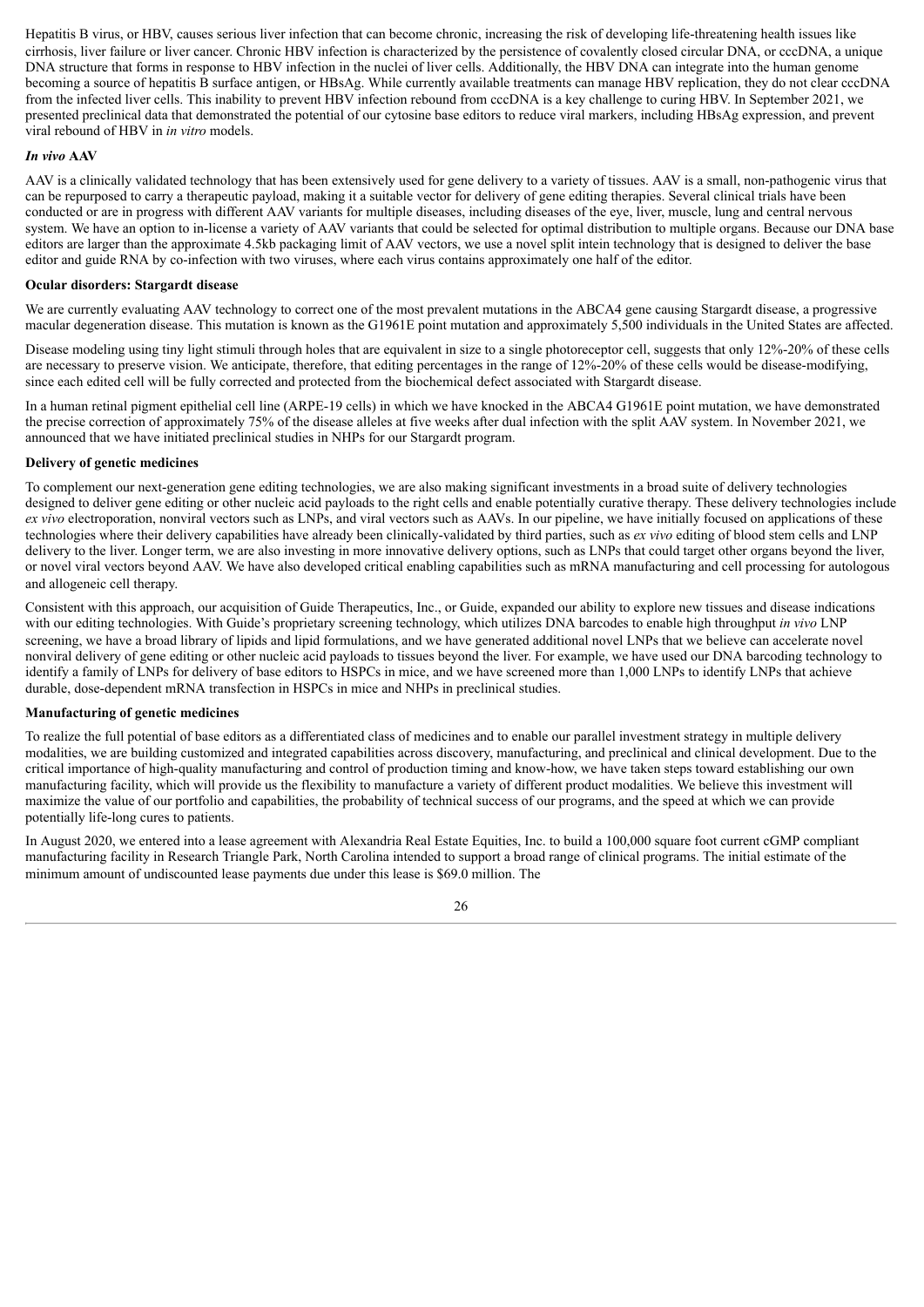tabular disclosure of minimum lease payments above under Note 7, *Leases*, does not include payments due under this lease. We anticipate that the facility will be operational in the first quarter of 2023. The project is facilitated, in part, by a Job Development Investment Grant approved by the North Carolina Economic Investment Committee, which authorizes potential reimbursements based on new tax revenues generated through the project. The facility is designed to support manufacturing for our *ex vivo* cell therapy programs in hematology and oncology and *in vivo* non-viral delivery programs for liver diseases, with flexibility to support manufacturing of our viral delivery programs, and ultimately, scale-up to support potential commercial supply.

For our initial waves of clinical trials, we expect to use CMOs with relevant manufacturing experience in genetic medicines.

#### **Collaborations**

We believe our collection of base editing, gene editing and delivery technologies has significant potential across a broad array of genetic diseases. To fully realize this potential, we have established and will continue to seek out innovative collaborations, licenses, and strategic alliances with pioneering companies and with leading academic and research institutions. Additionally, we have and will continue to pursue relationships that potentially allow us to accelerate our preclinical research and development efforts. These relationships will allow us to aggressively pursue our vision of maximizing the potential of base editing to provide life-long cures for patients suffering from serious diseases.

## **In vivo** *collaborations*

#### *Pfizer*

In December 2021, we entered into a research collaboration agreement with Pfizer Inc., or Pfizer, focused on *in vivo* base editing programs for three targets for rare genetic diseases of the liver, muscle and central nervous system. The collaboration has an initial term of four years and may be extended for an additional one year on a program-by-program basis. Under the terms of the agreement, we will conduct all research activities through development candidate selection for three pre-specified, undisclosed targets, which are not included in our existing programs. Pfizer may opt in to exclusive, worldwide licenses to each development candidate, after which it will be responsible for all development activities, as well as potential regulatory approvals and commercialization, for each such development candidate. We have a right to opt in, at the end of Phase 1/2 clinical trials, upon the payment of an option exercise fee, to a global co-development and co-commercialization agreement with respect to one program licensed under the collaboration pursuant to which we and Pfizer would share net profits as well as development and commercialization costs in a 35%/65% ratio (Beam/Pfizer).

#### *Apellis Pharmaceuticals*

In June 2021, we entered into a research collaboration agreement with Apellis Pharmaceuticals, Inc., or Apellis, focused on the use of certain of our base editing technology to discover new treatments for complement system-driven diseases. Under the terms of the agreement, we will conduct preclinical research on up to six base editing programs that target specific genes within the complement system in various organs, including the eye, liver, and brain. Apellis has an exclusive option to license any or all of the six programs and will assume responsibility for subsequent development. We may elect to enter into a 50-50 U.S. co-development and co-commercialization agreement with Apellis with respect to one program licensed under the collaboration.

#### *Verve Therapeutics*

In April 2019, we entered into a collaboration and license agreement, or the Verve Agreement, with Verve Therapeutics, Inc., or Verve, a company focused on gene editing for cardiovascular disease treatments. This collaboration allows us to more fully realize the potential of base editing in treating cardiovascular disease, a disease area outside of our core focus and where Verve has significant expertise. Under the terms of the Verve Agreement, Verve received exclusive worldwide licenses to use our base editing technology and certain gene editing and delivery technologies for human therapeutic applications against certain cardiovascular targets. In exchange, we received shares of Verve common stock. Additionally, we are eligible to receive milestone payments for certain clinical and regulatory events for licensed products, and we retain the option, after the completion of Phase 1 clinical trials, to participate in future development and commercialization, and share 50 percent of U.S. profits and losses, for any licensed product directed against these targets.

In January 2021, Verve announced it had selected VERVE-101 as its lead product to be developed initially for the treatment of heterozygous familial hypercholesterolemia, or HeFH, a potentially fatal genetic heart disease. Individuals with HeFH have a genetic mutation causing high LDL-C levels in the blood. Over time, high LDL-C builds up in the heart's arteries, resulting in reduced blood flow or blockage, and ultimately heart attack or stroke. Inactivation of the proprotein convertase subtilisin/kexin type 9, or PCSK9, gene has been shown to up-regulate LDL receptor expression, which leads to lower LDL-C levels. By making a single A-to-G change in the DNA genetic sequence of PCSK9, VERVE-101 aims to inactivate the target gene. In January 2021, Verve also reported preclinical proof-of-concept data in NHPs that demonstrated the successful use of ABEs to turn off PCSK9, and in January 2022, Verve announced it expects to submit an IND application for VERVE-101 in the second half of 2022.

*Institute of Molecular and Clinical Ophthalmology Basel*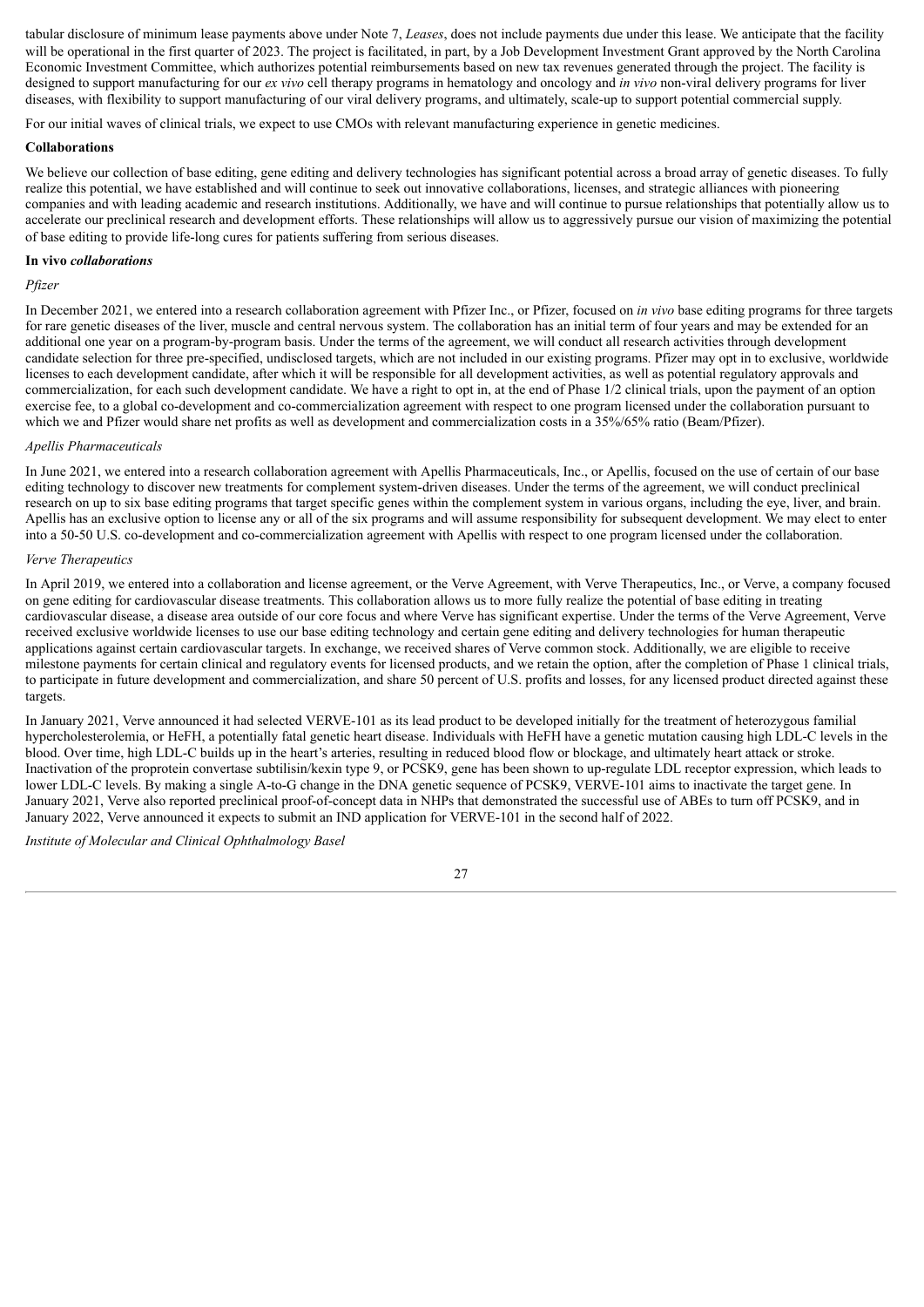In July 2020, we announced a research collaboration with the Institute of Molecular and Clinical Ophthalmology Basel, or IOB. Founded in 2018 by a consortium that includes Novartis, the University Hospital of Basel and the University of Basel, IOB is a leader in basic and translational research aimed at treating impaired vision and blindness. Clinical scientists at IOB have also helped to develop better ways to measure how vision is impacted by Stargardt disease.

Additionally, researchers at IOB have developed living models of the retina, known as organoids, which can be used to test novel therapies. Under the terms of the agreement with IOB, the parties will leverage IOB's unique expertise in the field of ophthalmology along with our novel base editing technology to advance programs directed to the treatment of certain ocular diseases, including Stargardt disease.

### **Ex vivo** *collaborations*

### *Sana Biotechnology*

In October 2021, we entered into an option and license agreement, or the Sana Agreement, with Sana Biotechnology, Inc., or Sana, pursuant to which we granted Sana non-exclusive research and development and commercial rights to our CRISPR Cas12b technology to perform nuclease editing for certain *ex vivo* engineered cell therapy programs. Under the terms of the Sana Agreement, licensed products include certain specified allogeneic T cell and stem cellderived products directed at specified genetic targets, with certain limited rights for Sana to add and substitute such products and targets. The Sana Agreement excludes the grant of any Beam-controlled rights to perform base editing.

### *Boston Children's Hospital*

In July 2020, we entered into an alliance agreement, or the BCH Agreement, with Boston Children's Hospital, or Boston Children's. Under the terms of the BCH Agreement, we will identify and sponsor research programs to be performed at Boston Children's, either solely by Boston Children's or by both Boston Children's and us, to facilitate the development of certain disease-specific therapies using our proprietary base editing technology. Boston Children's will also serve as a clinical site to advance bench-to-bedside translation of our pipeline across certain therapeutic areas of interest, including programs in sickle cell disease and pediatric leukemias and exploration of new programs targeting other diseases.

#### *Magenta Therapeutics*

In June 2020, we announced a non-exclusive research and clinical trial collaboration agreement with Magenta Therapeutics Inc., or Magenta, to evaluate the potential utility of MGTA-117, Magenta's novel targeted antibody-drug conjugate, for conditioning of patients with sickle cell disease and betathalassemia receiving our base editing therapies. Conditioning is a critical component necessary to prepare a patient's body to receive the edited cells, which carry the corrected gene and must engraft in the patient's bone marrow in order to be effective. Today's conditioning regimens rely on nonspecific chemotherapy or radiation, which are associated with significant toxicities. MGTA-117 is designed to precisely target only hematopoietic stem and progenitor cells, to spare immune cells, and has shown high selectivity, potent efficacy, wide safety margins and broad tolerability in NHP models. MGTA-117 may be capable of clearing space in bone marrow to support long-term engraftment and rapid recovery in patients. Combining the precision of our base editing technology with the more targeted conditioning regimen enabled by MGTA-117 has the potential to further improve therapeutic outcomes for patients suffering from these severe diseases.

## **Acquisitions**

In February 2021, we acquired Guide Therapeutics, Inc., or Guide, for upfront consideration in an aggregate amount of \$120.0 million, excluding customary purchase price adjustments, in shares of our common stock, based upon the volume-weighted average price of the common stock over the ten trading-day period ending on February 19, 2021. In addition, Guide's former stockholders and optionholders are eligible to receive up to an additional \$100.0 million in technology milestone payments and \$220.0 million in product milestone payments, payable in our common stock.

#### **COVID-19**

With the ongoing concern related to the COVID-19 pandemic, we maintained our business continuity plans to address and mitigate the impact of the COVID-19 pandemic on our business. We expect to continue incurring additional costs to ensure we adhere to the guidelines instituted by the Centers for Disease Control and to provide a safe working environment to our onsite employees.

The extent to which the COVID-19 pandemic impacts our business, our corporate development objectives, results of operations and financial condition, including the value of and market for our common stock, will depend on future developments that are highly uncertain and cannot be predicted with confidence at this time, such as the duration, scope and severity of the pandemic, the existence and duration of any travel restrictions or business restrictions in the United States and other countries, business closures and business disruptions, the effectiveness of actions taken in the United States and other countries to contain and treat the disease, periodic spikes in infection rates, new strains of the virus that cause outbreaks of COVID-19, and the broad availability of effective vaccines and therapeutics.

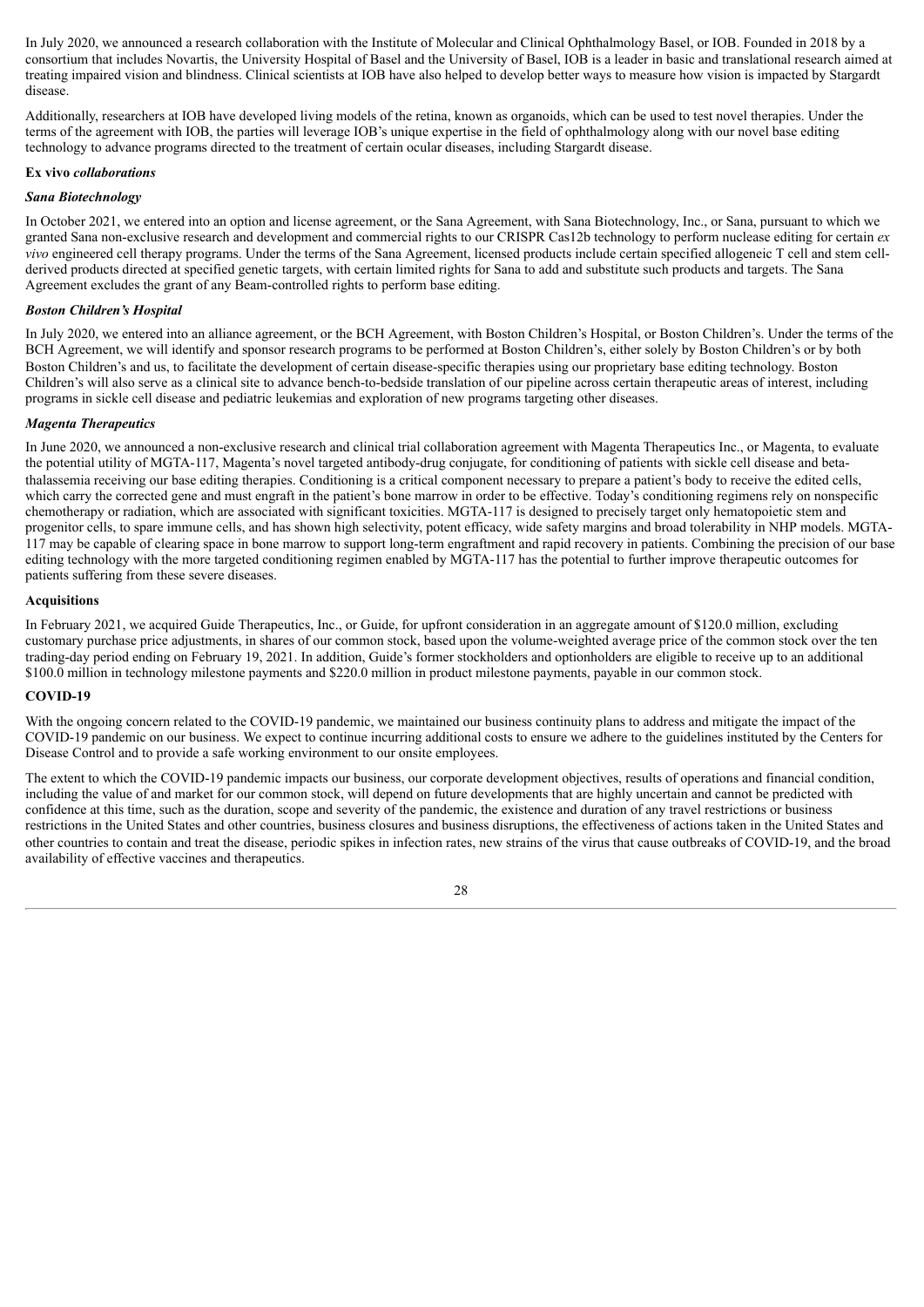Disruptions to the global economy and supply chain, disruption of global healthcare systems, and other significant impacts of the COVID-19 pandemic could have a material adverse effect on our business, financial condition, results of operations and growth prospects.

While the COVID-19 pandemic did not significantly impact our business or results of operations during the three months ended March 31, 2022, the length and extent of the pandemic, its consequences, and containment efforts will determine its future impact on our operations and financial condition.

#### **Critical accounting policies and significant judgements and estimates**

Our management's discussion and analysis of our financial condition and results of operations is based on our consolidated financial statements, which we have prepared in accordance with U.S. generally accepted accounting principles. The preparation of these financial statements requires us to make estimates, judgments and assumptions that affect the reported amounts of assets, liabilities, and expenses and the disclosure of contingent assets and liabilities in our financial statements. We base our estimates on historical experience, known trends and events and various other factors that we believe are reasonable under the circumstances, the results of which form the basis for making judgments about the carrying values of assets and liabilities that are not readily apparent from other sources. We evaluate our estimates and assumptions on an ongoing basis. Our actual results may differ from these estimates under different assumptions or conditions.

Our critical accounting policies are those policies which require the most significant judgments and estimates in the preparation of our condensed consolidated financial statements. We have determined that our most critical accounting policies are those relating to stock-based compensation, variable interest entities, fair value measurements, and leases. There have been no significant changes to our existing critical accounting policies and significant accounting policies discussed in the 2021 Form 10-K.

#### **Financial operations overview**

#### *General*

We were founded in January 2017 and began operations in July 2017. Since our inception, we have devoted substantially all of our resources to building our base editing platform and advancing development of our portfolio of programs, establishing and protecting our intellectual property, conducting research and development activities, organizing and staffing our company, business planning, raising capital and providing general and administrative support for these operations. To date, we have financed our operations primarily through the sales of our redeemable convertible preferred stock, proceeds from offerings of our common stock and payments received under collaboration and license agreements.

We are an early-stage company, and all of our programs are at a preclinical or early clinical stage of development. To date, we have not generated any revenue from product sales and do not expect to generate revenue from the sale of products for the foreseeable future. Our revenue to date has been primarily derived from license and collaboration agreements with partners. Since inception we have incurred significant operating losses. Our net losses for the three months ended March 31, 2022 and 2021, were \$69.2 million, and \$201.6 million, respectively. As of March 31, 2022, we had an accumulated deficit of \$837.5 million. We expect to continue to incur significant expenses and increasing operating losses in connection with ongoing development activities related to our internal programs and collaborations as we continue our preclinical and clinical development of product candidates; advance additional product candidates toward clinical development; build and operate our cGMP facility in North Carolina; further develop our base editing platform; continue to make investments in delivery technology for our base editors, including the LNP technology we acquired through our acquisition of Guide; conduct research activities as we seek to discover and develop additional product candidates; maintain, expand, enforce, defend and protect our intellectual property portfolio; and continue to hire research and development, clinical, technical operations and commercial personnel. In addition, we expect to continue to incur the costs associated with operating as a public company.

As a result of these anticipated expenditures, we will need to raise additional capital to support our continuing operations and pursue our growth strategy. Until such time as we can generate significant revenue from product sales, if ever, we expect to finance our operations through a combination of equity offerings, debt financings, collaborations, strategic alliances, and licensing arrangements. We may be unable to raise additional funds or enter into such other agreements when needed on favorable terms or at all. Our inability to raise capital as and when needed would have a negative impact on our financial condition and our ability to pursue our business strategy. We can give no assurance that we will be able to secure such additional sources of capital to support our operations, or, if such capital is available to us, that such additional capital will be sufficient to meet our needs for the short or long term.

## *Revenue Recognition*

In April 2019, we entered into a collaboration and license agreement, or the Verve Agreement, with Verve Therapeutics, Inc., or Verve, a company focused on gene editing for cardiovascular disease treatments. In June 2021, we entered into a research collaboration agreement, or the Apellis Agreement, with Apellis Pharmaceuticals, Inc., or Apellis, focused on the use of certain of our base editing technology to discover new treatments for complement systemdriven diseases. In October 2021, we entered into an option and license agreement, or the Sana Agreement, with Sana Biotechnology, Inc., or Sana, pursuant to which we granted Sana

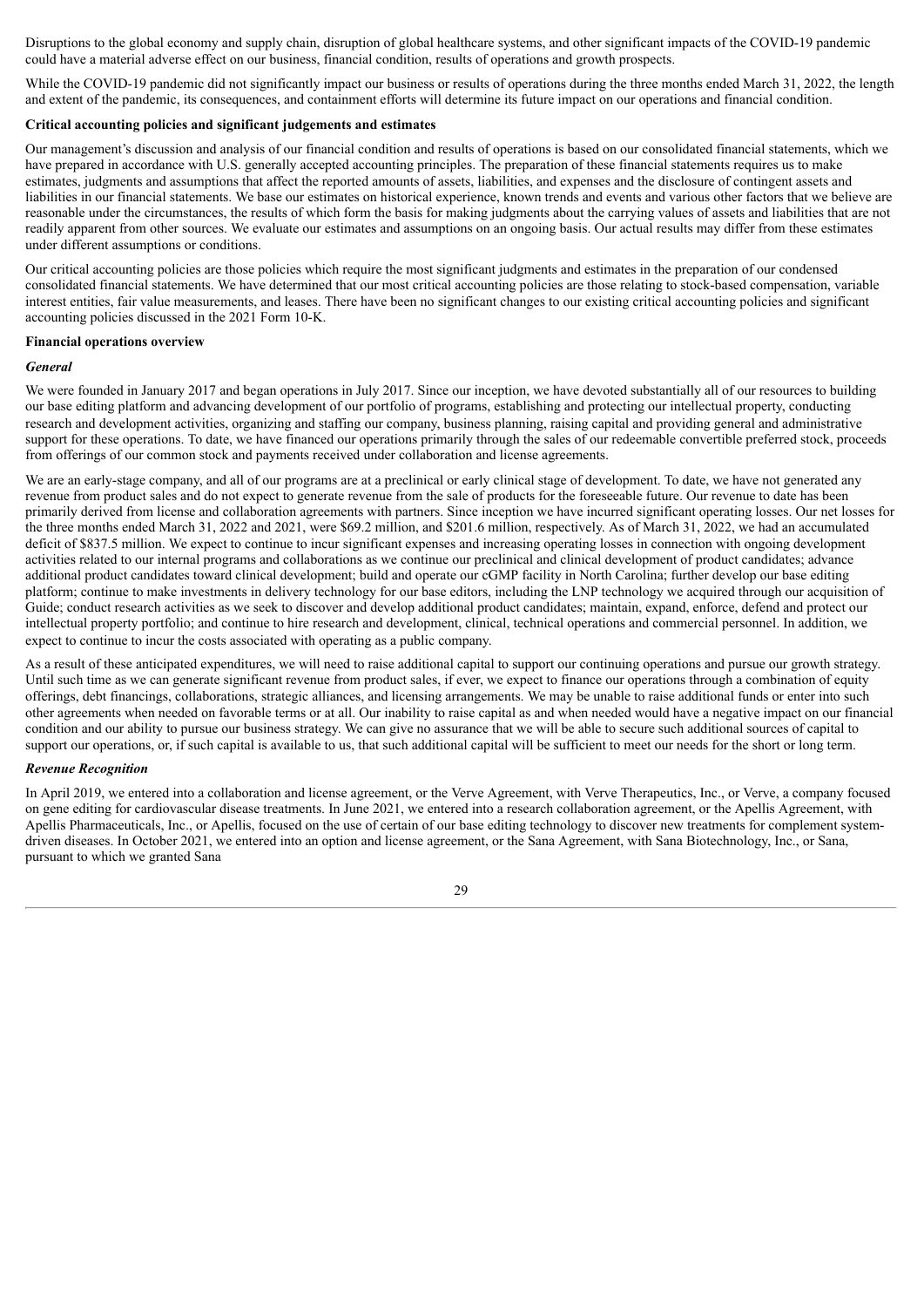non-exclusive research and development and commercial rights to our CRISPR Cas12b technology to perform nuclease editing for certain *ex vivo* engineered cell therapy programs. In December 2021, we entered into a research collaboration agreement, or the Pfizer Agreement, with Pfizer Inc., or Pfizer, focused on *in vivo* base editing programs for three targets for rare genetic diseases of the liver, muscle and central nervous system.

We have not generated any revenue to date from product sales and do not expect to do so in the near future. During the three months ended March 31, 2022 and 2021, we recognized \$8.4 million and \$6.0 thousand of revenue, respectively.

#### *Research and development expenses*

Research and development expenses consist of costs incurred in performing research and development activities, which include:

- Expenses incurred in connection with investments in delivery technology for our base editors, including the LNP technology we acquired through our acquisition of Guide;
- the cost to obtain licenses to intellectual property, such as those with Harvard University, or Harvard, The Broad Institute, Inc., or Broad Institute, Editas Medicine, Inc, or Editas, and Bio Palette Co., Ltd., or Bio Palette, and related future payments should certain success, development and regulatory milestones be achieved;
- personnel-related expenses, including salaries, bonuses, benefits and stock-based compensation for employees engaged in research and development functions;
- expenses incurred in connection with the discovery and preclinical development of our research programs, including under agreements with third parties, such as consultants, contractors and contract research organizations;
- expenses incurred in connection with the initiation of clinical trials, including contract research organization costs and costs related to study preparation;
- expenses incurred in connection with regulatory filings;
- expenses incurred in connection with the building of our base editing platform;
- the cost of manufacturing materials for use in our preclinical studies, IND-enabling studies and clinical trials;
- laboratory supplies and research materials; and
- facilities, depreciation and other expenses which include direct and allocated expenses.

We expense research and development costs as incurred. Advance payments that we make for goods or services to be received in the future for use in research and development activities are recorded as prepaid expenses. The prepaid amounts are expensed as the benefits are consumed.

In the early phases of development, our research and development costs are often devoted to product platform and proof-of-concept preclinical studies that are not necessarily allocable to a specific target.

We expect that our research and development expenses will increase substantially as we advance our programs through their planned preclinical and clinical development.

#### *General and administrative expenses*

General and administrative expenses consist primarily of salaries and other related costs, including stock-based compensation, for personnel in our executive, intellectual property, business development and administrative functions. General and administrative expenses also include legal fees relating to intellectual property and corporate matters, professional fees for accounting, auditing, tax and consulting services, insurance costs, travel, and direct and allocated facility related expenses and other operating costs.

We anticipate that our general and administrative expenses will increase in the future to support our increased research and development activities. We also expect to continue to incur costs associated with being a public company and maintaining controls over financial reporting, including costs of accounting, audit, legal, regulatory and tax-related services associated with maintaining compliance with Nasdaq and SEC requirements, director and officer insurance costs, and investor and public relations costs.

#### *Other income and expenses*

Other income and expenses consist of the following items:

• *Change in fair value of derivative liabilities* consists primarily of remeasurement gains or losses associated with changes in success payment liabilities associated with our license agreement with Harvard, dated as of June 27, 2017, as amended, or the

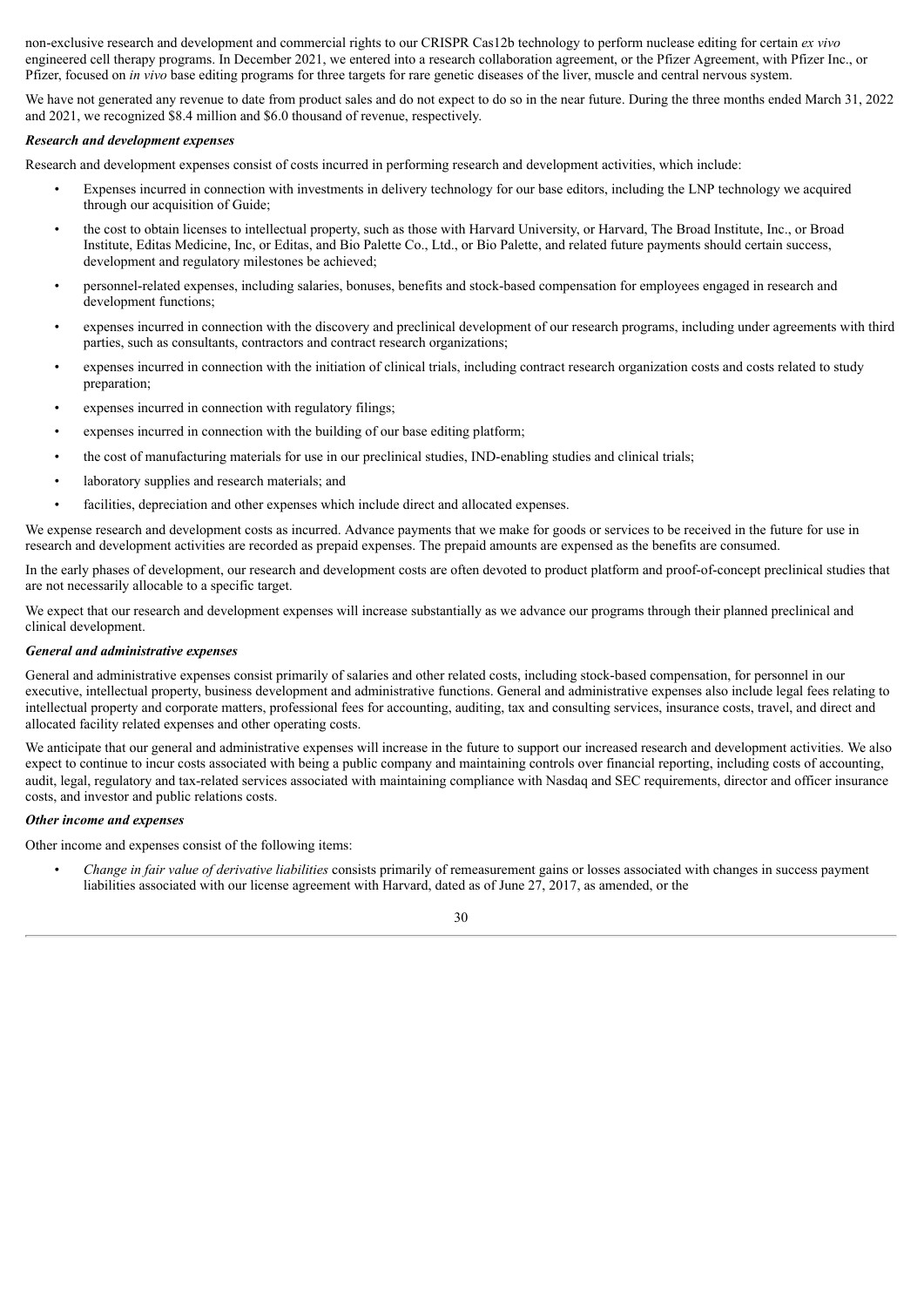Harvard License Agreement, and the license agreement with The Broad Institute, as amended, dated as of May 9, 2018, or the Broad License Agreement.

- *Change in fair value of non-controlling equity investments* consists of mark-to-market adjustments related to our investments in equity securities.
- *Change in fair value of contingent consideration liabilities* consists of remeasurement of the fair market value of the technology and product contingent consideration liabilities related to the acquisition of Guide.
- *Interest and other income (expense)*, consists primarily of interest income as well as interest expense related to our equipment financings.

### **Results of operations**

## *Comparison of the three months ended March 31, 2022 and 2021*

The following table summarizes our results of operations (in thousands):

|                                                              | Three Months Ended March 31, |            |  |            |
|--------------------------------------------------------------|------------------------------|------------|--|------------|
|                                                              | 2022                         | 2021       |  | Change     |
| License and collaboration revenue                            | 8,432                        | 6          |  | 8,426      |
| Operating expenses:                                          |                              |            |  |            |
| Research and development                                     | 65,410                       | 190,106    |  | (124, 696) |
| General and administrative                                   | 19,247                       | 10,273     |  | 8,974      |
| Total operating expenses                                     | 84,657                       | 200,379    |  | (115, 722) |
| Loss from operations                                         | (76, 225)                    | (200, 373) |  | 124,148    |
| Other income (expense):                                      |                              |            |  |            |
| Change in fair value of derivative liabilities               | 13,600                       | (1,900)    |  | 15,500     |
| Change in fair value of non-controlling equity investments   | (7,685)                      | 1,039      |  | (8, 724)   |
| Change in fair value of contingent consideration liabilities | 452                          | (305)      |  | 757        |
| Interest and other income (expense), net                     | 644                          | (21)       |  | 665        |
| Total other income (expense)                                 | 7,011                        | (1,187)    |  | 8,198      |
| Net loss                                                     | (69,214)                     | (201, 560) |  | 132,346    |
|                                                              |                              |            |  |            |

#### *License and collaboration revenue*

License and collaboration revenue was approximately \$8.4 million and \$6.0 thousand for the three months ended March 31, 2022 and 2021, respectively. License and collaboration revenue represents revenue recorded under the Pfizer, Apellis, and Verve Agreements.

#### *Research and development expenses*

Research and development expenses were \$65.4 million and \$190.1 million for the three months ended March 31, 2022 and 2021, respectively. The decrease of \$124.7 million was primarily due to the following:

- A decrease of \$155.0 million related to the write-off of in-process research and development asset acquired from Guide during the three months ended March 31, 2022, as it was determined to be of no alternative future use.
- An increase of \$10.8 million in personnel-related costs and \$3.0 million in facility-related costs, including depreciation. These increases were due to the growth in the number of research and development employees from 182 at March 31, 2021 to 321 at March 31, 2022, and their related activities, as well as the expense allocated to research and development related to our leased facilities.
- An increase of \$8.1 million in stock-based compensation from additional stock option awards due to the increase in the number of research and development employees as well as an increase in the value of our common stock during 2021.
- An increase of \$4.6 million in lab supplies due to the movement of our lead programs into IND-enabling activities and continued investment in platform and discovery efforts.
- An increase of \$1.6 million in other expenses, primarily related to an increase in research and development specific software costs.
- An increase of \$1.5 million in outsourced services, driven by process development spend and IND-enabling materials for BEAM-102, assay development and qualification for mRNA and gRNA for BEAM-101 and BEAM-201, toxicology studies related to BEAM-201 and initial clinical start-up activities for BEAM-101.

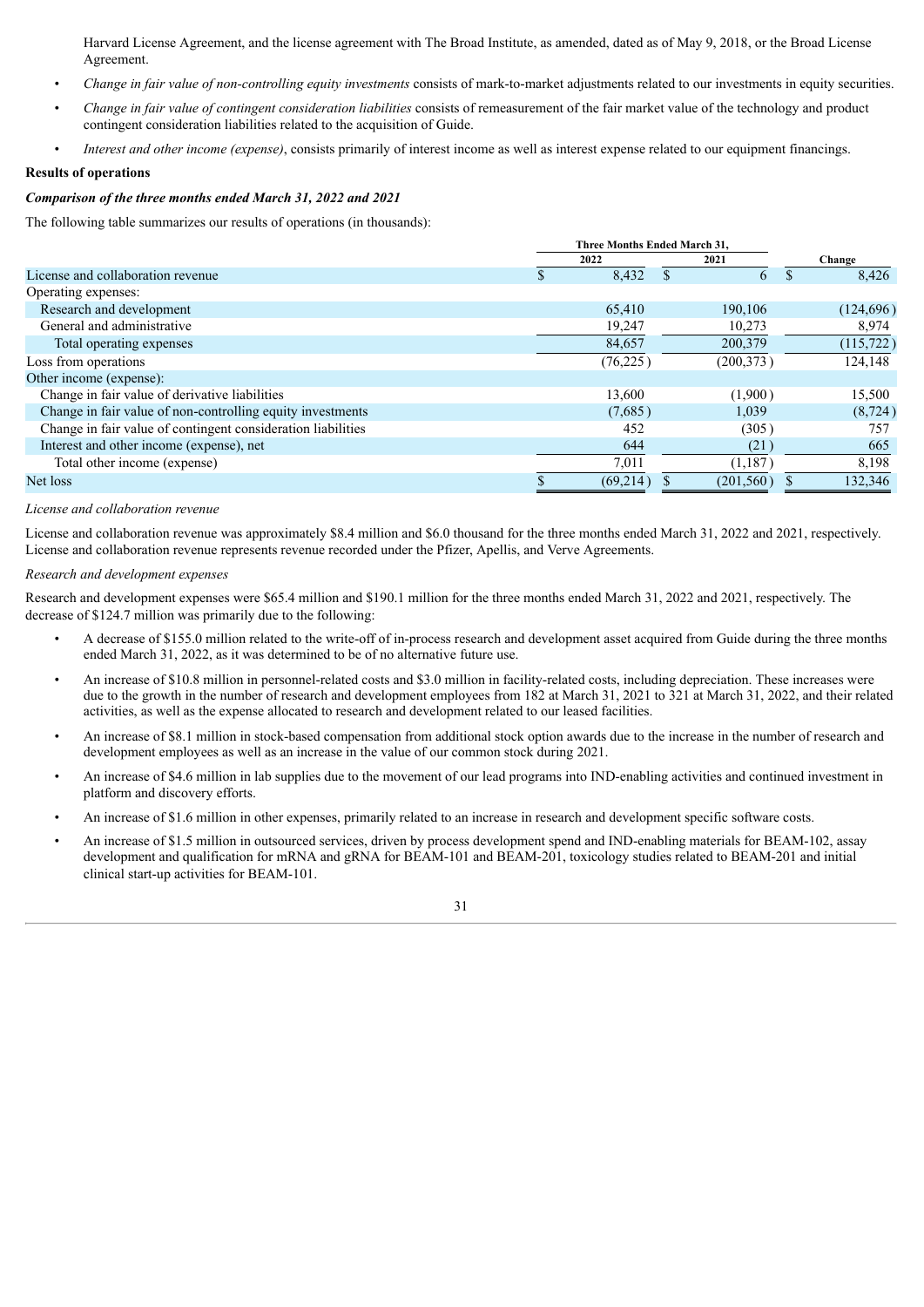An increase of \$0.6 million in license expenses.

Research and development expenses are expected to continue to increase as we initiate clinical trials for BEAM-101, continue IND-enabling studies for BEAM-102 and BEAM-201, begin IND-enabling studies for BEAM-301, continue our current research programs, initiate new research programs, continue the preclinical and clinical development of our product candidates and conduct any future preclinical studies and begin to enroll patients in and conduct clinical trials for any of our product candidates.

### *General and administrative expenses*

General and administrative expenses were \$19.2 million and \$10.3 million for the three months ended March 31, 2022 and 2021, respectively. The increase of \$9.0 million was primarily due to the following:

- An increase of \$5.2 million in stock-based compensation due to an increase in the number of general and administrative employees, as well as an increase in the value of our common stock during 2021.
- An increase of \$3.4 million in personnel related costs and \$0.1 million in facility-related costs, including depreciation, due to an increase in general and administrative employees from 34 employees as of March 31, 2021 to 73 employees as of March 31, 2022, as well as the expense allocated to general and administrative expenses related to our leased facilities.
- An increase of \$0.3 million in legal costs primarily due to legal fees incurred in connection with business development activities.
- An increase of \$0.2 million in insurance costs due to higher premiums attributable to the Company's directors and officers insurance policy and insurance costs related to our acquisition of Guide in 2021.
- A decrease of \$0.2 million of other expenses primarily related to a decrease in software costs.

#### *Change in fair value of derivative liabilities*

During the three months ended March 31, 2022, we recorded \$13.6 million of other income related to the change in fair value of success payment liabilities due to a decrease in the price of our common stock for the three months ended March 31, 2022. During the three months ended March 31, 2021, we recorded \$1.9 million of other expense due to an increase in the price of our common stock for the three months ended March 31, 2021. A portion of the success payment obligations were paid in June 2021; the remaining success payment obligations are still outstanding as of March 31, 2022 and will continue to be revalued at each reporting period.

#### *Change in fair value of non-controlling equity investments*

During the three months ended March 31, 2022 and 2021, we recorded \$7.7 million of other expense and \$1.0 million of other income, respectively, as a result of changes in the value of our investment in Verve's common stock.

#### *Change in contingent consideration liabilities*

During the three months ended March 31, 2022 and 2021, we recorded \$0.5 million of other income and \$0.3 million of other expense, respectively, related to the change in fair value of the Guide technology and product contingent consideration liabilities. These changes are a result of an update in project timelines and the expected probability of achievement of the milestones.

#### *Interest and other income (expense), net*

Interest and other income (expense), net was \$0.6 million for the three months ended March 31, 2022 as compared to \$21.0 thousand of expense for the three months ended March 31, 2021. The increase was primarily due to increases in interest income driven by increased market rates and growth of our portfolio.

#### **Liquidity and capital resources**

Since our inception in January 2017, we have not generated any revenue from product sales, have generated only limited license and collaboration revenue from our license and collaboration agreements, and have incurred significant operating losses and negative cash flows from our operations. We expect to incur significant expenses and operating losses for the foreseeable future as we advance the preclinical and the clinical development of our product candidates.

To date, we have funded our operations primarily through equity offerings. In January 2021, we issued and sold 2,795,700 shares of our common stock in a private placement at an offering price of \$93.00 per share for aggregate gross proceeds of \$260.0 million. We received \$252.0 million in net proceeds after deducting offering expenses payable by us. To date, we have funded our operations primarily through equity offerings.

In April 2021, we filed a universal shelf registration statement on Form S-3 with the SEC, or the 2021 Shelf, to register for sale an indeterminate amount of our common stock, preferred stock, debt securities, warrants and/or units in one or more offerings, which became effective upon filing with the SEC (File No. 333-254946).

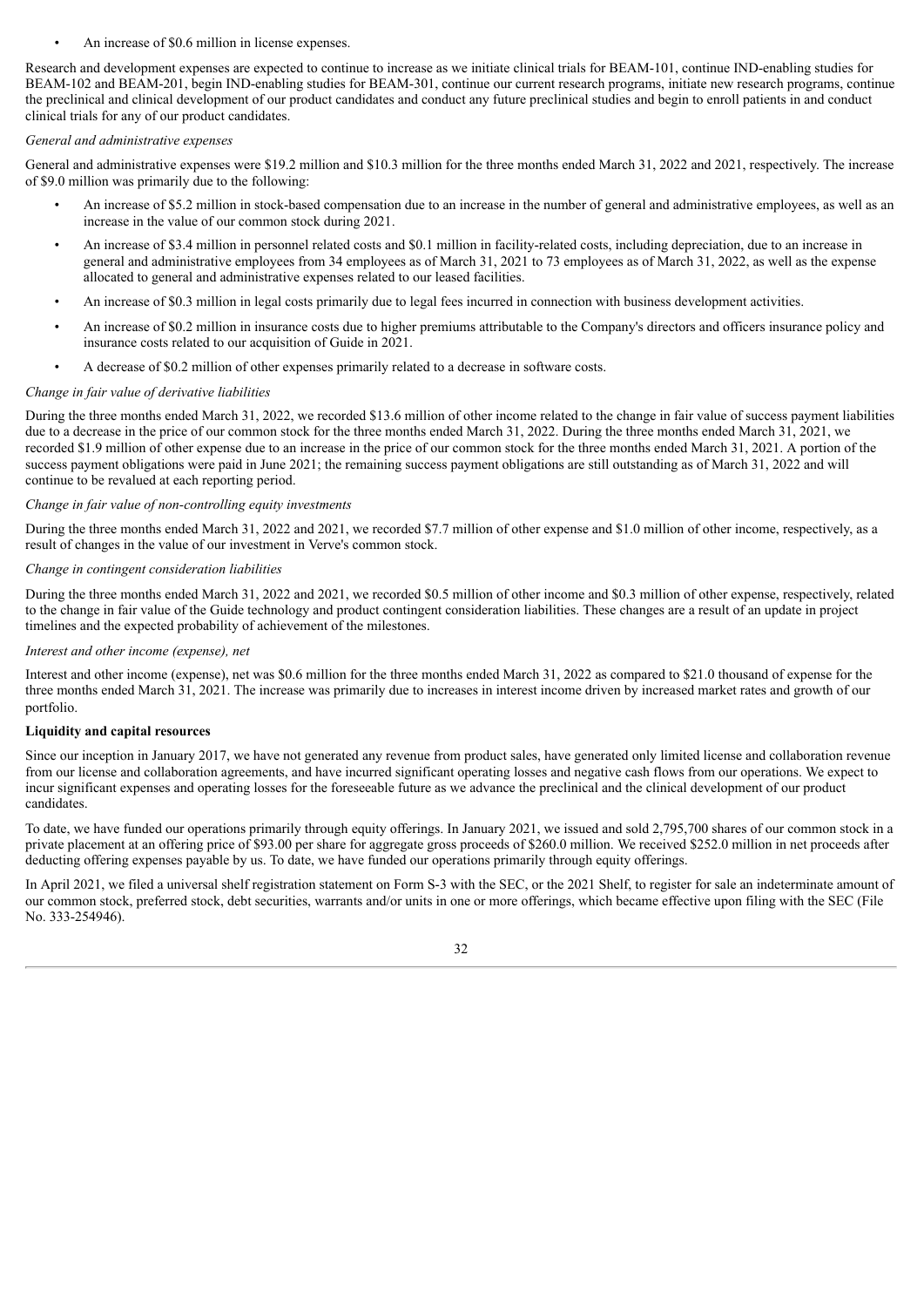In April 2021, we entered into an at the market, or ATM, sales agreement, or the Sales Agreement, with Jefferies LLC, or Jefferies, pursuant to which we were entitled to offer and sell, from time to time at prevailing market prices, shares of our common stock having aggregate gross proceeds of up to \$300.0 million. We agreed to pay Jefferies a commission of up to 3.0% of the aggregate gross sale proceeds of any shares sold by Jefferies under the Sales Agreement. Between April and July 2021, we sold 2,908,009 shares of our common stock under the Sales Agreement at an average price of \$103.16 per share for aggregate gross proceeds of \$300.0 million, before deducting commissions and offering expenses payable by us.

In July 2021, we and Jefferies entered into an amendment to the Sales Agreement to provide for an increase in the aggregate offering amount under the Sales Agreement, such that as of July 7, 2021, we may offer and sell shares of common stock having an aggregate offering price of an additional \$500.0 million. As of March 31, 2022, we have sold 2,873,956 additional shares of our common stock under the amended Sales Agreement at an average price of \$92.71 per share for aggregate gross proceeds of \$266.5 million, before deducting commissions and offering expenses payable by us.

In December 2021, we entered into the Pfizer Agreement, which is focused on in vivo base editing programs for three targets for rare genetic diseases of the liver, muscle and central nervous system. Under the terms of the Pfizer Agreement, we will conduct all research activities through development candidate selection for three undisclosed targets, which are not included in our existing programs. Pursuant to the Pfizer Agreement, we received an upfront payment of \$300.0 million in January 2022.

As of March 31, 2022, we had \$1.2 billion in cash, cash equivalents, and marketable securities.

We are required to make success payments to Harvard and Broad Institute based on increases in the per share fair market value of our Series A-1 Preferred Stock and Series A-2 Preferred Stock or, subsequent to our IPO, our common stock. The amounts due may be settled in cash or shares of our common stock, at our discretion. In May 2021, the first success payment measurements occurred and success payments to Harvard and Broad Institute were calculated to be \$15.0 million and \$15.0 million, respectively. We elected to make each payment in shares of our common stock and issued 174,825 shares to each of Harvard and Broad Institute to settle these liabilities in June 2021. We may additionally owe Harvard and Broad Institute success payments of up to an additional \$90.0 million each.

We have not yet commercialized any of our product candidates, and we do not expect to generate revenue from the sale of our product candidates for the foreseeable future. We anticipate that we may need to raise additional capital in order to continue to fund our research and development, including our planned preclinical studies and clinical trials, building, maintaining and operating a commercial-scale cGMP manufacturing facility, and new product development, as well as to fund our general operations. As necessary, we will seek to raise additional capital through various potential sources, such as equity and debt financings or through corporate collaboration and license agreements. We can give no assurances that we will be able to secure such additional sources of capital to support our operations, or, if such funds are available to us, that such additional financing will be sufficient to meet our needs.

## *Cash flows*

The following table summarizes our sources and uses of cash (in thousands):

|                                                          | Three Months Ended March 31. |  |           |  |  |
|----------------------------------------------------------|------------------------------|--|-----------|--|--|
|                                                          | 2022                         |  | 2021      |  |  |
| Net cash provided by (used in) operating activities      | 218,490                      |  | (38, 578) |  |  |
| Net cash used in investing activities                    | (537, 339)                   |  | (279,626) |  |  |
| Net cash provided by financing activities                | 55.676                       |  | 253,274   |  |  |
| Net change in cash, cash equivalents and restricted cash | (263, 173)                   |  | (64,930)  |  |  |

#### *Operating activities*

Net cash provided by operating activities for the three months ended March 31, 2022 was \$218.5 million, consisting primarily of the collection of collaboration receivables of \$300.0 million related to the Pfizer Agreement and an increase in other long-term liabilities of \$8.3 million, in addition to noncash items consisting primarily of stock-based compensation expense of \$18.0 million, a decrease in the fair value of a non-controlling equity investment of \$7.7 million, depreciation and amortization expense of \$3.3 million and a change in operating lease ROU assets of \$2.0 million. These sources of cash were partially offset by our net loss of \$69.2 million, decreases in accrued expenses and other liabilities of \$16.5 million, deferred revenue of \$8.4 million, operating lease liabilities of \$1.8 million and accounts payable of \$1.3 million, and an increase in prepaid expenses and other current assets of \$9.2 million, as well as noncash items including decreases in the fair value of derivative liabilities of \$13.6 million and in the fair value of contingent consideration liabilities of \$0.5 million as well as amortization of investment premiums of \$0.4 million.

Net cash used in operating activities for the three months ended March 31, 2021 was \$38.6 million, consisting primarily of our net loss of \$201.6 million, a decrease in accrued expenses and other liabilities of \$4.5 million, an increase in prepaid expenses and other current assets of \$2.4 million, a decrease in accounts payable of \$0.7 million and other non-cash items of \$1.0 million; offset by a change in operating lease liabilities of \$6.1 million, and noncash expenses consisting primarily of in-process research and development expense of \$155.0 million related to our acquisition of Guide, stock-based compensation expense of \$4.6 million, change

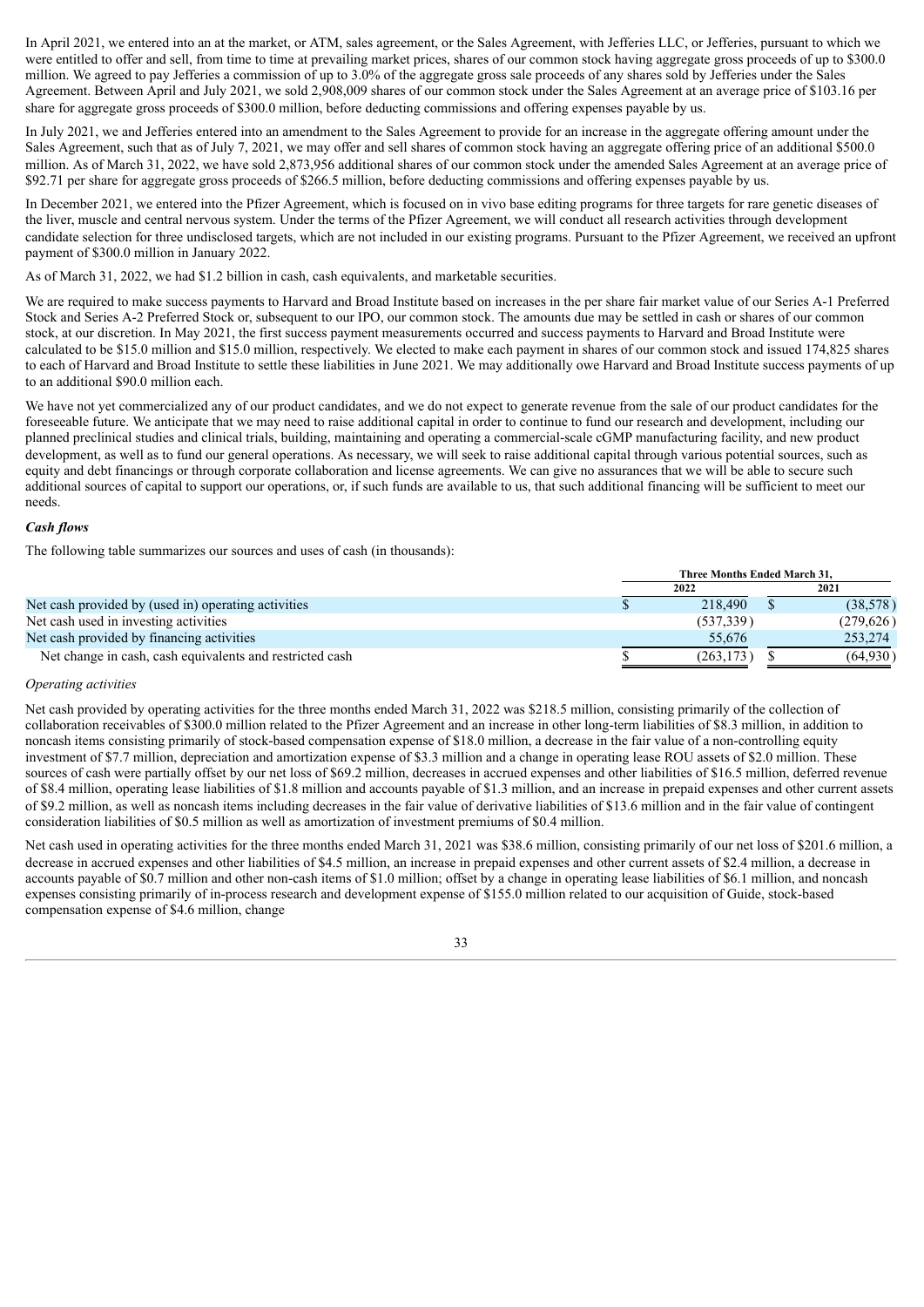in operating lease ROU assets of \$2.4 million, change in fair value of derivative liabilities of \$1.9 million, depreciation and amortization expense of \$1.4 million and change in contingent consideration liabilities of \$0.3 million.

### *Investing activities*

For the three months ended March 31, 2022, cash used in investing activities was primarily the net purchases of marketable securities of \$530.1 million, and purchases of property and equipment of \$7.3 million.

For the three months ended March 31, 2021, cash used in investing activities was primarily the net purchases of marketable securities of \$268.8 million, and purchases of property and equipment of \$11.5 million. We also received \$0.6 million in cash from our acquisition of Guide, after the payment of acquisition costs.

#### *Financing activities*

Net cash provided by financing activities for the three months ended March 31, 2022 consisted primarily of proceeds from equity offerings of \$54.0 million, \$1.4 million of proceeds from the issuance of common stock under benefit plans, and proceeds from the exercise of stock options of \$0.8 million, offset in part by repayments of equipment financing liabilities of \$0.6 million.

Net cash provided by financing activities for the three months ended March 31, 2021 consisted primarily of proceeds from our private placement offering of \$260.0 million and proceeds from the exercise of stock options of \$1.8 million, offset in part by the payment of equity offering costs of \$8.0 million and repayments of equipment financing liabilities of \$0.5 million.

#### *Funding requirements*

Our operating expenses are expected to increase substantially as we continue to advance our portfolio of programs.

Specifically, our expenses will increase if and as we:

- initiate clinical trials of our product candidates, including our BEACON-101 trial;
- continue our research programs and our preclinical development of product candidates from our research programs;
- seek to identify additional research programs and additional product candidates;
- initiate preclinical studies and clinical trials for additional product candidates we identify and develop;
- maintain, expand, enforce, defend, and protect our intellectual property portfolio and provide reimbursement of third-party expenses related to our patent portfolio;
- seek marketing approvals for any of our product candidates that successfully complete clinical trials;
- establish a sales, marketing, and distribution infrastructure to commercialize any medicines for which we may obtain marketing approval';
- further develop our base editing platform;
- further develop delivery technology for our base editors, including the LNP technology we acquired through our acquisition of Guide;
- continue to hire additional personnel including research and development, clinical and commercial personnel;
- add operational, financial, and management information systems and personnel, including personnel to support our product development;
- acquire or in-license products, intellectual property, medicines and technologies; and
- build, maintain, and operate a commercial-scale cGMP manufacturing facility.

We expect that our cash, cash equivalents and marketable securities at March 31, 2022 will enable us to fund our current and planned operating expenses and capital expenditures for at least the twelve calendar months beginning March 31, 2022 and beyond such twelve-month period. We have based these estimates on assumptions that may prove to be imprecise, and we may exhaust our available capital resources sooner that we currently expect. Because of the numerous risks and uncertainties associated with the development our programs, we are unable to estimate the amounts of increased capital outlays and operating expenses associated with completing the research and development of our product candidates.

Our future funding requirements will depend on many factors including:

- the cost of continuing to build our base editing platform;
- the costs of acquiring licenses for the delivery modalities that will be used with our product candidates;

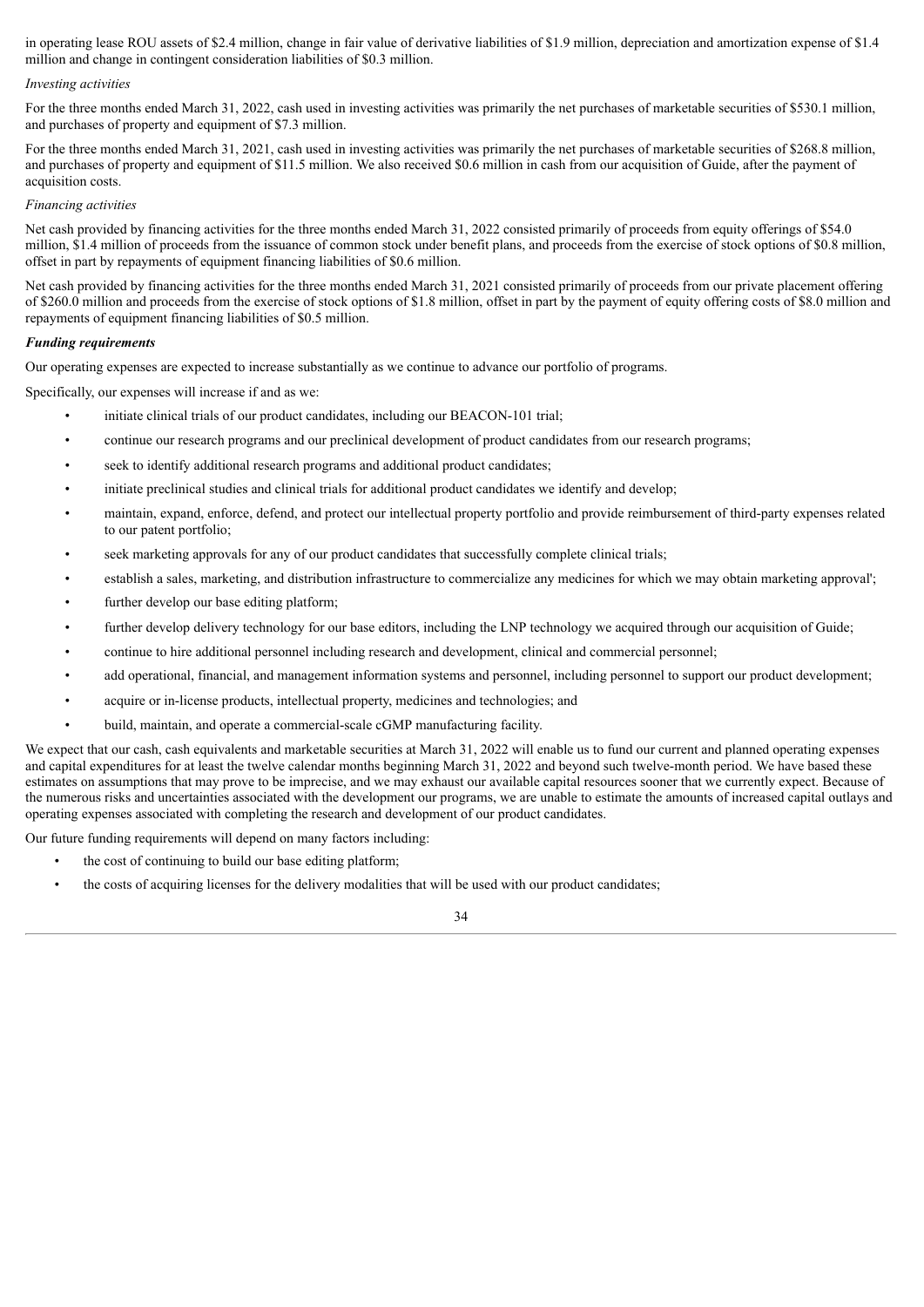- the scope, progress, results, and costs of discovery, preclinical development, laboratory testing, manufacturing and clinical trials for the product candidates we may develop;
- the costs of preparing, filing, and prosecuting patent applications, maintaining and enforcing our intellectual property and proprietary rights, and defending intellectual property-related claims;
- the costs, timing, and outcome of regulatory review of the product candidates we develop;
- the costs of future activities, including product sales, medical affairs, marketing, manufacturing, distribution, coverage and reimbursement for any product candidates for which we receive regulatory approval;
- the success of our license agreements and our collaborations;
- our ability to establish and maintain additional collaborations on favorable terms, if at all;
- the achievement of milestones or occurrence of other developments that trigger payments under any collaboration agreements we are a party to or may become a party to;
- the payment of success liabilities to Harvard and Broad Institute pursuant to the respective terms of the Harvard License Agreement and the Broad Institute License Agreement, should we choose to pay in cash;
- the extent to which we acquire or in-license products, intellectual property, and technologies;
- the costs of obtaining, building, operating and expanding our manufacturing capacity; and;
- the impacts of the COVID-19 pandemic and our response to it.

A change in the outcome of any of these or other variables with respect to the development of any of our product candidates could significantly change the costs and timing associated with the development of that product candidate. Further, our operating plans may change in the future, and we may need additional funds to meet operational needs and capital requirements associated with such operating plans.

Until such time, if ever, as we can generate substantial product revenues, we expect to finance our cash needs through a combination of equity offerings, debt financings, collaborations, strategic alliances, and licensing arrangements. We do not have any committed external source of capital. We have historically relied on equity issuances to fund our capital needs and will likely rely on equity issuances in the future. Debt financing, if available, may involve agreements that include covenants limiting or restricting our ability to take specific actions, such as incurring additional debt, making capital expenditures, or declaring dividends.

If we raise capital through additional collaborations, strategic alliances, or licensing arrangements with third parties, we may have to relinquish valuable rights to our technologies, future revenue streams, research programs, or product candidates, or we may have to grant licenses on terms that may not be favorable to us. If we are unable to raise additional capital through equity or debt financings when needed, we may be required to delay, limit, reduce, or terminate our product development or, if approved, future commercialization efforts or grant rights to develop and market product candidates that we would otherwise prefer to develop and market ourselves. We can give no assurance that we will be able to secure such additional sources of funds to support our operations, or, if such funds are available to us, that such additional funding will be sufficient to meet our needs.

#### **Contractual obligations**

We enter into contracts in the normal course of business with contract research organizations and other vendors to assist in the performance of our research and development activities and other services and products for operating purposes. These contracts generally provide for termination on notice, and therefore are cancelable contracts and not included in our calculations of contractual obligations and commitments. During the three months ended March 31, 2022, there were no material changes to our contractual obligations and commitments described under Management's Discussion and Analysis of Financial Condition and Results of Operations in the 2021 Form 10-K.

#### <span id="page-38-0"></span>**Item 3. Quantitative and Qualitative Disclosures About Market Risk.**

We are exposed to market risk related to changes in interest rates. As of March 31, 2022, we had cash, cash equivalents, and marketable securities of \$1.2 billion, which consisted of cash, money market funds, commercial paper, corporate notes and a corporate equity security. Our primary exposure to market risk is interest rate sensitivity, which is affected by changes in the general level of U.S. interest rates, particularly because our investments are in short-term marketable securities. Due to the short-term duration of our investment portfolio and the low risk profile of our investments, we believe an immediate 10% change in interest rates would not have a material effect on the fair market value of our investment portfolio. We have the ability to hold our investments until maturity, and therefore, we would not expect our operating results or cash flows to be affected to any significant degree by the effect of a change in market interest rates on our investment portfolio.

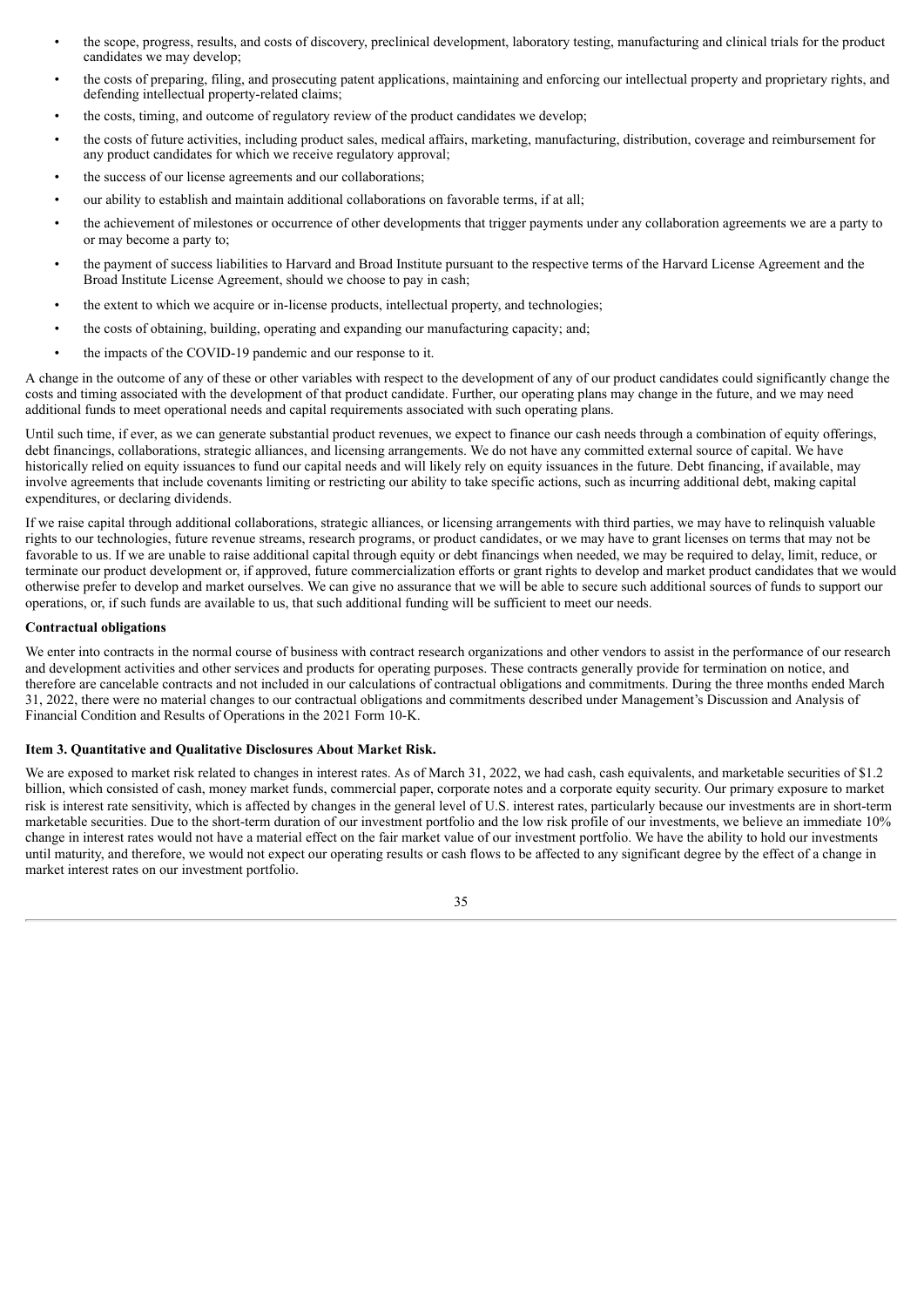We are not currently exposed to significant market risk related to changes in foreign currency exchange rates; however, we do contract with vendors that are located outside of the United States and may be subject to fluctuations in foreign currency rates. We may enter into additional contracts with vendors located outside of the United States in the future, which may increase our foreign currency exchange risk.

Inflation generally affects us by increasing our cost of labor and research, manufacturing and development costs. We believe that inflation has not had a material effect on our financial statements included elsewhere in this Quarterly Report on Form 10-Q. However, our operations may be adversely affected by inflation in the future.

#### <span id="page-39-0"></span>**Item 4. Controls and Procedures.**

#### *Evaluation of Disclosure Controls and Procedures*

Our management, with the participation of our principal executive officer and our principal financial officer, evaluated, as of the end of the period covered by this Quarterly Report on Form 10-Q, the effectiveness of our disclosure controls and procedures as defined in Rules 13a-15(e) and 15d-15(e) under the Exchange Act. The term "disclosure controls and procedures," as defined in Rules 13a-15(e) and 15d-15(e) under the Exchange Act, means controls and other procedures of a company that are designed to ensure that information required to be disclosed by a company in the reports that it files or submits under the Exchange Act is recorded, processed, summarized and reported, within the time periods specified in the SEC's rules and forms. Disclosure controls and procedures include, without limitation, controls and procedures designed to ensure that information required to be disclosed by a company in the reports that it files or submits under the Exchange Act is accumulated and communicated to the company's management, including its principal executive and principal financial officers, or persons performing similar functions, as appropriate to allow timely decisions regarding required disclosure. Management recognizes that any controls and procedures, no matter how well designed and operated, can provide only reasonable assurance of achieving their objectives and management necessarily applies its judgment in evaluating the cost-benefit relationship of possible controls and procedures.

Based on the evaluation of our disclosure controls and procedures as of March 31, 2022, our principal executive officer and principal financial officer concluded that our disclosure controls and procedures as of such date are effective at the reasonable assurance level.

#### *Changes in Internal Control over Financial Reporting*

We continuously seek to improve the efficiency and effectiveness of our internal controls. This results in refinements to processes throughout our company. There were no changes in our internal control over financial reporting (as defined in Rules 13a-15(f) and 15d-15(f) under the Exchange Act) during the quarter ended March 31, 2022 that have materially affected, or are reasonably likely to materially affect, our internal control over financial reporting.

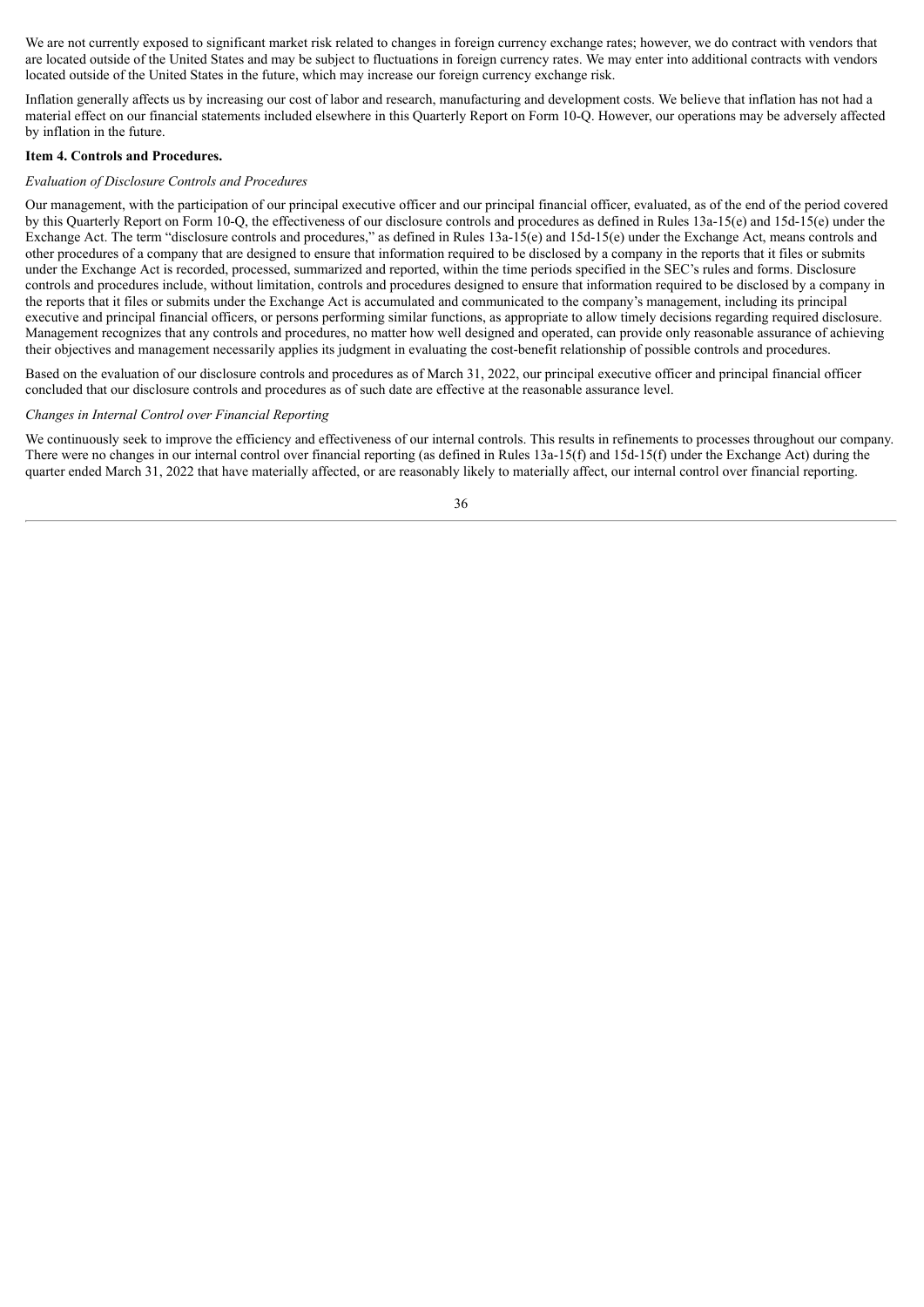#### **PART II. OTHER INFORMATION**

#### <span id="page-40-1"></span><span id="page-40-0"></span>**Item 1. Legal Proceedings**

We are not currently subject to any material legal proceedings.

#### <span id="page-40-2"></span>**Item 1A. Risk Factors.**

Investing in our common stock involves a high degree of risk. For a detailed discussion of the risks that affect our business. Please refer to the sections titled "Risk Factors Summary" and "Item 1A. Risk Factors" in the 2021 Form 10-K. The COVID-19 pandemic may also have the effect of heightening many of the other risks described in the section titled "Item 1A. Risk Factors" in each of the 2021 Form 10-K and our quarterly reports, such as risks related to our need to raise additional funding, fluctuation of our quarterly financial results, and our ability to obtain regulatory approvals for our product *candidates.*

The risk factors set forth below represent new risk factors or those containing changes to the similarly titled risk factor included in "Item 1.A Risk Factors" *of the 2021 Form 10-K.*

Our owned patents and patent applications and in-licensed patents and patent applications and other intellectual property may be subject to priority disputes or to inventorship disputes and similar proceedings. If we or our licensors are unsuccessful in any of these proceedings, we may be required to obtain licenses from third parties, which may not be available on commercially reasonable terms or at all, or to cease the development, manufacture, and commercialization of one or more of the product candidates we may develop, which could have a material adverse impact on our business.

Although we have an option to exclusively license certain patents and patent applications directed to Cas9 and Cas12a from Editas, who in turn has licensed such patents from various academic institutions including Broad Institute, we do not currently have a license to such patents and patent applications. Certain of the U.S. patents and one U.S. patent application to which we hold an option are co-owned by Broad Institute and MIT, and in some cases co-owned by Broad Institute, Massachusetts Institute of Technology, or MIT, and Harvard, which we refer to together as the Boston Licensing Parties, and were involved in U.S. interference No. 106,048 with one U.S. patent application co-owned by the University of California, the University of Vienna, and Emmanuelle Charpentier, which we refer to together as the University of California. On September 10, 2018, the Court of Appeals for the Federal Circuit, or the CAFC, affirmed the Patent Trial and Appeal Board of the USPTO's, or PTAB's, holding that there was no interference-in-fact. An interference is a proceeding within the USPTO to determine priority of invention of the subject matter of patent claims filed by different parties.

On June 24, 2019, the PTAB declared an interference (U.S. Interference No. 106,115) between ten U.S. patent applications ((U.S. Serial Nos. 15/947,680; 15/947,700; 15/947,718; 15/981,807; 15/981,808; 15/981,809; 16/136,159; 16/136,165; 16/136,168; and 16/136,175) that are co-owned by the University of California, and 13 U.S. patents and one U.S. patent application (U.S. Patent Nos. 8,697,359; 8,771,945; 8,795,965; 8,865,406; 8,871,445; 8,889,356; 8,895,308; 8,906,616; 8,932,814; 8,945,839; 8,993,233; 8,999,641; and 9,840,713, and U.S. Serial No. 14/704,551)) that are co-owned by the Boston Licensing Parties, which we have an option to under the Editas License Agreement. In the declared interference, the University of California has been designated as the junior party and the Boston Licensing Parties have been designated as the senior party.

As a result of the declaration of interference, an adversarial proceeding in the USPTO before the PTAB has been initiated, which is declared to ultimately determine priority, specifically and which party was first to invent the claimed subject matter. An interference is typically divided into two phases. The first phase is referred to as the motions or preliminary motions phase while the second is referred to as the priority phase. In the first phase, each party may raise issues including but not limited to those relating to the patentability of a party's claims based on prior art, written description, and enablement. A party also may seek an earlier priority benefit or may challenge whether the declaration of interference was proper in the first place. Priority, or a determination of who first invented the commonly claimed invention, is determined in the second phase of an interference.

The ten University of California patent applications and the 13 U.S. patents and one U.S. patent application co-owned by the Boston Licensing Parties involved in U.S. Interference No. 106,115 generally relate to CRISPR/Cas9 systems or eukaryotic cells comprising CRISPR/Cas9 systems having fused or covalently linked RNA and the use thereof in eukaryotic cells. On February 28, 2022, the PTAB issued a decision that the Boston Licensing Parties have priority of invention over University of California with respect to a single RNA CRISPR-Cas9 system that functions in eukaryotic cells. This decision is being appealed.

There can be no assurance that the U.S. interference will be resolved in favor of the Boston Licensing Parties on appeal. If the U.S. interference resolves in favor of University of California, or if the Boston Licensing Parties' patents and patent application are narrowed, invalidated, or held unenforceable, we may lose the ability to license the optioned patents and patent application and our ability to commercialize our product candidates may be adversely affected if we cannot obtain a license to relevant third party patents that cover our product candidates. We may not be able to obtain any required license on commercially reasonable terms or at all. Even if we were able to obtain a license, it could be nonexclusive, thereby giving our competitors and other third parties access to the same technologies licensed to us, and it could require us to make substantial licensing and royalty payments. If we are unable to obtain a

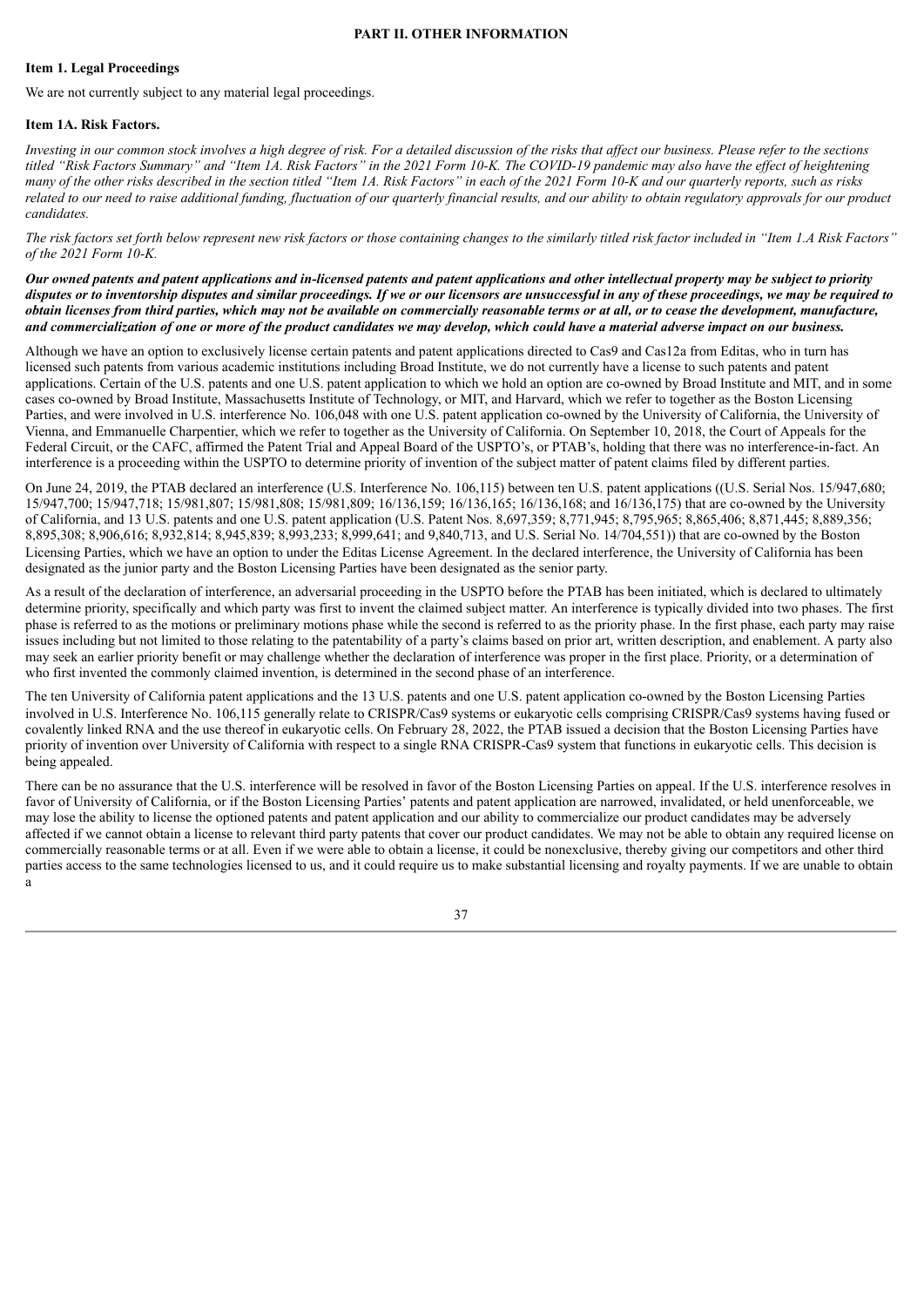necessary license to a third-party patent on commercially reasonable terms, we may be unable to commercialize our base editing platform technology or product candidates or such commercialization efforts may be significantly delayed, which could in turn significantly harm our business.

We or our licensors may be subject to similar interferences in the future with the same risks as described above. For example, on December 14, 2020, the PTAB declared an interference (U.S. Interference No. 106,126) between 14 U.S. patents and two U.S. patent applications (U.S. Patent Nos. 8,697,359; 8,771,945; 8,795,965; 8,865,406; 8,871,445; 8,889,356; 8,889,418; 8,895,308; 8,906,616; 8,932,814; 8,945,839; 8,993,233; 8,999,641; and 9,840,713, and U.S. Serial Nos. 14/704,551 and 15/330,876) that are co-owned by the Boston Licensing Parties, which we have an option to under the Editas License Agreement, and one U.S. patent application (U.S. Serial No. 14/685,510) that is owned by Toolgen, Inc, or Toolgen. In the declared interference, the Boston Licensing Parties have been designated as the junior party and Toolgen has been designated as the senior party. In March 2021, the PTAB issued an order on preliminary motions, granting, in part, and denying, in part, certain motions proposed by the Boston Licensing Parties and Toolgen. Although we cannot predict with any certainty how long the preliminary motions phase will actually take, it may take approximately a year or longer before a decision on the motions is made by the PTAB. The 14 U.S. patents and two U.S. patent applications co-owned by the Boston Licensing Parties involved in U.S. Interference No. 106,126 generally relate to CRISPR/Cas9 systems or eukaryotic cells comprising CRISPR/Cas9 systems having fused or covalently linked RNA and the use thereof in eukaryotic cells.

On June 21, 2021, the PTAB declared an interference (U.S. Interference No. 106,133) between the same 14 U.S. patents and two U.S. patent applications (U.S. Patent Nos. 8,697,359; 8,771,945; 8,795,965; 8,865,406; 8,871,445; 8,889,356; 8,889,418; 8,895,308; 8,906,616; 8,932,814; 8,945,839; 8,993,233; 8,999,641; and 9,840,713, and U.S. Serial Nos. 14/704,551 and 15/330,876, co-owned by the Boston Licensing Parties) as named in the interference with Toolgen, and one U.S. patent application (U.S. Serial No. 15/456,204) that is owned by Sigma-Aldrich Co., LLC, or Sigma-Aldrich. In the declared interference, the Boston Licensing Parties have been designated as the junior party and Sigma-Aldrich has been designated as the senior party. In September 2021, the PTAB issued an order on preliminary motions, granting, deferring, dismissing, or denying, certain motions proposed by the Boston Licensing Parties and Sigma-Aldrich. Although we cannot predict with any certainty how long the preliminary motions phase will actually take, it may take approximately a year or longer before a decision on the motions is made by the PTAB.

We or our licensors may also be subject to claims that former employees, collaborators, or other third parties have an interest in our owned patents or patent applications or in-licensed patents or patent applications or other intellectual property as an inventor or co-inventor. If we are unable to obtain an exclusive license to any such third-party co-owners' interest in such patents or patent applications, such co-owners may be able to license their rights to other third parties, including our competitors. In addition, we may need the cooperation of any such co-owners to enforce any patents that issue from such patent applications against third parties, and such cooperation may not be provided to us.

If we or our licensors are unsuccessful in any interference proceedings or other priority, validity (including any patent oppositions), or inventorship disputes to which we or they are subject, we may lose valuable intellectual property rights through the loss of one or more of our owned, licensed, or optioned patents, or such patent claims may be narrowed, invalidated, or held unenforceable, or through loss of exclusive ownership of or the exclusive right to use our owned or in-licensed patents. In the event of loss of patent rights as a result of any of these disputes, we may be required to obtain and maintain licenses from third parties, including parties involved in any such interference proceedings or other priority or inventorship disputes. Such licenses may not be available on commercially reasonable terms or at all, or may be non-exclusive. If we are unable to obtain and maintain such licenses, we may need to cease the development, manufacture, and commercialization of one or more of the product candidates we may develop. The loss of exclusivity or the narrowing of our patent claims could limit our ability to stop others from using or commercializing similar or identical technology and product candidates. Even if we or our licensors are successful in an interference proceeding or other similar priority or inventorship disputes, it could result in substantial costs and be a distraction to management and other employees. Any of the foregoing could result in a material adverse effect on our business, financial condition, results of operations, or prospects.

## The intellectual property landscape around gene editing technology, including base editing and delivery technology, is highly dynamic, and third parties may initiate legal proceedings alleging that we are infringing, misappropriating, or otherwise violating their intellectual property rights, the outcome of which would be uncertain and may prevent, delay or otherwise interfere with our product discovery and development efforts.

The field of gene editing, especially in the area of base editing technology, is still in its infancy, and no such product candidates have reached the market. Due to the intense research and development that is taking place by several companies, including us and our competitors, in this field and in the field of delivery technology, the intellectual property landscape is evolving and in flux, and it may remain uncertain for the coming years. There may be significant intellectual property related litigation and proceedings relating to our owned and in-licensed, and other third party, intellectual property and proprietary rights in the future.

Our commercial success depends upon our ability and the ability of our collaborators and licensors to develop, manufacture, market, and sell any product candidates that we may develop and use our proprietary technologies without infringing, misappropriating, or otherwise violating the intellectual property and proprietary rights of third parties. The biotechnology and pharmaceutical industries are characterized by extensive litigation regarding patents and other intellectual property rights as well as administrative proceedings for challenging patents, including interference, derivation, *inter partes* review, post grant review, and reexamination proceedings

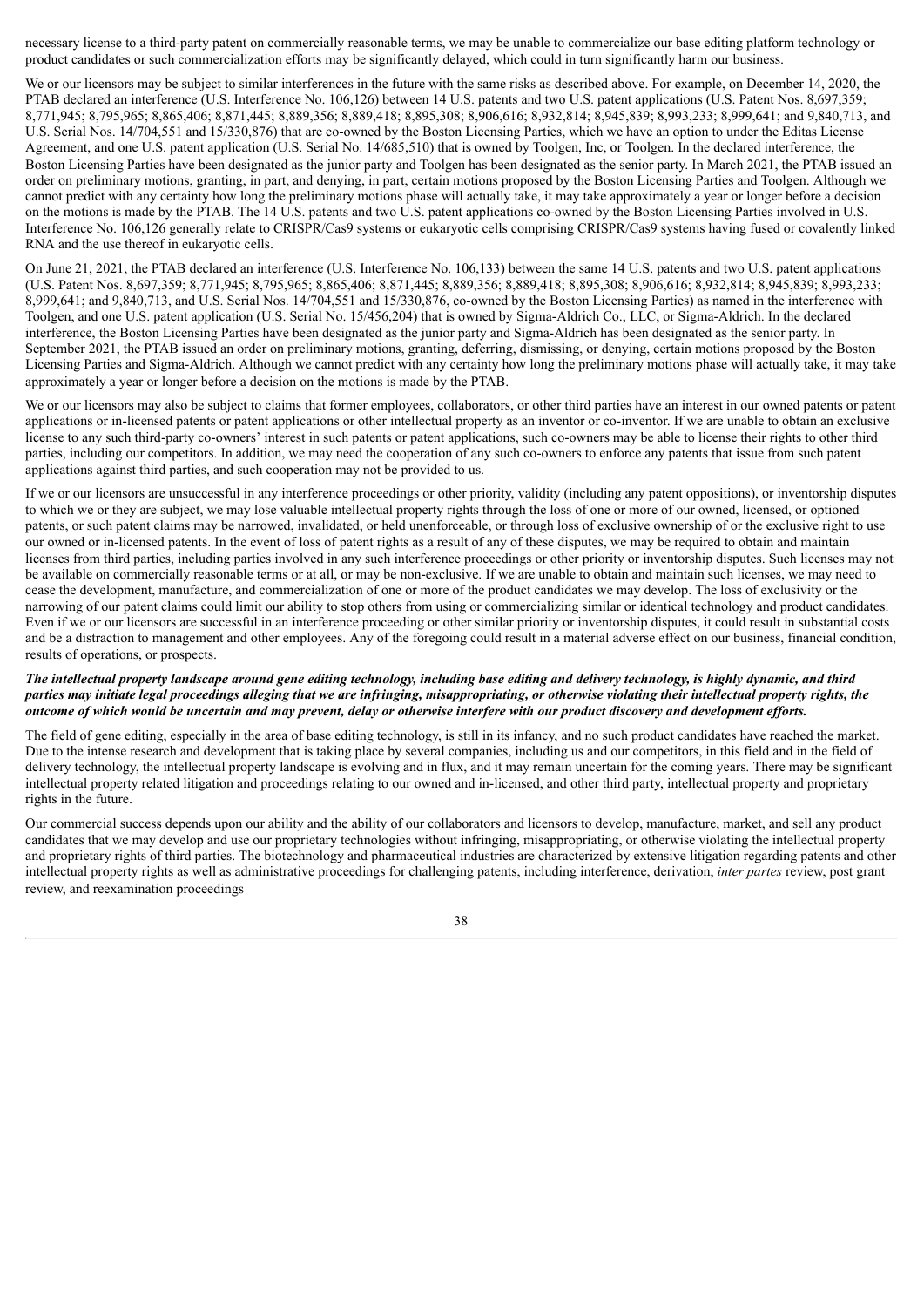before the USPTO or oppositions and other comparable proceedings in foreign jurisdictions. We may be subject to and may in the future become party to, or threatened with, adversarial proceedings or litigation regarding intellectual property rights with respect to our base editing platform technology, delivery platform technology and any product candidates we may develop, including interference proceedings, post-grant review, *inter partes* review, and derivation proceedings before the USPTO and similar proceedings in foreign jurisdictions such as oppositions before the EPO. Numerous U.S. and foreign issued patents and pending patent applications that are owned by third parties exist in the fields in which we are developing our product candidates and they may assert infringement claims against us based on existing patents or patents that may be granted in the future, regardless of their merit.

As the biotechnology and pharmaceutical industries expand and more patents are issued, the risk increases that our base editing platform technology, delivery platform technology and product candidates may give rise to claims of infringement of the patent rights of others. Moreover, it is not always clear to industry participants, including us, which patents cover various types of therapies, products or their methods of use or manufacture. We are aware of certain third-party patents and patent applications that, if issued, may be construed to cover our base editing technology, delivery technology and product candidates. There may also be third-party patents of which we are currently unaware with claims to technologies, methods of manufacture or methods for treatment related to the use or manufacture of our product candidates. Because patent applications can take many years to issue, there may be currently pending patent applications that may later result in issued patents that our product candidates may infringe. In addition, third parties may obtain patents in the future and claim that use of our technologies infringes upon these patents.

Numerous third-party U.S. and foreign issued patents and pending patent applications exist in the fields in which we are developing product candidates. Our product candidates make use of CRISPR-based technology, which is a field that is highly active for patent filings. The extensive patent filings related to CRISPR and Cas make it difficult for us to assess the full extent of relevant patents and pending applications that may cover our base editing platform technology and product candidates and their use or manufacture. There may be third-party patents or patent applications with claims to materials, formulations, methods of manufacture or methods for treatment related to the use or manufacture of our base editing platform technology and product candidates. For example, we are aware of a patent portfolio that is co-owned by the University of California, University of Vienna and Emmanuelle Charpentier, or the University of California Portfolio, which contains multiple patents and pending applications directed to gene editing. The University of California portfolio includes, for example, U.S. Patent Nos. 10,266,850; 10,227,611; 10,000,772; 10,113,167; 10,301,651; 10,308,961; 10,337,029; 10,351,878; 10,407,697; 10,358,659; 10,358,658; 10,385,360; 10,400,253; 10,421,980; 10,415,061; 10,428,352; 10,443,076; 10,487,341; 10,513,712; 10,519,467; 10,526,619; 10,533,190; 10,550,407; 10,563,227; 10,570,419; 10,577,631; 10,597,680; 10,612,045; 10,626,419; 10,640,791; 10,669,560; 10,676,759; 10,752,920; 10,774,344; 10,793,878; 10,900,054; 10,982,230; 10,982,231; 10,988,780; 10,988,782; 11,001,863; 11,008,589; 11,008,590; 11,028,412; 11,186,849; 11,242,543; 11,274,318; 11,293,034, which are expected to expire around March 2033, excluding any additional term for patent term adjustment, or PTA, or patent term extension, or PTE, and any disclaimed term for terminal disclaimers. The University of California portfolio also includes numerous additional pending patent applications. If these patent applications issue as patents, they are expected to expire around March 2033, excluding any PTA, PTE, and any disclaimed term for terminal disclaimers. As discussed above, certain applications in the University of California Portfolio are currently subject to U.S. Interference No. 106,115 with certain U.S. patents and one U.S. patent application that are co-owned by the Boston Licensing Parties to which we have an option under the Editas License Agreement. Although we have an option to exclusively license certain patents and patent applications directed to Cas9 and Cas12a from Editas, who in turn has licensed such patents from various academic institutions including Broad Institute, we do not currently have a license to such patents and patent applications. Certain members of the University of California Portfolio are being opposed in Europe by multiple parties. For example, the EPO Opposition Division has initiated opposition proceedings against European Patent Nos. EP2,800,811 B1, and EP3,241,902 B1and EP3401400 B1, which are estimated to expire in March 2033 (excluding any patent term adjustments or extensions). The opposition procedure before the EPO allows one or more third parties to challenge the validity of a granted European patent within nine months after grant date of the European patent. Opposition proceedings may involve issues including, but not limited to, priority, patentability of the claims involved, and procedural formalities related to the filing of the patent application. As a result of the opposition proceedings, the Opposition Division can revoke a patent, maintain the patent as granted, or maintain the patent in an amended form. Most of the claims of European patent EP 2,800,811 B1 were maintained without amendment by the Opposition Division, but this decision is being appealed. In April 2021, the claims of European patent EP3,241,902 B1 were revoked in their entirety, and that decision is not being appealed. In February 2022, the claims of European patent EP3,401,400 B1 were maintained in amended form by the Opposition Division, and it is uncertain if this decision will be appealed. If these patents are maintained by the Opposition Division with claims similar to those that are currently opposed, our ability to commercialize our product candidates may be adversely affected if we do not obtain a license to these patents. We may not be able to obtain any required license on commercially reasonable terms or at all. Even if we were able to obtain a license, it could be nonexclusive, thereby giving our competitors and other third parties access to the same technologies licensed to us, and it could require us to make substantial licensing and royalty payments. If we are unable to obtain a necessary license to a third-party patent on commercially reasonable terms, we may be unable to commercialize our base editing platform technology or product candidates or such commercialization efforts may be significantly delayed, which could in turn significantly harm our business.

Numerous other patents and patent applications have been filed by other third parties directed to gene editing, guide nucleic acids, PAM sequence variants, split inteins, Cas12b or gene editing in the context of immune therapy or chimeric antigen receptors.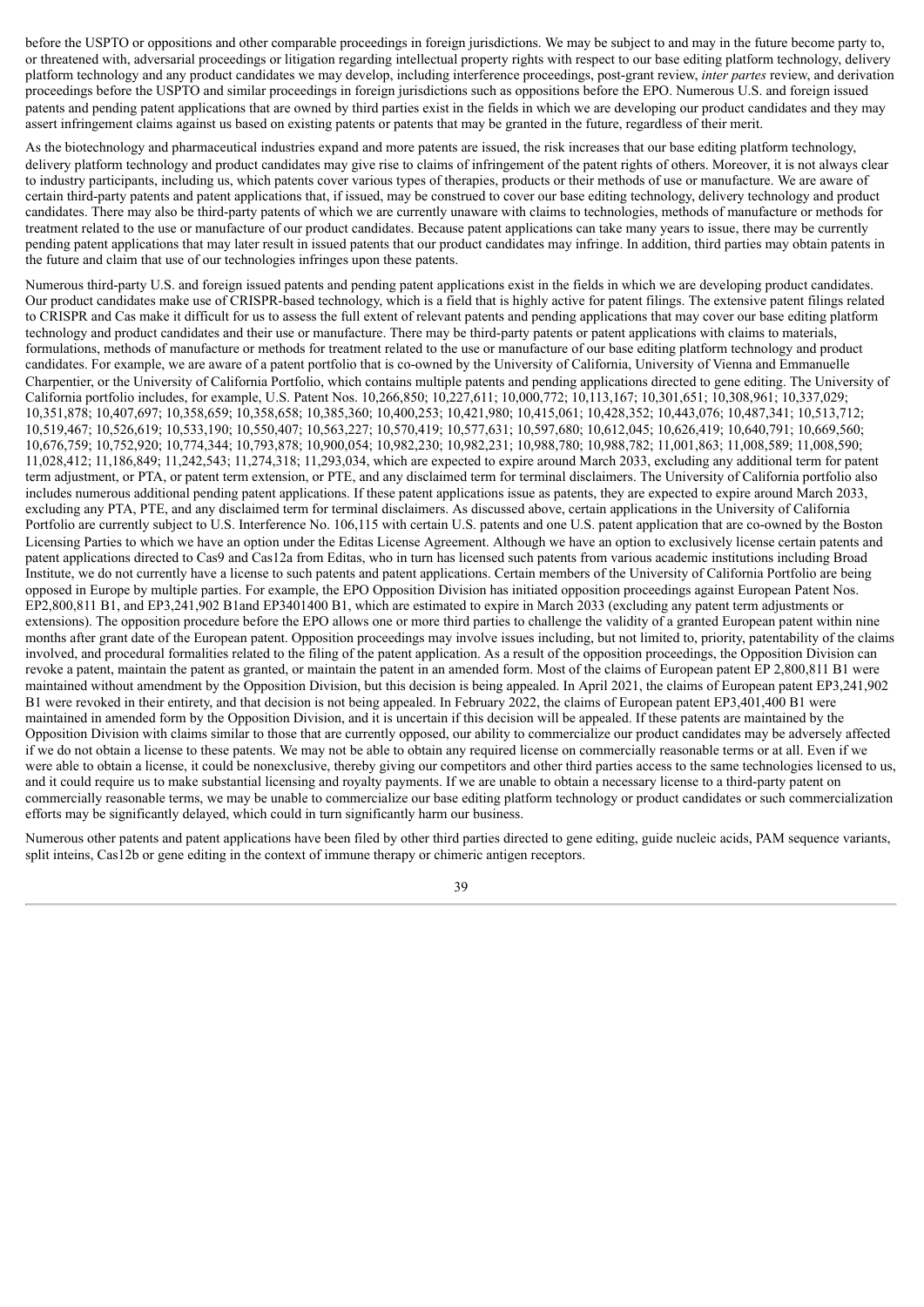Because of the large number of patents issued and patent applications filed in our field, third parties may allege they have patent rights encompassing our product candidates, technologies or methods. Third parties may assert that we are employing their proprietary technology without authorization and may file patent infringement claims or lawsuit against us, and if we are found to infringe such third-party patents, we may be required to pay damages, cease commercialization of the infringing technology, or obtain a license from such third parties, which may not be available on commercially reasonable terms or at all.

Our ability to commercialize our product candidates in the United States and abroad may be adversely affected if we cannot obtain a license on commercially reasonable terms to relevant third-party patents that cover our product candidates, delivery platform technology or base editing platform technology. Even if we believe third-party intellectual property claims are without merit, there is no assurance that a court would find in our favor on questions of infringement, validity, enforceability, or priority. A court of competent jurisdiction could hold that these third-party patents are valid, enforceable, and infringed, which could materially and adversely affect our ability to commercialize any product candidates we may develop and any other product candidates or technologies covered by the asserted third-party patents. In order to successfully challenge the validity of any such U.S. patent in federal court, we would need to overcome a presumption of validity. As this burden is a high one requiring us to present clear and convincing evidence as to the invalidity of any such U.S. patent claim, there is no assurance that a court of competent jurisdiction would invalidate the claims of any such U.S. patent. If we are found to infringe a third party's intellectual property rights, and we are unsuccessful in demonstrating that such patents are invalid or unenforceable, we could be required to obtain a license from such third party to continue developing, manufacturing, and marketing any product candidates we may develop and our technology. However, we may not be able to obtain any required license on commercially reasonable terms or at all. Even if we were able to obtain a license, it could be non-exclusive, thereby giving our competitors and other third parties access to the same technologies licensed to us, and it could require us to make substantial licensing and royalty payments. If we are unable to obtain a necessary license to a third-party patent on commercially reasonable terms, we may be unable to commercialize our base editing platform technology, delivery platform technology or product candidates or such commercialization efforts may be significantly delayed, which could in turn significantly harm our business. We also could be forced, including by court order, to cease developing, manufacturing, and commercializing the infringing technology or product candidates. In addition, we could be found liable for significant monetary damages, including treble damages and attorneys' fees, if we are found to have willfully infringed a patent or other intellectual property right. Claims that we have misappropriated the confidential information or trade secrets of third parties could have a similar material adverse effect on our business, financial condition, results of operations, and prospects.

Defense of third-party claims of infringement of misappropriation, or violation of intellectual property rights involves substantial litigation expense and would be a substantial diversion of management and employee time and resources from our business. Some third parties may be able to sustain the costs of complex patent litigation more effectively than we can because they have substantially greater resources. In addition, any uncertainties resulting from the initiation and continuation of any litigation could have a material adverse effect on our ability to raise the funds necessary to continue our operations or could otherwise have a material adverse effect on our business, financial condition, results of operations and prospects. There could also be public announcements of the results of hearings, motions, or other interim proceedings or developments, and if securities analysts or investors perceive these results to be negative, it could have a substantial adverse effect on the price of our common stock. Any of the foregoing events could have a material adverse effect on our business, financial condition, results of operations and prospects.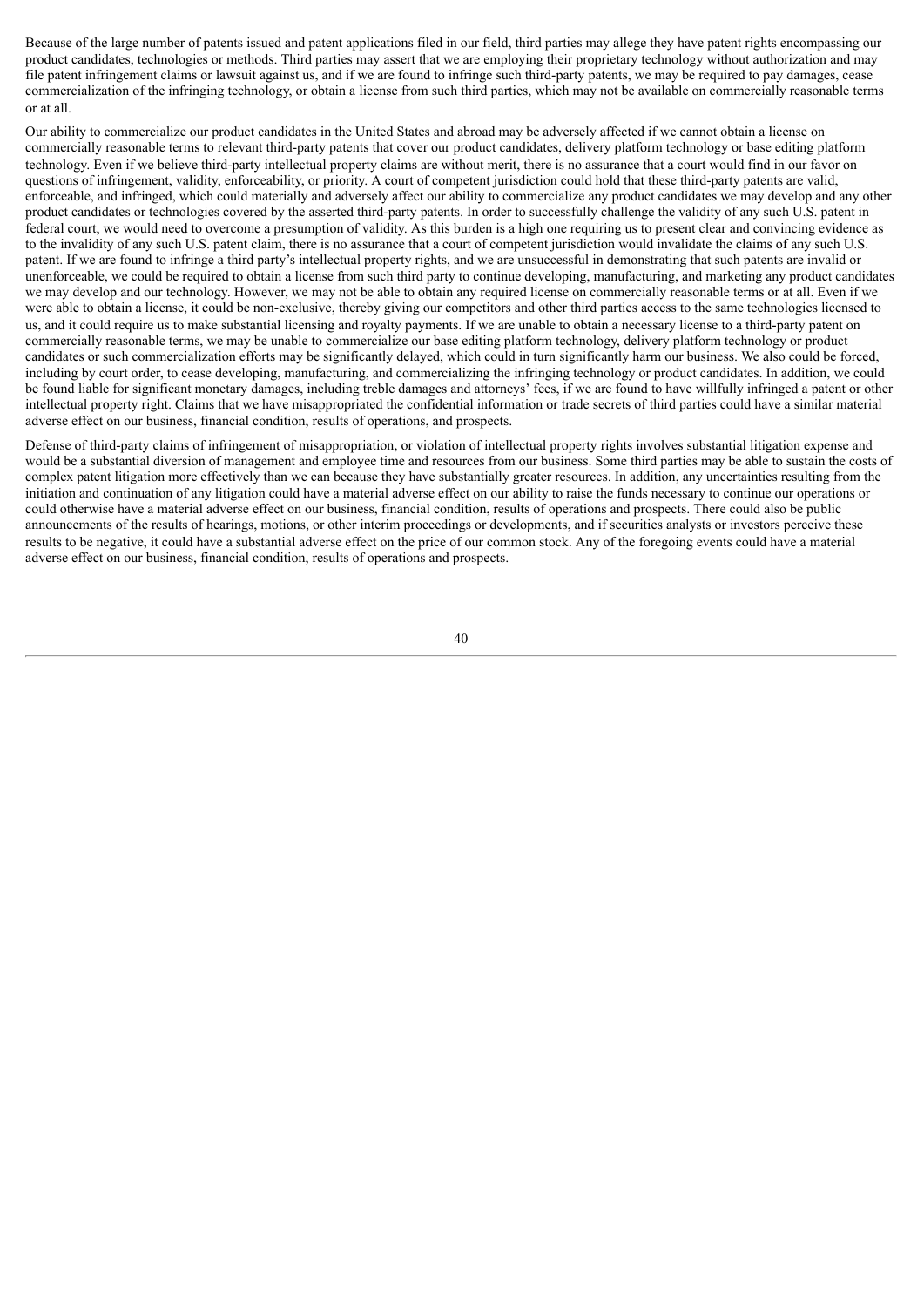## <span id="page-44-0"></span>**Item 6. Exhibits.**

|                   |                                                                                                                                                                                                                              | If Incorporated by Reference |                       |                          |                          |                           |
|-------------------|------------------------------------------------------------------------------------------------------------------------------------------------------------------------------------------------------------------------------|------------------------------|-----------------------|--------------------------|--------------------------|---------------------------|
| Exhibit<br>Number | <b>Description of Exhibit</b>                                                                                                                                                                                                | Form                         | File<br><b>Number</b> | Date of<br><b>Filing</b> | <b>Exhibit</b><br>Number | Filed<br>Herewith         |
| 3.1               | Fourth Amended Certificate of Incorporation of Beam<br>Therapeutics Inc.                                                                                                                                                     | $8-K$                        | 001-39208             | 02/11/2020               | 3.1                      |                           |
| 3.2               | Amended and Restated By-laws of Beam Therapeutics Inc.                                                                                                                                                                       | $8-K$                        | 001-39208             | 02/11/2020               | 3.2                      |                           |
| 10.1              | <b>Amended and Restated Non-employee Director</b><br><b>Compensation Policy</b>                                                                                                                                              |                              |                       |                          |                          | X                         |
| 31.1              | <b>Certification of Principal Executive Officer Pursuant to Rules</b><br>$13a-14(a)$ and $15d-14(a)$ under the Securities Exchange Act<br>of 1934, as Adopted Pursuant to Section 302 of the Sarbanes-<br>Oxley Act of 2002. |                              |                       |                          |                          | $\boldsymbol{\mathrm{X}}$ |
| 31.2              | Certification of Principal Financial Officer Pursuant to Rules<br>$13a-14(a)$ and $15d-14(a)$ under the Securities Exchange Act<br>of 1934, as Adopted Pursuant to Section 302 of the Sarbanes-<br>Oxley Act of 2002.        |                              |                       |                          |                          | X                         |
| 32.1              | Certification of Principal Executive Officer Pursuant to 18<br>U.S.C. Section 1350, as Adopted Pursuant to Section 906 of<br>the Sarbanes-Oxley Act of 2002.                                                                 |                              |                       |                          |                          | X                         |
| 32.2              | Certification of Principal Financial Officer Pursuant to 18<br>U.S.C. Section 1350, as Adopted Pursuant to Section 906 of<br>the Sarbanes-Oxley Act of 2002.                                                                 |                              |                       |                          |                          | $\boldsymbol{\mathrm{X}}$ |
| 101.INS           | XBRL Instance Document - the instance document does not<br>appear in the Interactive Data File because its XBRL tags are<br>embedded within the Inline XBRL document                                                         |                              |                       |                          |                          | X                         |
| 101.SCH           | Inline XBRL Taxonomy Extension Schema Document                                                                                                                                                                               |                              |                       |                          |                          | X                         |
| 101.CAL           | Inline XBRL Taxonomy Calculation Linkbase Document                                                                                                                                                                           |                              |                       |                          |                          | X                         |
| 101.DEF           | Inline XBRL Taxonomy Extension Definition Linkbase<br>Document                                                                                                                                                               |                              |                       |                          |                          | $\boldsymbol{\mathrm{X}}$ |
| 101.LAB           | Inline XBRL Taxonomy Label Linkbase Document                                                                                                                                                                                 |                              |                       |                          |                          | X                         |
| 101.PRE           | Inline XBRL Taxonomy Presentation Linkbase Document                                                                                                                                                                          |                              |                       |                          |                          | $\boldsymbol{\mathrm{X}}$ |
| 104               | Cover Page Interactive Data File (embedded within the Inline<br>XBRL document)                                                                                                                                               |                              |                       |                          |                          | X                         |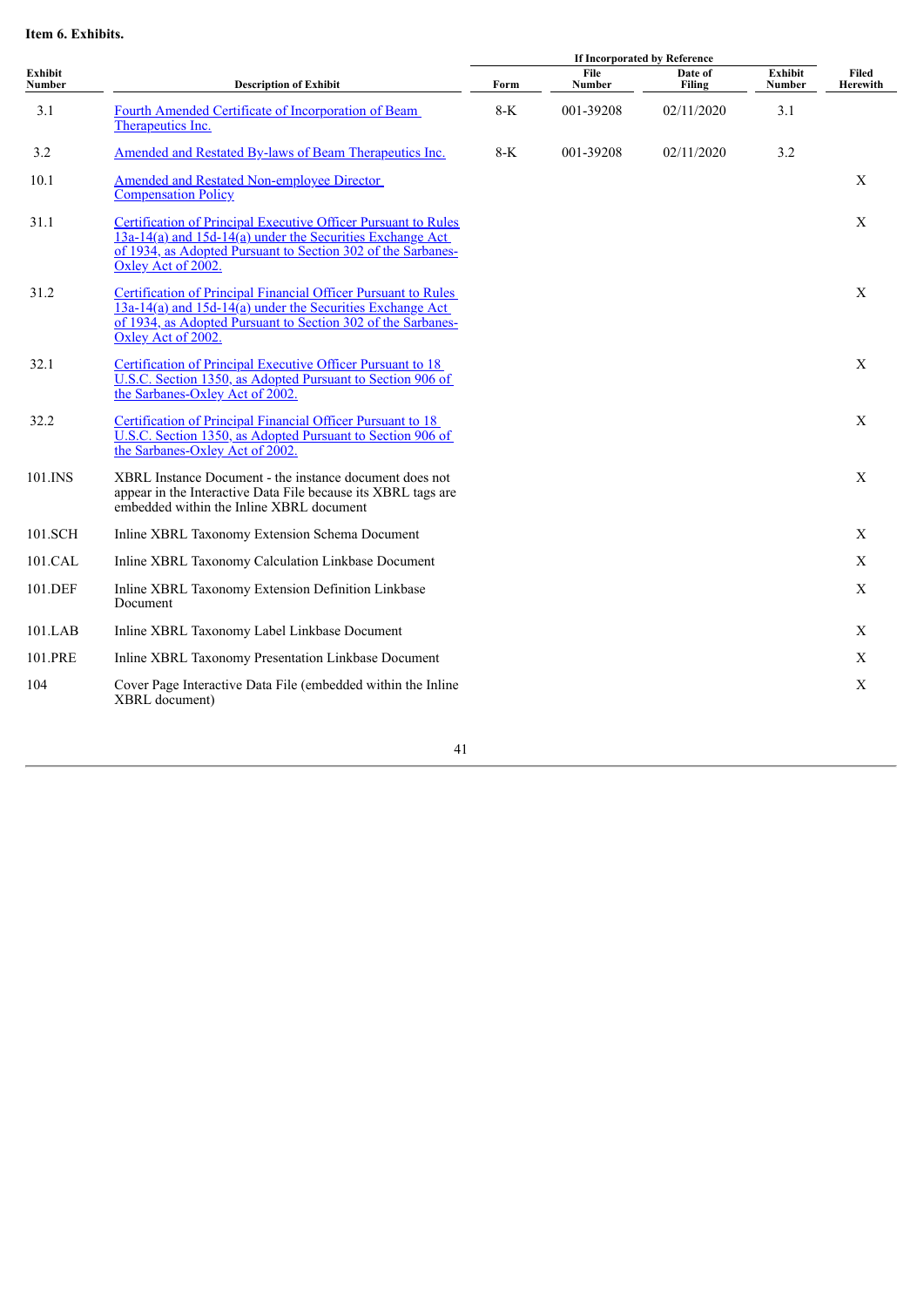## **SIGNATURES**

<span id="page-45-0"></span>Pursuant to the requirements of the Securities Exchange Act of 1934, the registrant has duly caused this report to be signed on its behalf by the undersigned thereunto duly authorized.

## BEAM THERAPEUTICS INC.

| Date: May 9, 2022 | By: | $/s/$ John Evans                             |
|-------------------|-----|----------------------------------------------|
|                   |     | <b>John Evans</b>                            |
|                   |     | <b>Chief Executive Officer</b>               |
|                   |     | (Principal executive officer)                |
| Date: May 9, 2022 | By: | /s/ Terry-Ann Burrell                        |
|                   |     | <b>Terry-Ann Burrell</b>                     |
|                   |     | <b>Chief Financial Officer and Treasurer</b> |
|                   |     | (Principal financial and accounting officer) |
|                   |     |                                              |
|                   | 42  |                                              |
|                   |     |                                              |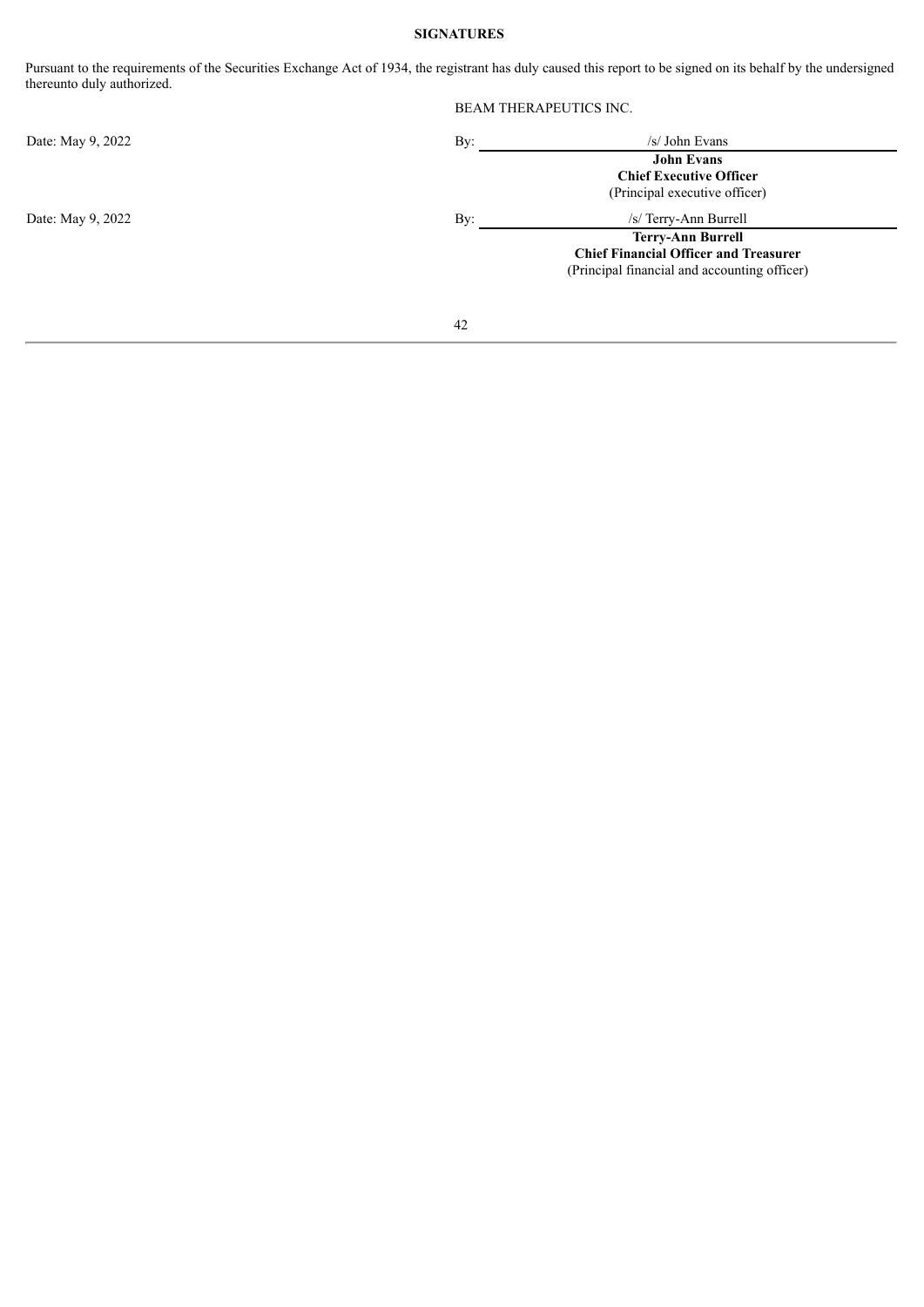## **Beam Therapeutics Inc.**

## <span id="page-46-0"></span>NON-EMPLOYEE DIRECTOR COMPENSATION POLICY (AS AMENDED AND RESTATED AS OF MARCH 31, 2022)

Effective as of the date set forth above, each individual who provides services to Beam Therapeutics Inc. (the "Company") as a director, other than a director who is employed by the Company or a subsidiary (a "<u>Non-Employee Director</u>"), shall be entitled to receive the following amounts of compensation, subject to the limitations on annual Non-Employee Director compensation set forth in the Company's 2019 Equity Incentive Plan:

| <b>Type of</b><br>Compensation                                                                 | <b>Amount</b> and<br><b>Form of Payment</b>                                                                                    |  |  |
|------------------------------------------------------------------------------------------------|--------------------------------------------------------------------------------------------------------------------------------|--|--|
| Annual cash fee                                                                                | \$40,000 (\$70,000 for the chairman of the Board of Directors (the<br>"Board") and \$55,000 for the lead independent director) |  |  |
| Additional annual cash fee for members of the Audit<br>Committee                               | \$7,500 (\$15,000 for the Audit Committee chairman)                                                                            |  |  |
| Additional annual cash fee for members of the<br><b>Compensation Committee</b>                 | \$5,000 (\$10,000 for the Compensation Committee chairman)                                                                     |  |  |
| Additional annual cash fee for members of the<br>Nominating and Corporate Governance Committee | \$4,000 (\$8,000 for the Nominating and Corporate Governance<br>Committee chairman)                                            |  |  |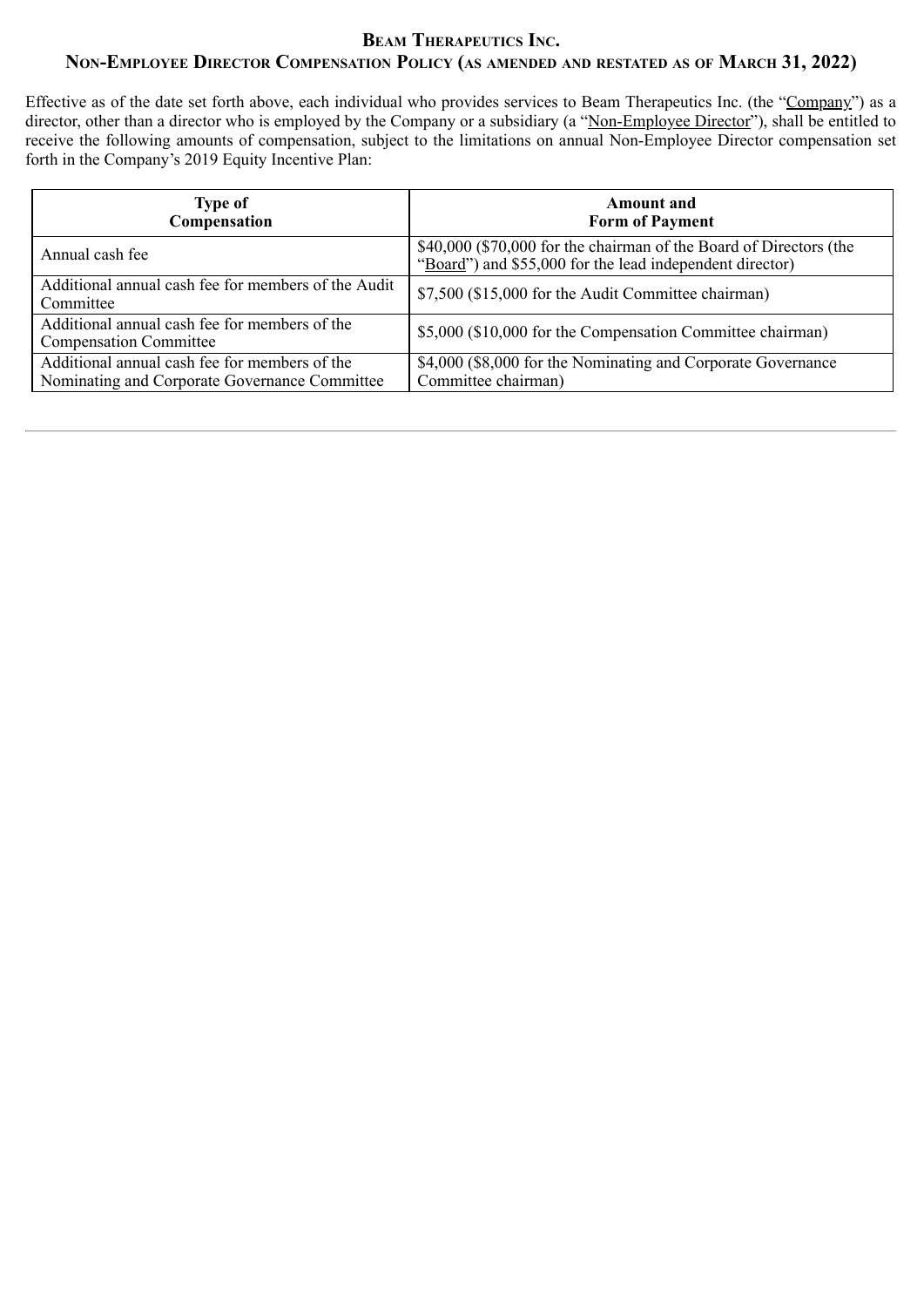All cash fees shall be payable in arrears on a quarterly basis or upon the earlier resignation or removal of the Non-Employee Director and shall be prorated for any calendar quarter of partial service, based on the number of calendar days the Non-Employee Director was a member of the Board.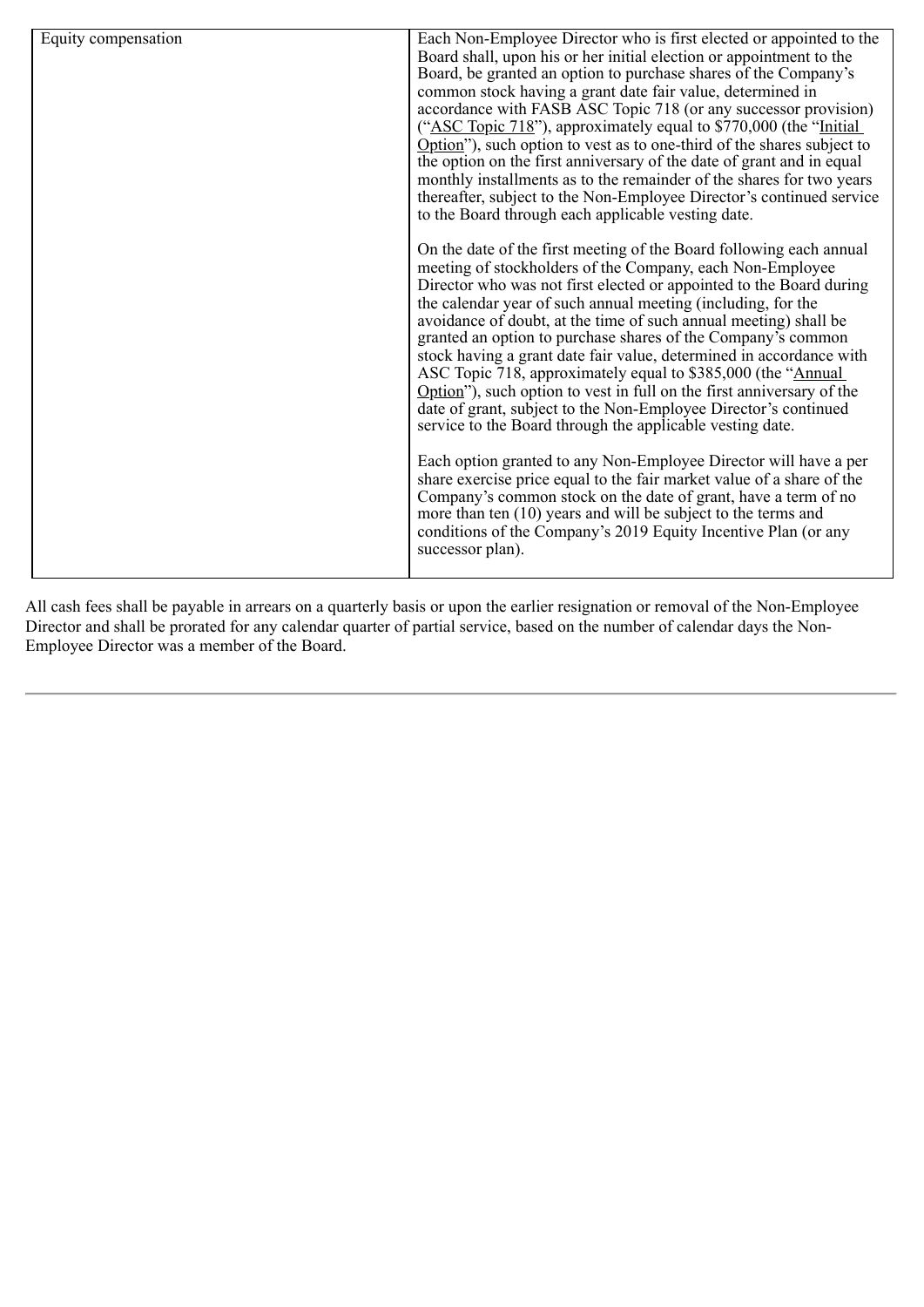In addition, Non-Employee Directors will be reimbursed by the Company for (i) reasonable travel and other expenses incurred in connection with the Non-Employee Director's attendance at Board and committee meetings and (ii) reasonable expenses incurred related to continuing director education, in accordance with the Company's policies as in effect from time to time.

The Board (or the compensation committee thereof) may amend this Non-Employee Director Compensation Policy at any time.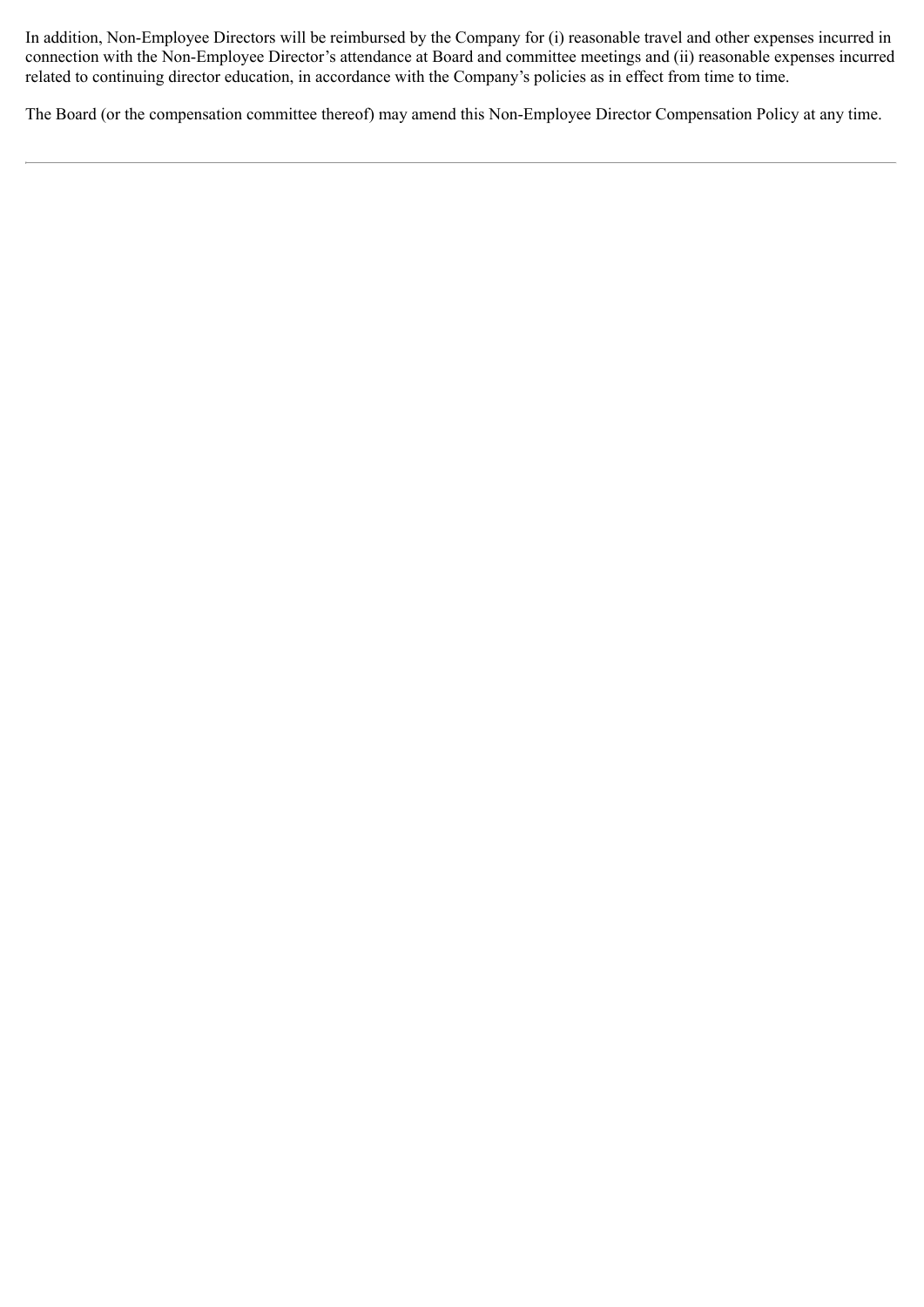### **CERTIFICATION PURSUANT TO RULES 13a-14(a) AND 15d-14(a) UNDER THE SECURITIES EXCHANGE ACT OF 1934, AS ADOPTED PURSUANT TO SECTION 302 OF THE SARBANES-OXLEY ACT OF 2002**

<span id="page-49-0"></span>I, John Evans, certify that:

- 1. I have reviewed this Quarterly Report on Form 10-Q of Beam Therapeutics Inc.;
- 2. Based on my knowledge, this report does not contain any untrue statement of a material fact or omit to state a material fact necessary to make the statements made, in light of the circumstances under which such statements were made, not misleading with respect to the period covered by this report;
- 3. Based on my knowledge, the financial statements, and other financial information included in this report, fairly present in all material respects the financial condition, results of operations and cash flows of the registrant as of, and for, the periods presented in this report;
- 4. The registrant's other certifying officer(s) and I are responsible for establishing and maintaining disclosure controls and procedures (as defined in Exchange Act Rules 13a-15(e) and 15d-15(e)) and internal control over financial reporting (as defined in Exchange Act Rules 13a-15(f) and 15d-15(f)) for the registrant and have:
	- (a) Designed such disclosure controls and procedures, or caused such disclosure controls and procedures to be designed under our supervision, to ensure that material information relating to the registrant, including its consolidated subsidiaries, is made known to us by others within those entities, particularly during the period in which this report is being prepared;
	- (b) Designed such internal control over financial reporting, or caused such internal control over financial reporting to be designed under our supervision, to provide reasonable assurance regarding the reliability of financial reporting and the preparation of financial statements for external purposes in accordance with generally accepted accounting principles;
	- (c) Evaluated the effectiveness of the registrant's disclosure controls and procedures and presented in this report our conclusions about the effectiveness of the disclosure controls and procedures, as of the end of the period covered by this report based on such evaluation; and
	- (d) Disclosed in this report any change in the registrant's internal control over financial reporting that occurred during the registrant's most recent fiscal quarter (the registrant's fourth fiscal quarter in the case of an annual report) that has materially affected, or is reasonably likely to materially affect, the registrant's internal control over financial reporting; and
- 5. The registrant's other certifying officer(s) and I have disclosed, based on our most recent evaluation of internal control over financial reporting, to the registrant's auditors and the audit committee of the registrant's board of directors (or persons performing the equivalent functions):
	- (a) All significant deficiencies and material weaknesses in the design or operation of internal control over financial reporting which are reasonably likely to adversely affect the registrant's ability to record, process, summarize and report financial information; and
	- (b) Any fraud, whether or not material, that involves management or other employees who have a significant role in the registrant's internal control over financial reporting.

Date: May 9, 2022 By: /s/ John Evans

**John Evans Chief Executive Officer (Principal executive officer)**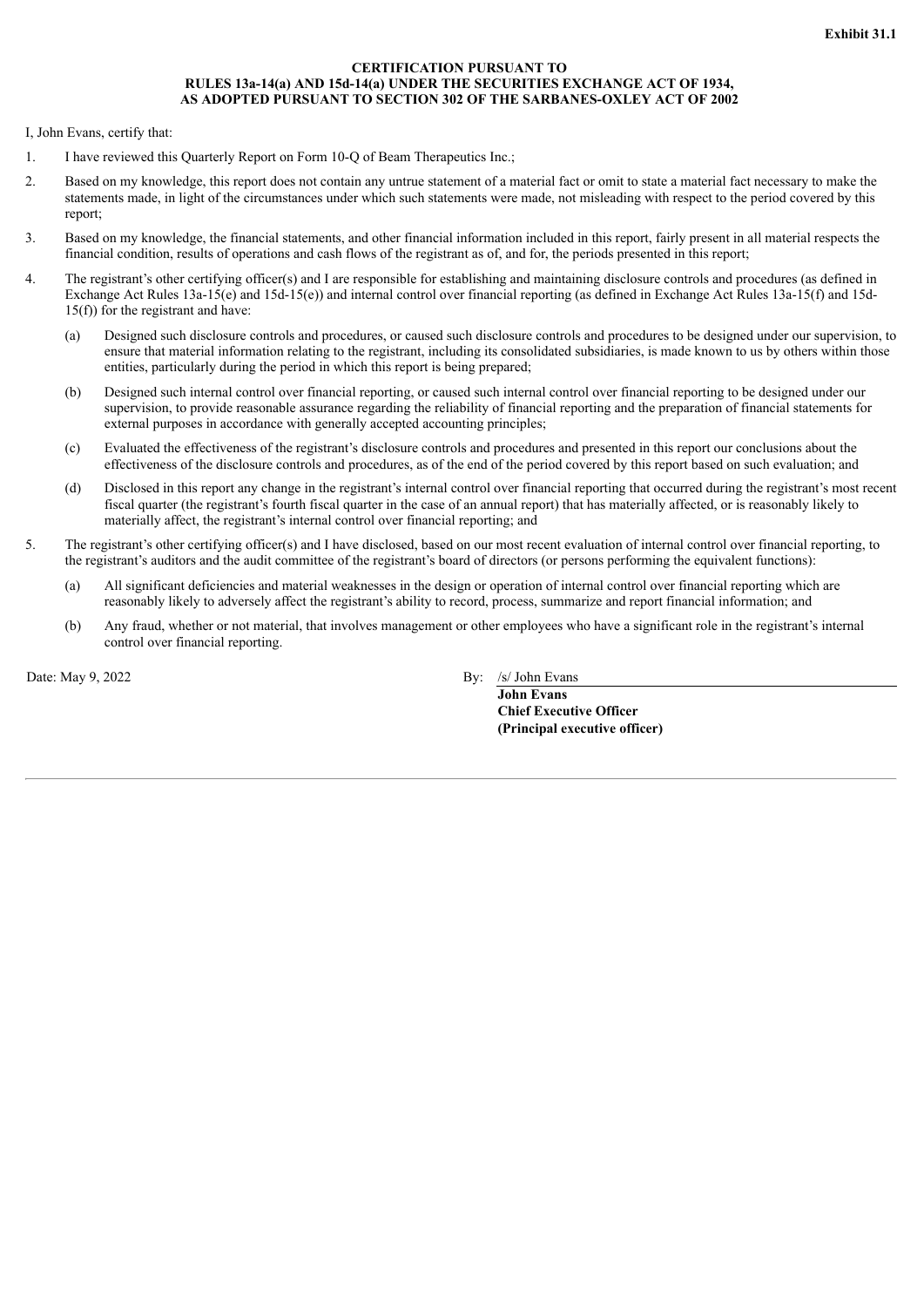#### **CERTIFICATION PURSUANT TO RULES 13a-14(a) AND 15d-14(a) UNDER THE SECURITIES EXCHANGE ACT OF 1934, AS ADOPTED PURSUANT TO SECTION 302 OF THE SARBANES-OXLEY ACT OF 2002**

<span id="page-50-0"></span>I, Terry-Ann Burrell, certify that:

- 1. I have reviewed this Quarterly Report on Form 10-Q of Beam Therapeutics Inc.;
- 2. Based on my knowledge, this report does not contain any untrue statement of a material fact or omit to state a material fact necessary to make the statements made, in light of the circumstances under which such statements were made, not misleading with respect to the period covered by this report;
- 3. Based on my knowledge, the financial statements, and other financial information included in this report, fairly present in all material respects the financial condition, results of operations and cash flows of the registrant as of, and for, the periods presented in this report;
- 4. The registrant's other certifying officer(s) and I are responsible for establishing and maintaining disclosure controls and procedures (as defined in Exchange Act Rules 13a-15(e) and 15d-15(e)) and internal control over financial reporting (as defined in Exchange Act Rules 13a-15(f) and 15d-15(f)) for the registrant and have:
	- (a) Designed such disclosure controls and procedures, or caused such disclosure controls and procedures to be designed under our supervision, to ensure that material information relating to the registrant, including its consolidated subsidiaries, is made known to us by others within those entities, particularly during the period in which this report is being prepared;
	- (b) Designed such internal control over financial reporting, or caused such internal control over financial reporting to be designed under our supervision, to provide reasonable assurance regarding the reliability of financial reporting and the preparation of financial statements for external purposes in accordance with generally accepted accounting principles;
	- (c) Evaluated the effectiveness of the registrant's disclosure controls and procedures and presented in this report our conclusions about the effectiveness of the disclosure controls and procedures, as of the end of the period covered by this report based on such evaluation; and
	- (d) Disclosed in this report any change in the registrant's internal control over financial reporting that occurred during the registrant's most recent fiscal quarter (the registrant's fourth fiscal quarter in the case of an annual report) that has materially affected, or is reasonably likely to materially affect, the registrant's internal control over financial reporting; and
- 5. The registrant's other certifying officer(s) and I have disclosed, based on our most recent evaluation of internal control over financial reporting, to the registrant's auditors and the audit committee of the registrant's board of directors (or persons performing the equivalent functions):
	- (a) All significant deficiencies and material weaknesses in the design or operation of internal control over financial reporting which are reasonably likely to adversely affect the registrant's ability to record, process, summarize and report financial information; and
	- (b) Any fraud, whether or not material, that involves management or other employees who have a significant role in the registrant's internal control over financial reporting.

Date: May 9, 2022 By: /s/ Terry-Ann Burrell **Terry-Ann Burrell**

> **Chief Financial Officer (Principal financial and accounting officer)**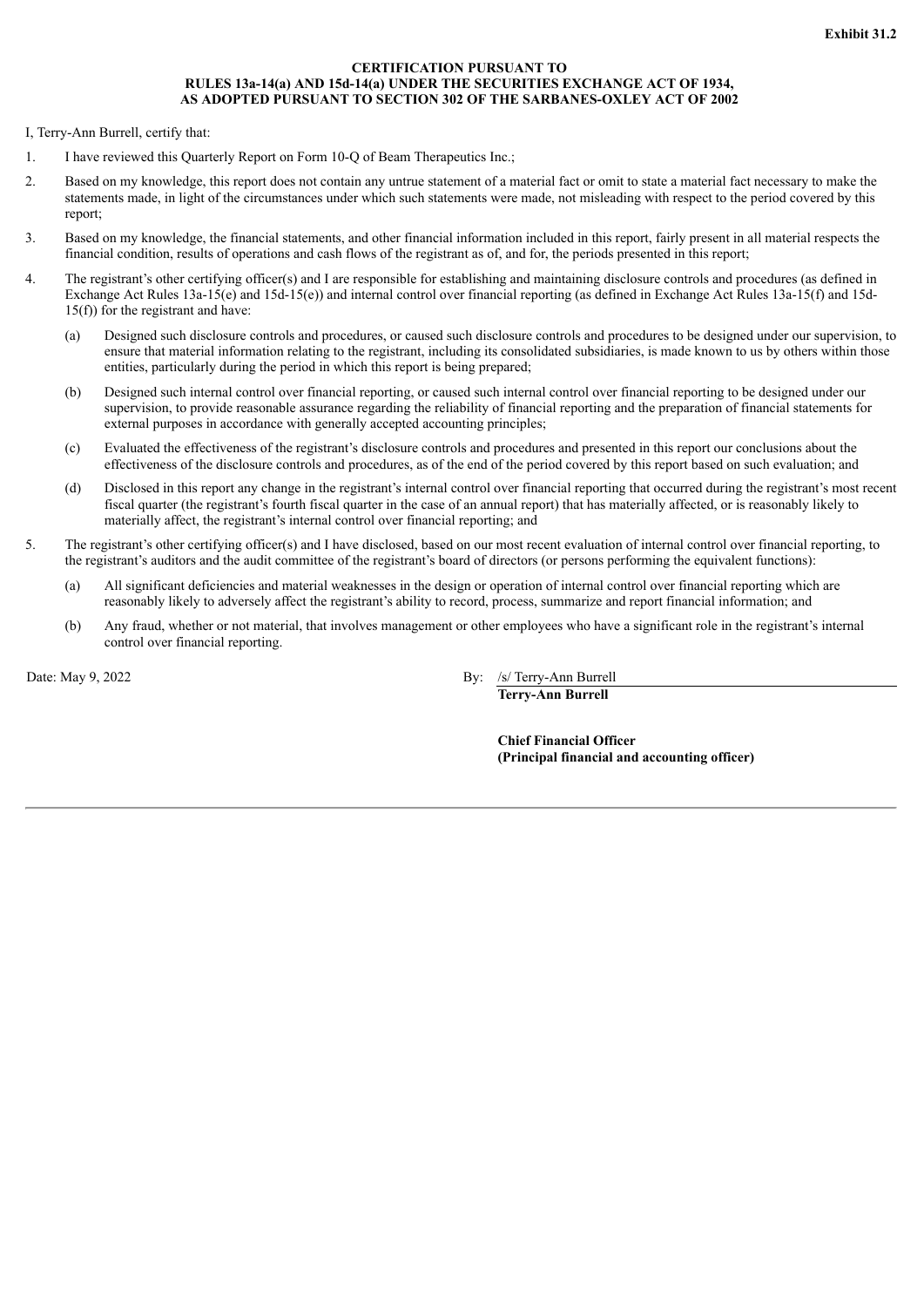## **CERTIFICATION PURSUANT TO 18 U.S.C. SECTION 1350, AS ADOPTED PURSUANT TO SECTION 906 OF THE SARBANES-OXLEY ACT OF 2002**

<span id="page-51-0"></span>In connection with this Quarterly Report of Beam Therapeutics Inc. (the "Company") on Form 10-Q for the period ending March 31, 2022 as filed with the Securities and Exchange Commission on the date hereof (the "Report"), I certify, pursuant to 18 U.S.C. § 1350, as adopted pursuant to § 906 of the Sarbanes-Oxley Act of 2002, that:

- (1) The Report fully complies with the requirements of section 13(a) or 15(d) of the Securities Exchange Act of 1934; and
- (2) The information contained in the Report fairly presents, in all material respects, the financial condition and results of operations of the Company.

Date: May 9, 2022 By: /s/ John Evans

**John Evans Chief Executive Officer (Principal executive officer)**